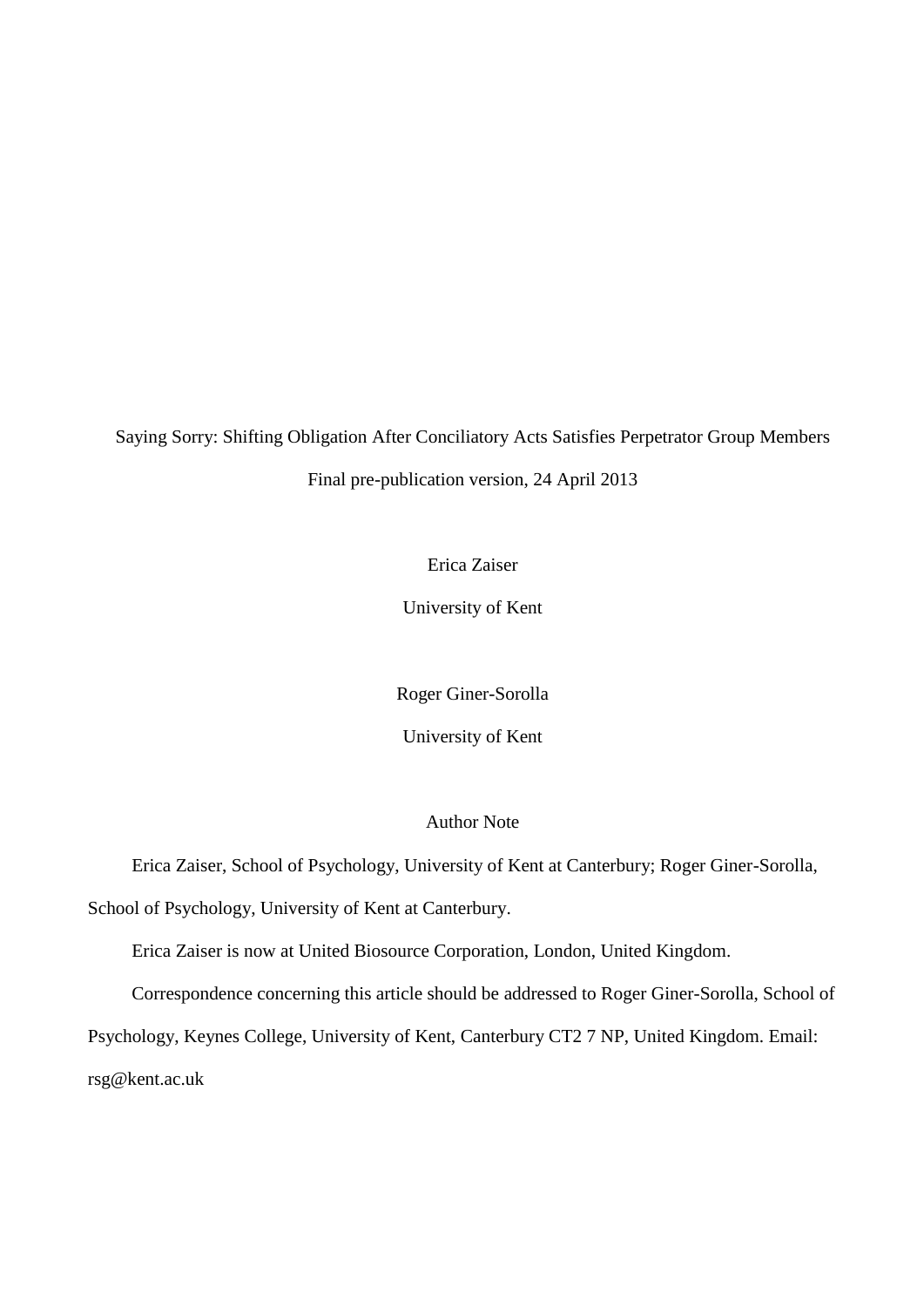#### **Abstract**

How are intergroup conciliatory acts (apologies and reparations) evaluated by members of the perpetrator group offering them? This research tests whether these outcomes can be predicted by *obligation shifting*: the perception that a conciliatory act has shifted the onus away from the perpetrators and onto the victim group. Four experiments in different contexts examined three possible outcomes for members of the perpetrator group: satisfaction with the act, negative feelings towards the victims, and support for future assistance. Across all four experiments, perceptions of obligation shifting predicted satisfaction with conciliatory acts, as did the perception that the ingroup's image had improved. Furthermore, obligation shifting alone related to more negative feelings about the victims and predicted reduced support for further acts of assistance. Image improvement perceptions did not show these effects, and sometimes were related to less negative feelings about the victims. Directly manipulating impressions of obligation shifting and image improvement (Experiment 3) showed these relationships were causal. When there were differences between types of acts on the three outcome variables, obligation shifting and image perceptions mediated these relationships. The negative implications of obligation shifting, as well as the more encouraging role of image improvement perceptions, are discussed.

*Keywords*: obligation shifting, apologies, reparations, image improvement, satisfaction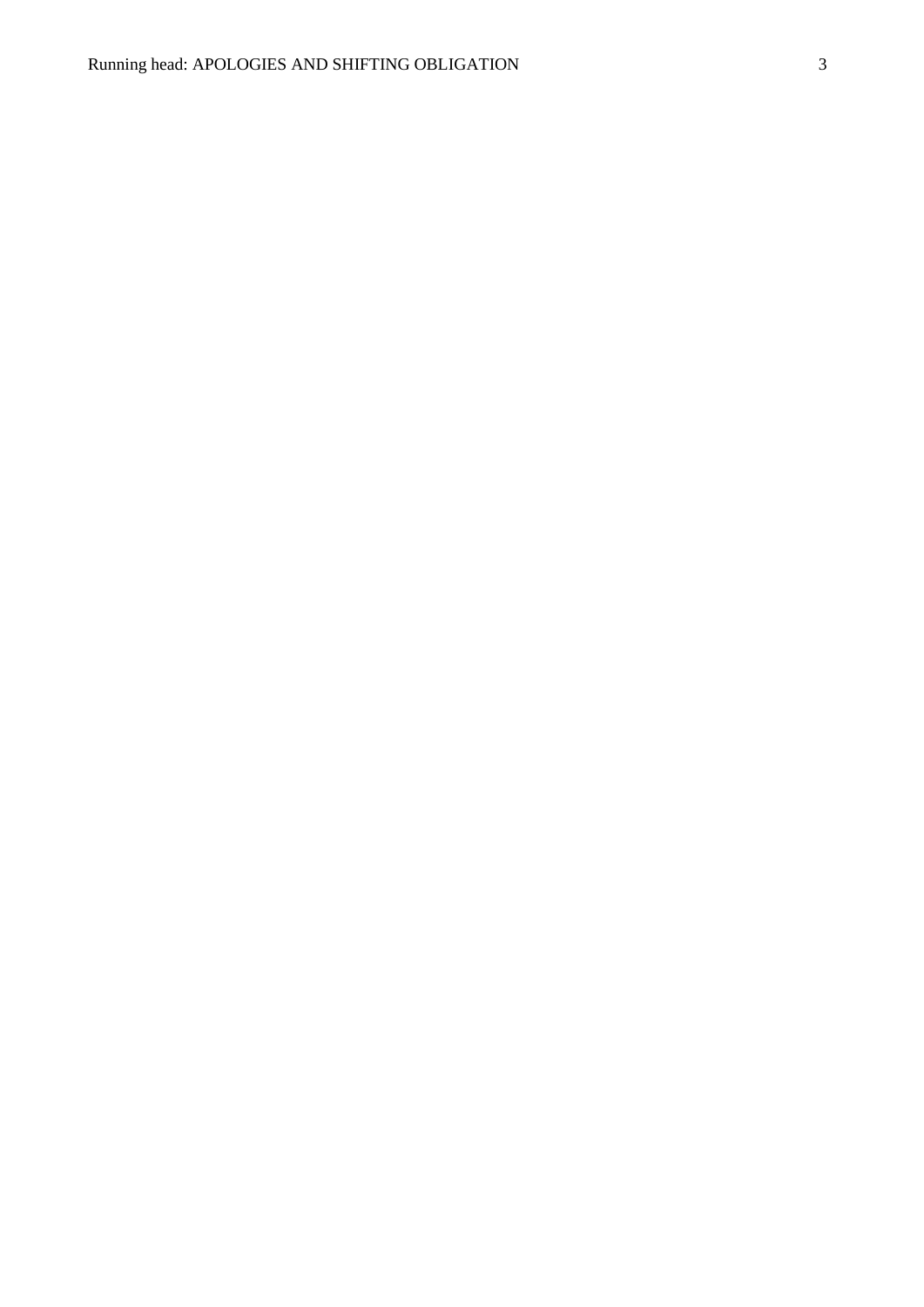Saying Sorry: Shifting Obligation After Conciliatory Acts Satisfies Perpetrator Group Members

In conflict, dwelling on past wrongs can be a psychological barrier to reconciliation (Nadler & Liviatan, 2006; Scheff, 1994). This is clear from the conflicts in Northern Ireland and the Middle East, which are fed by memories of past wrongdoings by both sides (Chrighton & Iver, 1991; Lundy & McGovern, 2010). But it can also be difficult to develop positive relations between groups just by ignoring the past. Increasingly often, leaders recognize their nations' bygone wrongdoings through intergroup conciliatory acts – such as official verbal apologies or offers of reparation (Brooks, 1999; Oliner, 2008). This makes it urgent to understand the potential outcomes of such acts for intergroup relations.

Most existing research on the effectiveness of intergroup conciliatory acts has focused on the reactions of the victim group — with mixed results. Apologies from an official source appear to have no effect on victim group members' forgiveness (Philpot & Hornsey, 2008), which is troubling given that forgiveness is an important predictor of reconciliation after conflict (Noor, Brown, Gonzalez, Manzi, & Lewis, 2008). However, other research has also suggested that offers of help from transgressor group members can increase willingness to reconcile, so long as there is a high level of trust toward the transgressing group (cf. Nadler & Liviatan, 2006).

Other factors can also influence a victim group's satisfaction with a verbal apology: which emotions are expressed, (Giner-Sorolla, Castano, Espinosa, & Brown, 2008; Giner-Sorolla, Kamau, & Castano, 2010) and how many elements the apology includes, including offers of reparation (see Blatz, Schumann, & Ross, 2009; Scher & Darley, 1997). Other scholars argue that the most effective conciliatory acts are those that are costly for the perpetrators (Ohtsubo & Watanabe, 2009). For victims, apologies that restore their power (Shnabel, Nadler, Canetti-nisim & Ullrich, 2008; Thompson, 2008), or that affirm the perpetrators' commitment to justice (Lazare, 2004) might be most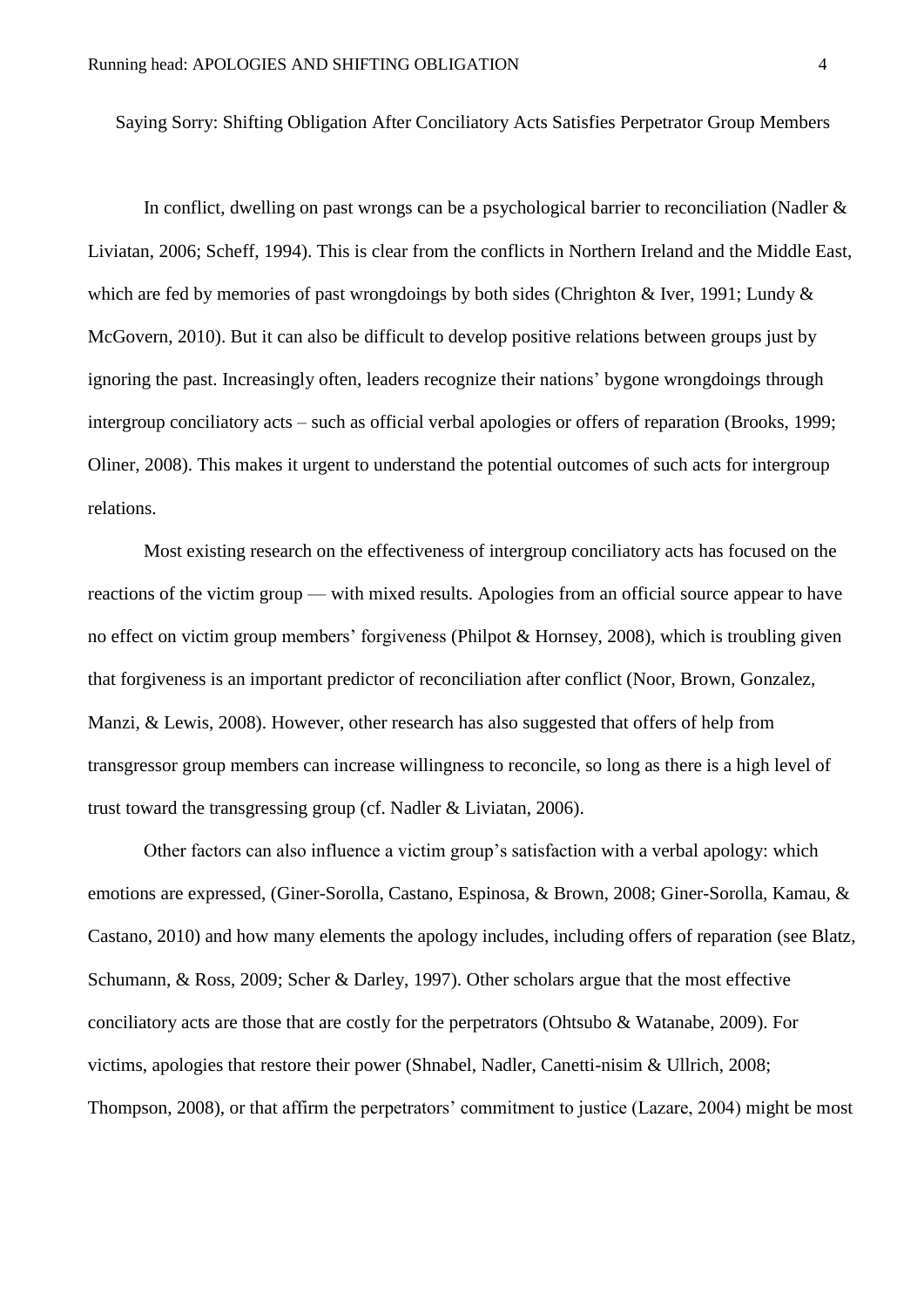acceptable. According to Tavuchis (1991), apologies work because they establish a shared political narrative between groups in which the perpetrators take responsibility for the harm done.

In contrast with the wealth of research on victim group members, there has been little if any research on what makes a conciliatory act more or less acceptable to members of the perpetrator group apologizing. Despite the widely held belief that such acts help intergroup relations (Andrieu, 2009; Marrus, 2007; Oliner, 2008), representatives of a perpetrator group may apologize or offer reparations with other intentions than just improving relations (Marrus, 2007; see Wohl, Hornsey, & Philpot, 2011). Research on the perpetrator group has mainly tested the role of group-based self-conscious emotions, suggesting that feelings of shame or collective guilt may increase support for imageimproving behaviors such as apology or reparations (Allpress, Barlow, Brown, & Louis, 2010; Brown, Gonzalez, Zagefka, Manzi & Cehajic, 2008; Gausel & Leach, 2011; McGarty, Pedersen, Leach, Mansell, Waller, & Bliuc, 2005). Separately, there is also reason to believe that transgressors have different needs than victims after conflict, including a greater need to restore their moral image (Nadler & Shnabel, 2008; Shnabel et al., 2009); that they may support conciliatory acts more after they are given (see Blatz & Philpot, 2010); and that the response of a target group to an offered conciliatory act can evoke various reactions (Harth, Hornsey, & Barlow, 2011).

But while there is evidence that perpetrator group members tend to be more satisfied after a conciliatory act than victim group members (see Blatz, Schumann, & Ross, 2009), there is relatively little research on what explains their satisfaction. If the aim of conciliatory acts is to promote reconciliation between the two groups as a whole, this makes it important to understand when and why people on both sides of the group divide will be satisfied with the act (Blatz & Philpot, 2010). Although forgiveness may be a less meaningful outcome among perpetrators than among victims, perpetrator group members' satisfaction with any given conciliatory act can be measured; and so can their support for further steps toward reconciliation.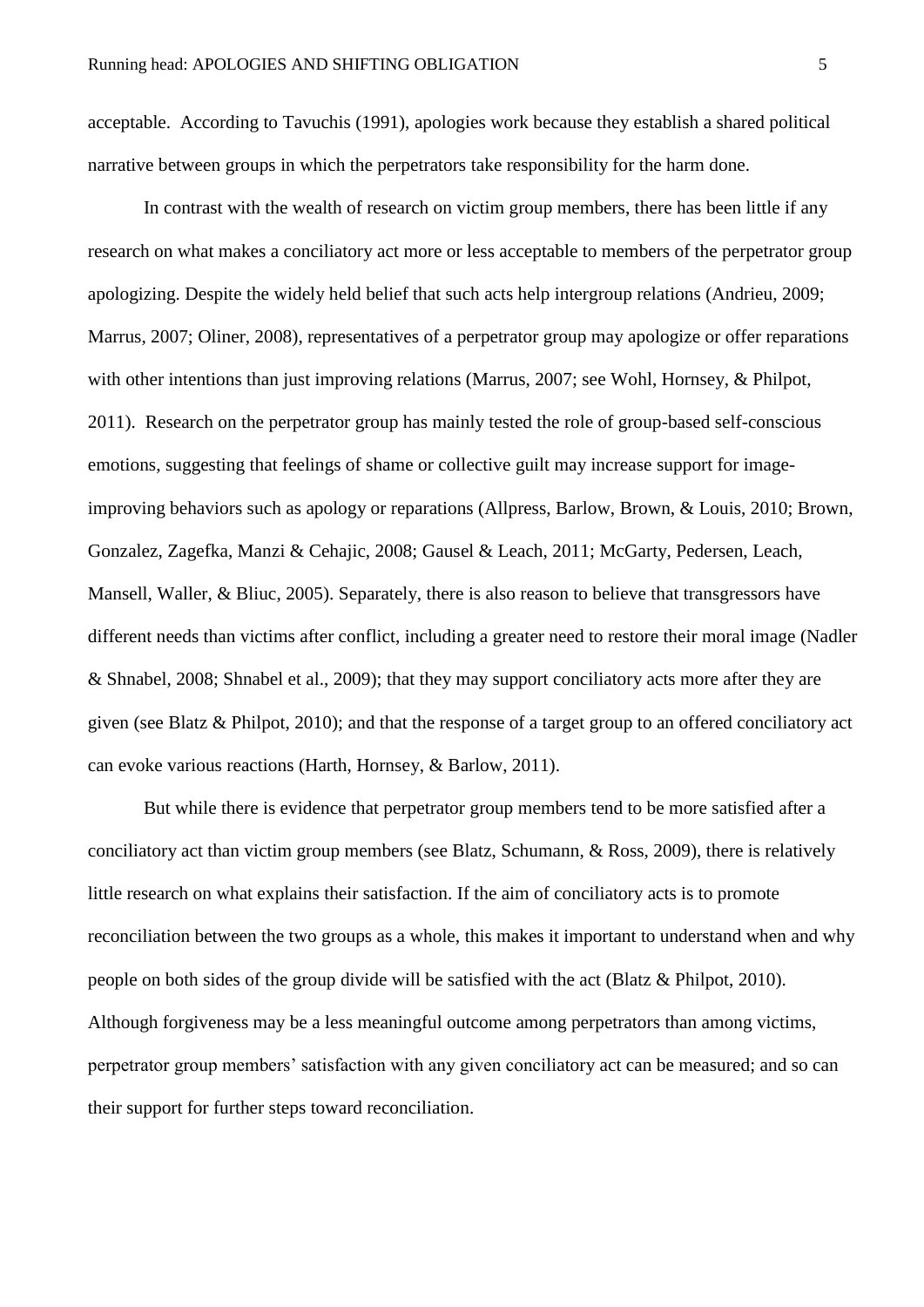Furthermore, research that has studied the perpetrator's side of reconciliation has not considered an important factor. Some scholars outside of psychology suggest that perpetrator group members could interpret a conciliatory act as obliging the victim group to accept it, and to cease their demands (Benoit, 1995; Kampf, 2009; Nobles, 2008). This *obligation shifting* motive, as we call it, may be a reason why perpetrator group members would be satisfied with conciliatory acts from their own government. In this research, we set out to establish, across four experiments in different contexts, the power of obligation shifting to explain perpetrator group members' satisfaction with their leaders' conciliatory acts, independently of other theoretically relevant reasons for satisfaction. We also wanted to show that, distinct from these other reasons, obligation shifting relates to outcomes that are problematic for the victim group and the process of reconciliation.

## **Obligation shifting**

After a conciliatory act, the usual social script implies a required acceptance of the act and forgiveness by the victims, regardless of the statement's content (see Darby & Schlenker, 1989; Risen & Gilovich, 2007). Thus, one possible goal of a conciliatory act for perpetrators in an intergroup context could be to send the message, "we have done our part, and now it is your turn to forgive us." In this sense, a conciliatory act may carry an implied obligation for the victim group to accept the act, forgive, and end their moral claim upon the perpetrator group. So, paradoxically, offering an apology or compensation can be seen as a long-term pragmatic move that benefits the perpetrator group, motivated by the desire to be distanced from the victim group (see Abeler, Calaki, Andree, & Basek, 2010). In the language of the needs-based model (Nadler & Shnabel, 2008), this motive may not immediately improve the image of the ingroup, but in the long term it may work to improve the collective image by ending the victims' ability to legitimately question the ingroup's moral image.

We propose that the desire to shift obligation from the perpetrator group and impose it on the victim group will predict perpetrator group members' satisfaction with a conciliatory act, independently from other concerns. We also suggest that this motive will be especially connected with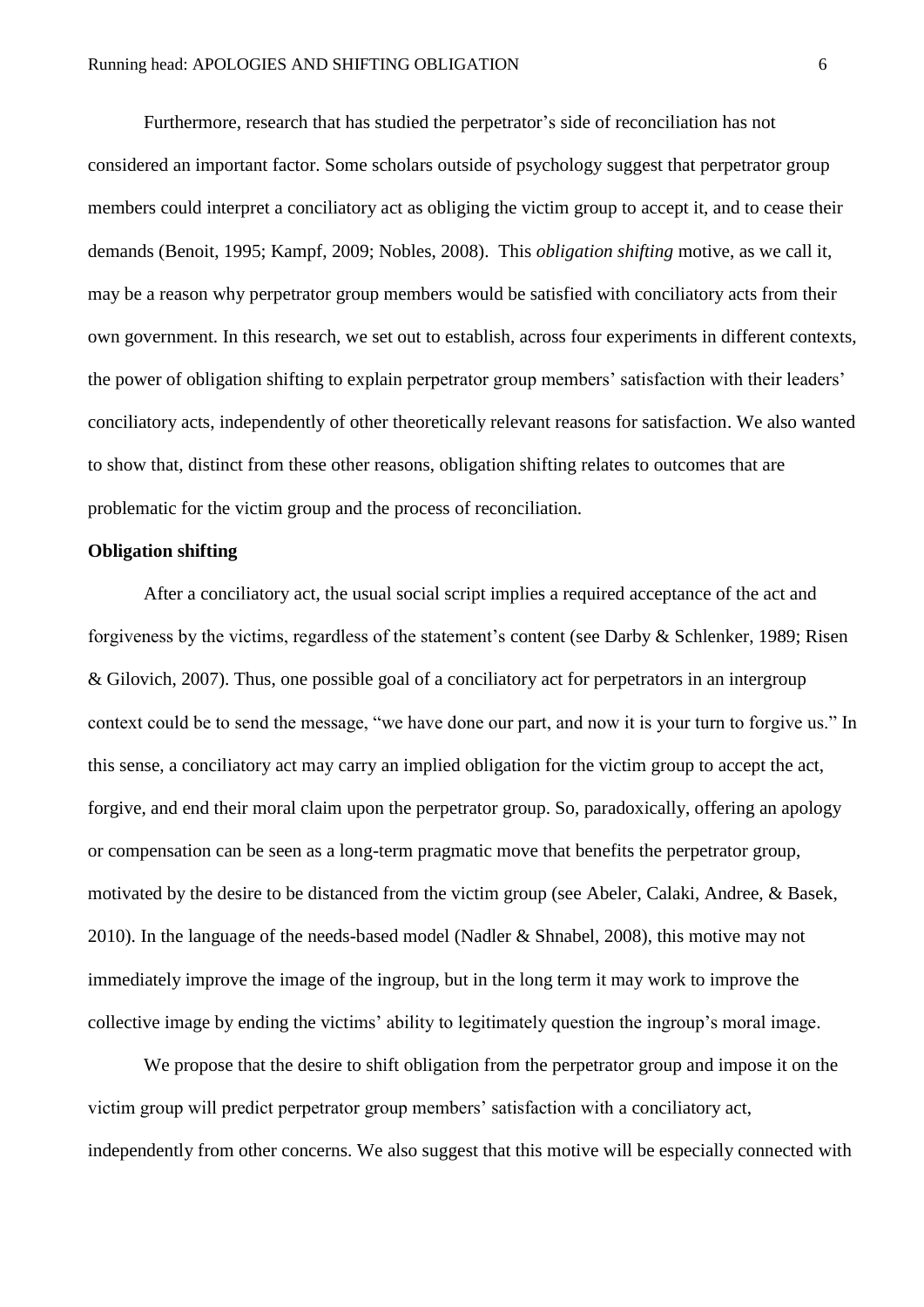a negative view of the outgroup and with a desire to "close the door"; that is, to view the issue as closed, denying further help or cooperation to the victim group (Nobles, 2008).

Why should obligation shifting relate to negative feelings toward the recipient of conciliation? Insisting on reciprocal acceptance when an apology is given carries the implication that scores are being kept, and that the ingroup's conciliatory gesture must be balanced by an equally conciliatory gesture from the outgroup. Intergroup and interpersonal relations that are seen in terms of zero-sum games, or as "exchanges" in which a tally of costs and benefits must be kept, tend to be less warm, friendly, and positive (e.g. Clark & Mills, 1979; Esses, Jackson & Armstrong, 1998). Moreover, framing an apology as creating an obligation focuses attention on the negative consequences if the outgroup refuses, rather than the positive consequences if it accepts, similar to the "ought" nature of prevention motivation (Higgins, 1998). Being vigilant for an outgroup's refusal may very well encourage anger and kindred feelings toward them.

Our predictions of negative feelings are also consistent with recently published work (Greenaway, Louis & Wohl, 2012; Morton & Postmes, 2011) which manipulated a variable (shared humanity) unrelated to our current interests, but measured expectations of forgiveness (e.g. "Indigenous Australians should not hold negative feelings toward White Australians today because of their group's actions in the past."). In one study (Greenaway et al., 2012, Experiment 3), White Australians' higher expectations of forgiveness was correlated with lower empathy toward Indigenous Australians. The authors concluded that "[u]nfortunately, expecting forgiveness in this context is not driven by a positive orientation toward victims, but rather reflects a lack of regret for harming victims, and unconcern for their suffering" (p. 452). In Morton and Postmes' studies (2011), ingroup expectations of forgiveness were also correlated with lower feelings of guilt toward the outgroup. Although these studies did not propose obligation shifting as a key construct, or measure hostile attitudes toward the outgroup, the reduction of reconciliatory feelings such as guilt and empathy would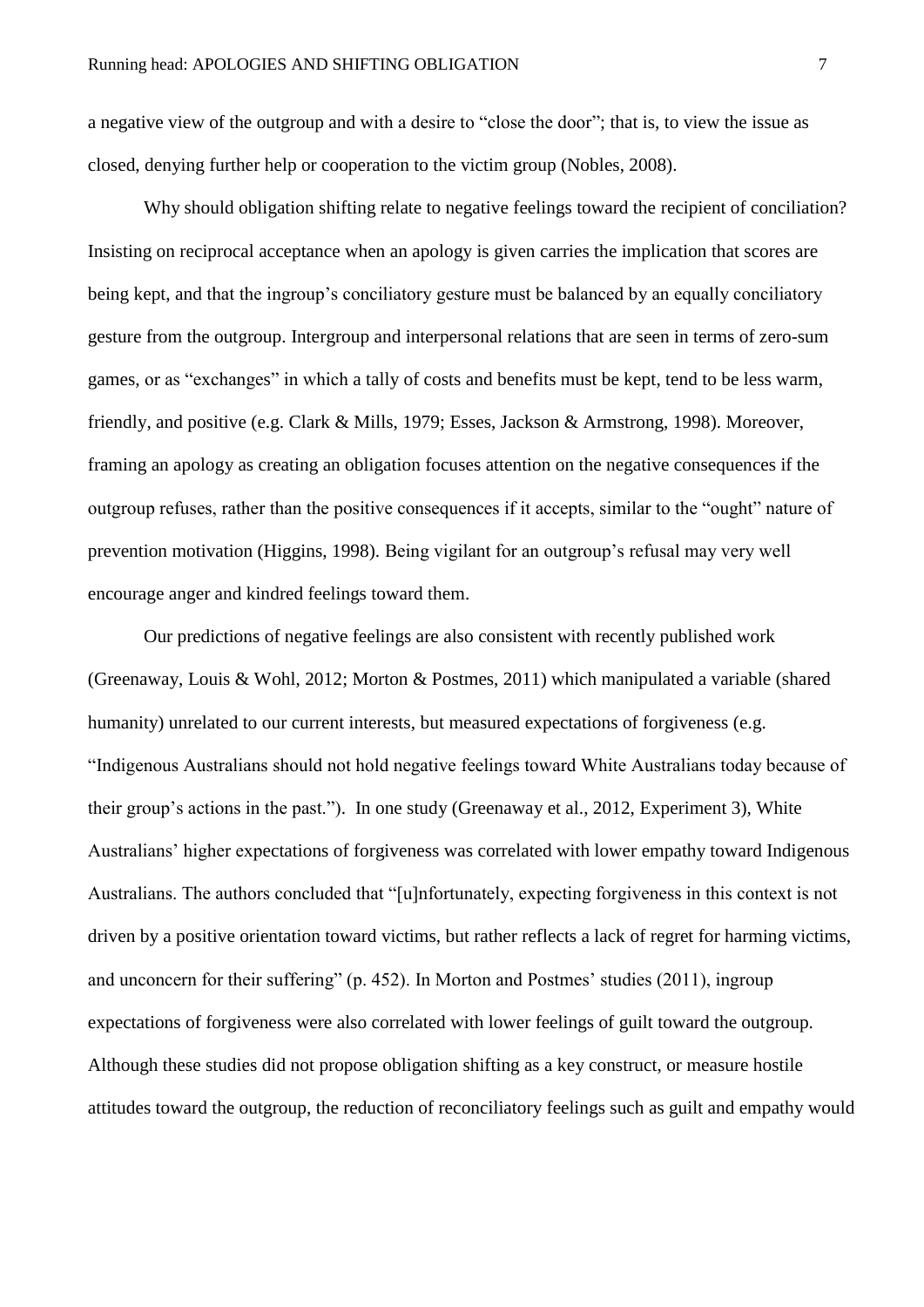suggest that, when forgiveness is seen as an obligation on the outgroup, the way is left open for more openly antagonistic feelings toward them.

Likewise, seeing the group's own conciliatory act as imposing an obligation on the victim group should work against support for further aid or cooperation. Someone who views apologies and reparations this way will feel justified in withholding further aid, because the obligation to act has moved from his or her own group to the victim group. Supporting this possibility, one study showed that members of a group that had harmed another group tended to reduce further help after learning about collective reparations, compared to a condition where no reparations were described (Maitner, Mackie & Smith, 2006). We expect obligation-shifting reactions to an official conciliatory statement, then, to have paradoxical effects within the perpetrator group. They should encourage more hostile and dismissive attitudes toward the victim group, and also undermine support for further help toward that group, at the same time that they underlie increased support for the conciliatory act.

Obligation shifting, or the prescriptive belief that the outgroup should forgive the ingroup after an apologetic act, should also be distinguished from the descriptive belief that the outgroup will forgive the ingroup. For example, if ingroup members see one apologetic act as being of objectively higher quality than another, such that it will actually lead to greater forgiveness, then they may approve of it for reasons that have nothing to do with negative attitudes or intentions toward the victim group. For this reason, although all the explanations we are offering have to do with the "quality" of a conciliatory act from different points of view, it is important to distinguish the goal of actually satisfying the victim group members from the goal of passing responsibility for reconciliation to them.

# **Image improvement**

In order to establish obligation shifting as a novel and independent predictor of perpetrator group satisfaction, we contrasted it with a number of other motives already covered in existing theory and literature. The first of these is *image improvement*. The public image of a transgressing group can be damaged in the eyes of other groups who value morality (van Leeuwen, van den Bosch, Castano, &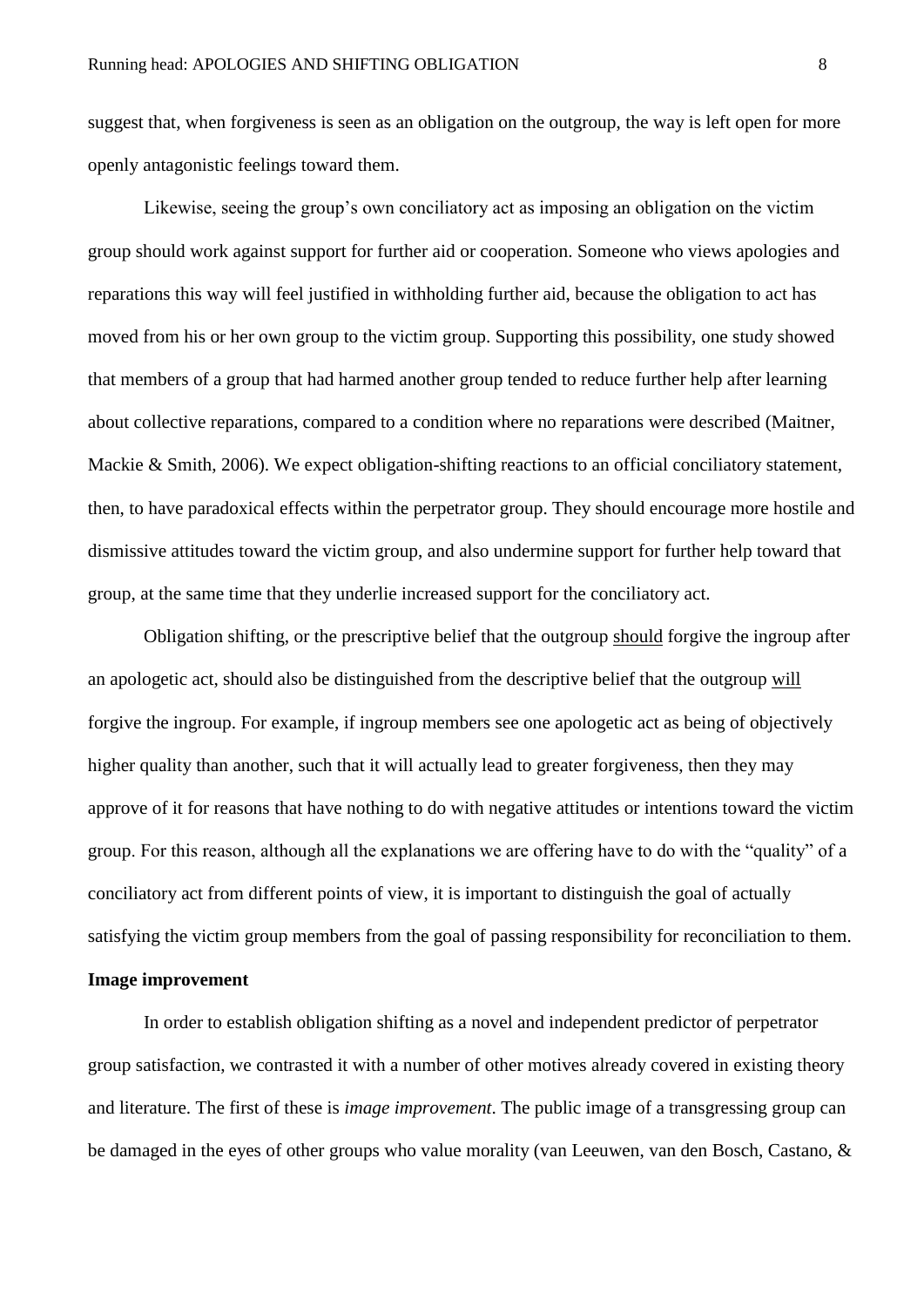Hopman, 2010; Tavuchis, 1991). Concerns about condemnation from other groups can lead to increased feelings of collective guilt; and feeling that the ingroup has a moral defect can lead to feelings of group-based shame, which has been shown to be closely linked to a desire to engage in prosocial behaviours (Gausel, Leach, Vignoles, & Brown, 2012; Iyer, Schmader, & Lickel, 2007). Providing an apology or reparations may be one way that transgressors can try to restore their damaged moral image (van Leeuwen et al., 2010; Shnabel, Nadler, Canetti-Nisim, & Ullrich, 2008; Staub, Pearlman, Gubin, & Hagengimana, 2005). This proposed motivation forms an important part of the Needs-Based Model (Nadler & Shnabel, 2008; Shnabel, et al., 2008), which posits that in any reconciliation process, victims and perpetrators must both have distinct needs met in order for reconciliation to occur. On an intergroup level, the primary need for transgressor group members after intergroup conflict is to restore their moral image, while the victim group's primary need is to regain power (Nadler & Shnabel, 2008; Shnabel, Nadler, Ullrich, Dovidio, & Carmi, 2009).

Indeed, apologies and reparations are often interpreted as restoring the public moral image of groups (Benoit, 1995). Thus, members of the transgressing group may be motivated to support reconciliation more generally when they have the opportunity to improve their image and regain acceptance in the "moral community" (Shnabel et al., 2009; Nadler & Shnabel, 2008). This parallels interpersonal research showing that the need to look better to others can motivate conciliatory acts among perpetrators (Risen & Gilovich, 2007; Nelissen, 2011). Afterwards, if members of the perpetrator group feel their image has improved, this might predict their satisfaction with the act. However, image concerns *per se* have not yet been shown to predict perpetrator group satisfaction with already-given conciliatory gestures in an intergroup context. Obligation shifting concerns, as a feature specific to the offering of apologies or reparations, could compete with image concerns in explaining support for reconciliation.

Given the importance of being seen as a moral group, conciliatory acts can be seen as a good investment in the area of public relations. However, image improvement is also compatible with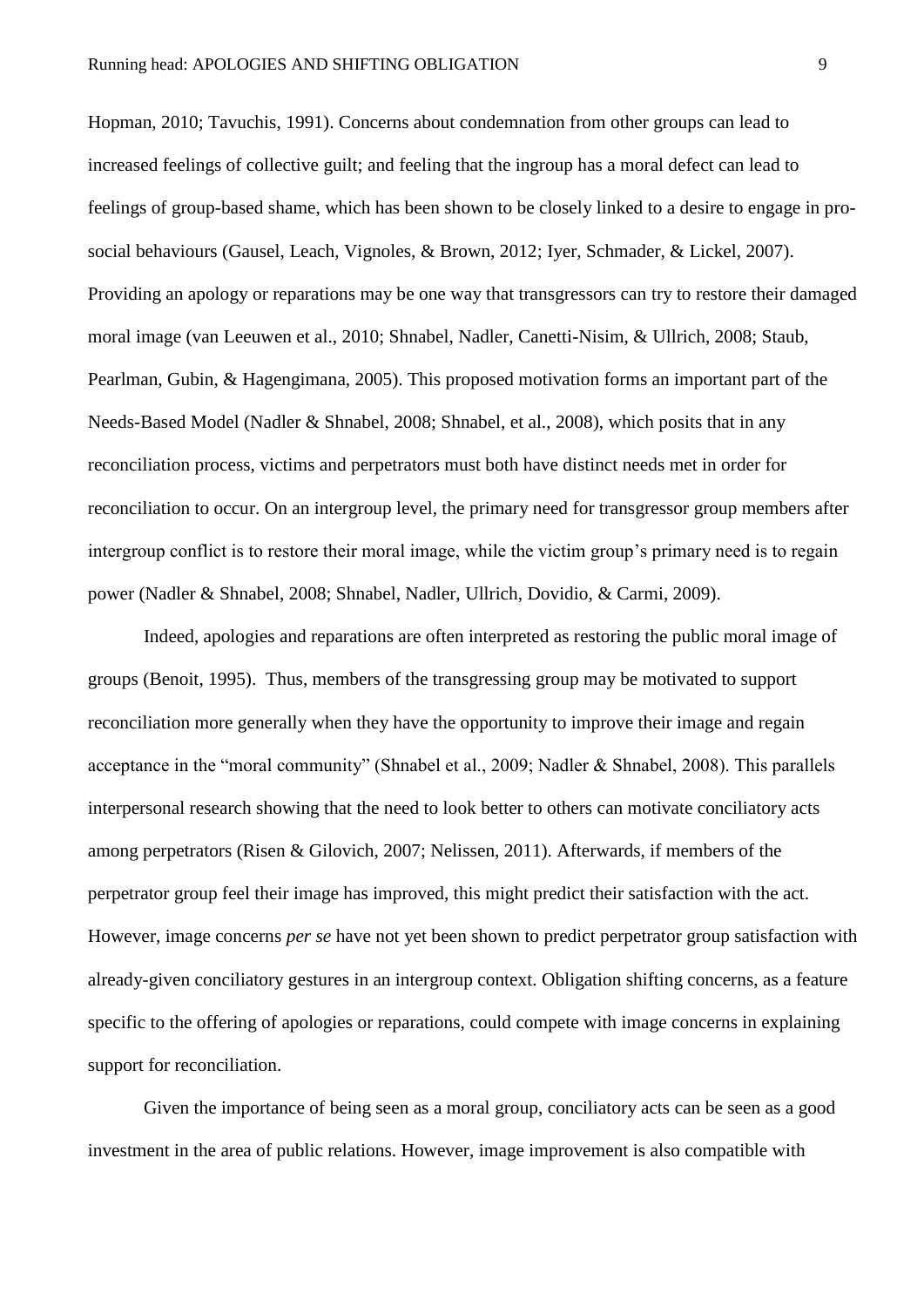desires to cooperate with the victim group and to regard them well, because expressing these desires would also create continued benefits to the perpetrators' image. Unlike the obligation shifting motive, which is satisfied once, further acts of remembrance or reparation can continue to maintain and improve the group's good image. Also, image improvement does not impose a burden upon the victim group, as obligation shifting does. Therefore, we expect image improvement perceptions to have distinct effects from obligation shifting perceptions. Image improvement, unlike obligation shifting, should not be related to negative feelings toward the victim group, and should not reduce the desire to offer further help.

#### **Power**

In political argument, the reaction of perpetrator groups to conciliatory acts often involves the balance of power between the two groups. As Wohl et al. (2011) point out, collective apologies can be opposed because they might oblige the perpetrator group to give material reparation (i.e., taking power away from the perpetrator group), but paradoxically also because they might distract the victim group from collective empowerment (i.e., letting the perpetrator group keep too much power). From these concerns we derive another potential pair of explanations focusing, not on image improvement, but on the balance of power between the apologizing group and the recipients.

It is possible that perpetrator group members are motivated to support a conciliatory act when they perceive it as giving victims the power they seek (Nadler & Shnabel, 2008; Shnabel et al., 2009). An opposing possibility is that perpetrator group members are motivated by their own group power concerns, standing against a conciliatory act because they see it as giving away influence and power (Mills, 2001). Conservative commentators, for example, have often criticized US President Barack Obama's perceived tendency to apologize to foreign governments (e.g., Krauthammer, January 30, 2009). More generally, as one legal commentator on the role of apology in mediation puts it, under some circumstances, "apologizing is difficult precisely because it entails transfer of power to the injured party" (Levi, 1997, p. 1183).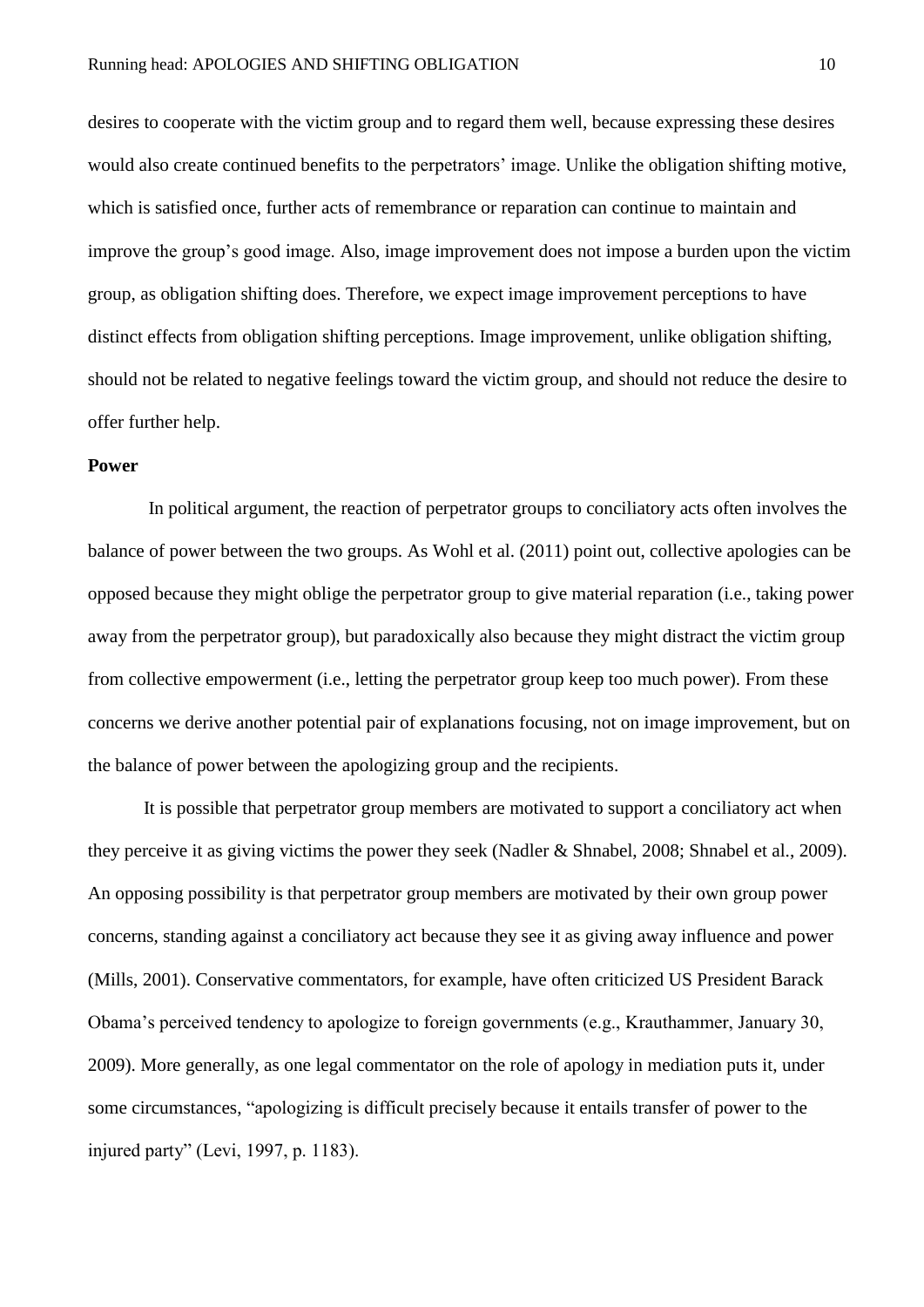While these concerns about power may seem reasonable, they need to be tested. The Needs-Based Model suggests that victims, not transgressors, are most concerned with receiving power both in an interpersonal (Shnabel et al., 2008) and intergroup context (Nadler & Shnabel, 2008; Shnabel et al., 2009). Their research has shown that perpetrator group members prefer to hear statements from their own leaders which suggest image improvement, when directly compared to statements which suggest receiving power. However, that research looked at intragroup communication rather than at conciliatory acts aimed at members of the wronged group, which might have stronger implications for the balance of power between the two groups. Also, even though that research found that image improvement was preferred in a forced choice over gaining power, this leaves the possibility that power concerns could still contribute to satisfaction with a conciliatory act, if only to a lesser extent. In any case, concerns about changes in power are potential explanations of perpetrator group satisfaction with conciliatory acts, and deserve to be tested.

## **Overview of the Present Research**

Our research tests the explanatory power of obligation shifting against its rivals in situations where perpetrator group members judge a conciliatory statement attributed to their group's leaders. As mentioned earlier, image improvement and power for victims have been considered important for reconciliation in past research (Nadler & Shnabel, 2008; Shnabel et al., 2009) but have never been measured as perceived changes after conciliatory acts. We specifically examined situations where ingroup responsibility for a wrong is made fairly clear, rather than remaining controversial; further implications of this approach will be considered in the Discussion.

In our first two experiments, we took the general approach of varying the presence of different conciliatory acts given by a perpetrator group to a victim group. We created statements containing elements of conciliation such as a verbal apology and/or promise of reparations, and contrasted them against statements without such elements. Then we tested our variables of interest - image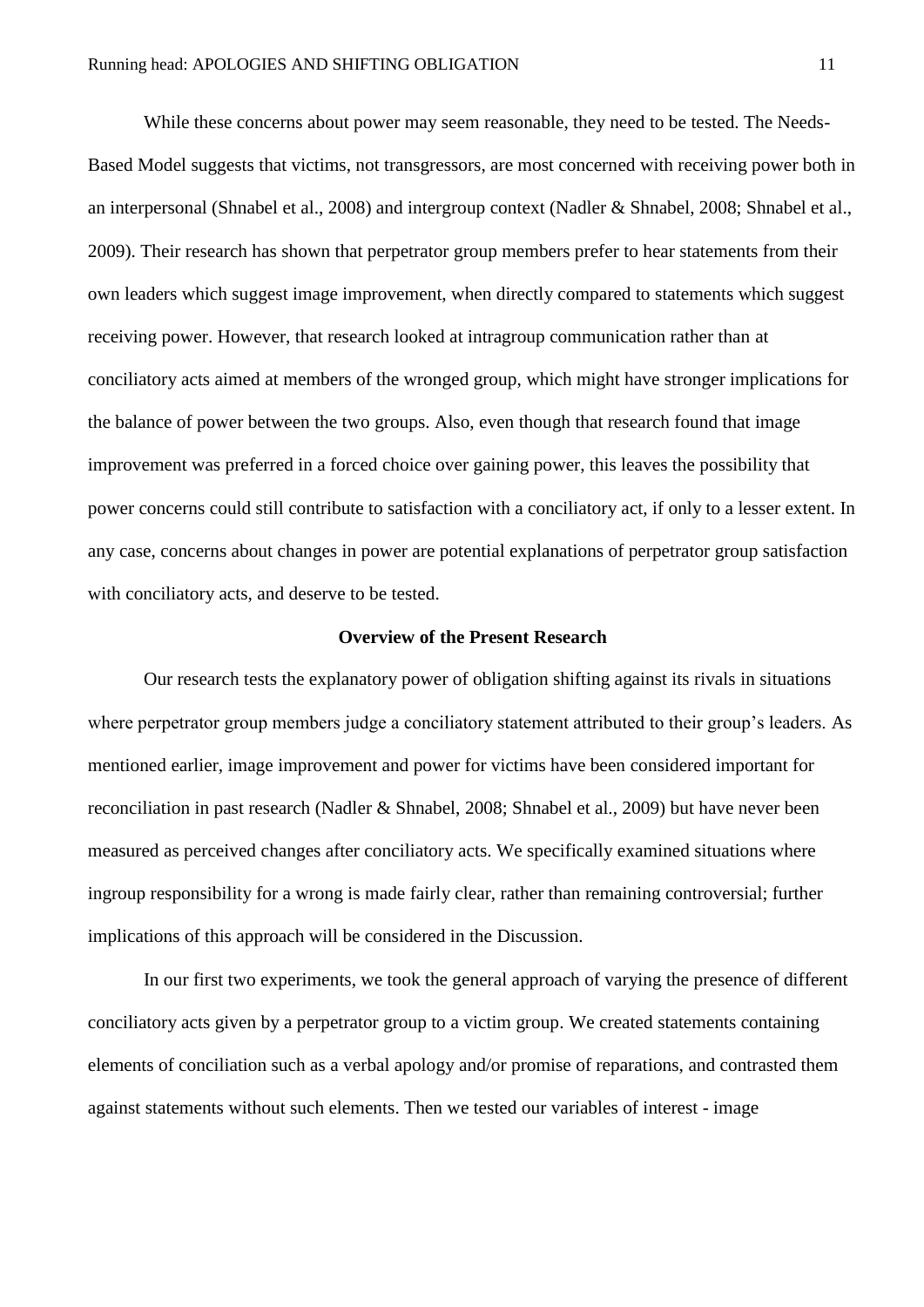improvement, obligation shifting and power change - as predictors of the outcomes of satisfaction and negative feelings towards the victim group, and as mediators between the contrasts and the outcomes.

Experiments 1 and 2 included separate manipulations of apology and reparations in order to explore possible differences between these two forms of conciliation, given the lack of previous research comparing their effectiveness. However, our main focus was not on whether apology or reparations were the strongest manipulation, but rather on which variables would mediate their effects, seen more generally as examples of conciliatory statements. As things turned out, differences between apology and reparation conditions were minimal.

In Experiment 2 we also added in a third outcome variable: support for future aid. Like satisfaction and negative feelings, support for future aid is an outcome variable that has implications for intergroup reconciliation and is conceptually related to both of the other outcome variables; dissatisfaction with an official statement is likely to accompany calls that more be done, and hostile feelings toward the recipients are likely to suppress helping motives.

In Experiment 3, we followed an approach recommended by Spencer, Zanna & Fong (2005) to more firmly establish the causal role of mediators. Holding constant the presence of a conciliatory statement – in this case, an apology – we instead manipulated descriptions of whether the apology affected two of the key mediators, image improvement and obligation shifting, comparing each of these to a control in which no mediator effect was described.

We returned to the previous experimental design approach in Experiment 4, which tested an alternate explanation of the results in Experiments 1 and 2; to give a strong test of the effect of a conciliatory statement on outcomes, we contrasted a statement including both apology and reparation against a statement that, while meaningful, contained neither. Overall, these experiments were designed to test whether our key variables could explain how a statement of conciliation led to more satisfaction.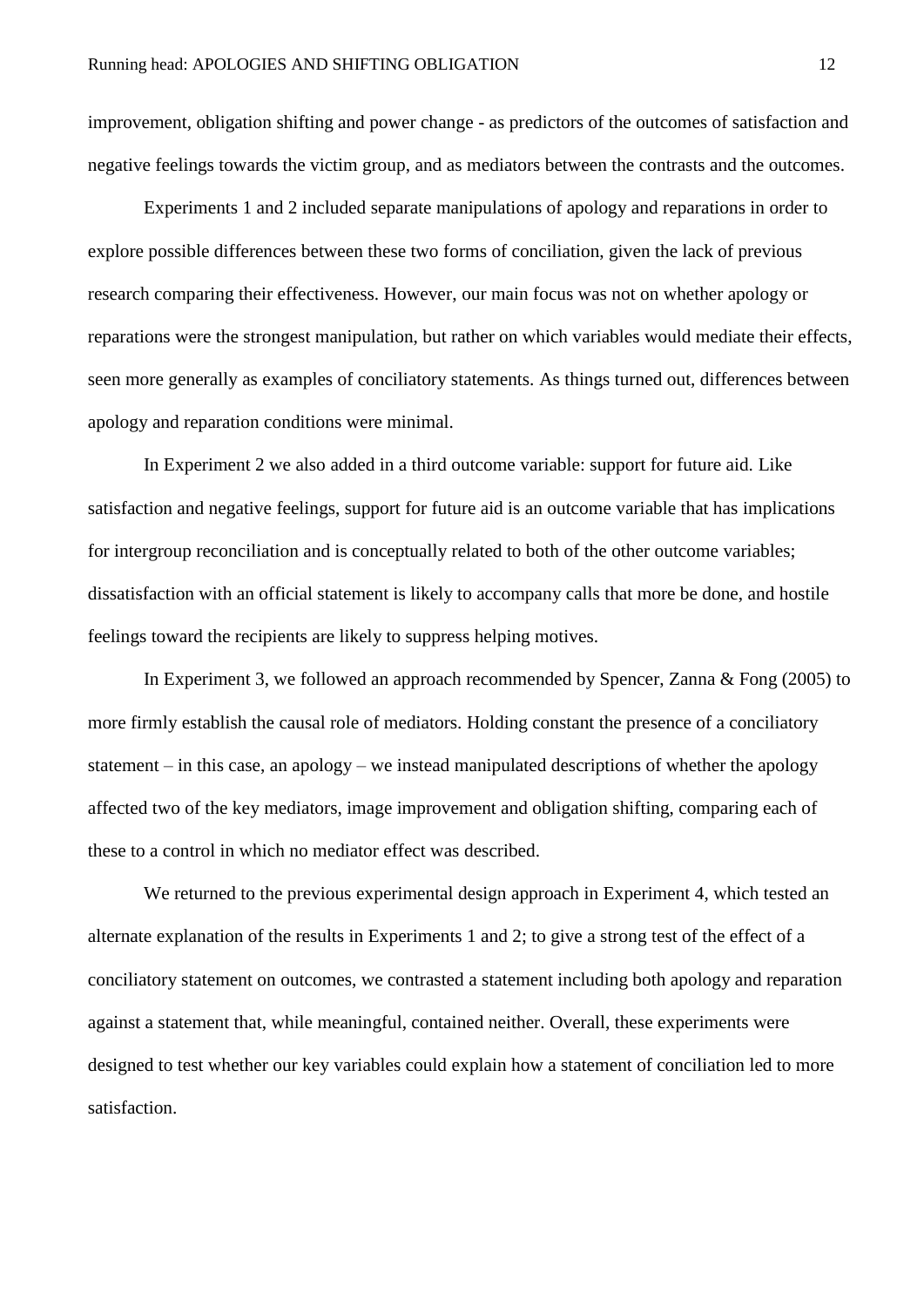#### **Experiment 1**

In this first experiment, we confronted American participants with different statements attributed to US officials as responses to a historical issue: that in the 20th century, the US conducted medical tests on Guatemalans without consent, deliberately injecting them with sexually transmitted diseases. As mediators, we measured: perceptions that the act would improve America's image; perceptions that the act would shift obligation away from the perpetrators and onto the victim group; and perceptions of the shift of material power and influence as a result of the act, both in terms of losses for the US and gains for Guatemala.

As outcomes, we measured two possible kinds of reaction to these statements. Most centrally, we looked at *satisfaction* with the statement, with the expectation that both image improvement and obligation shifting would relate to increased satisfaction. We also measured *negative feelings* of insult and anger towards the victim group as an outcome variable. As explained earlier, we expected negative feelings toward the victims (Guatemalans) to be predicted primarily by obligation shifting perceptions.

Finally, we tested whether image, obligation, and power concerns would form mediating paths between differences between the types of conciliatory act presented and the outcome of satisfaction. To the extent that people preferred a statement of apology to a statement with no apology, or a statement of reparations to a statement of no reparations, this preference should be explained by those mediators already shown to predict satisfaction: according to our predictions, image improvement and obligation shifting. Similarly, we expected that if a more complete conciliatory act created more negative feelings toward the target group, this would be explained principally by obligation shifting.

#### **Method**

**Participants.** In this study, 167 US citizens completed an online questionnaire, recruited through Amazon's MTurk crowdsourcing service (Buhrmester, Kwang, & Gosling, 2011; Mason & Suri, 2011). Six participants were removed for self-identifying as members of the victim group (Guatemalan) and a further four participants were removed for invariant responses throughout the data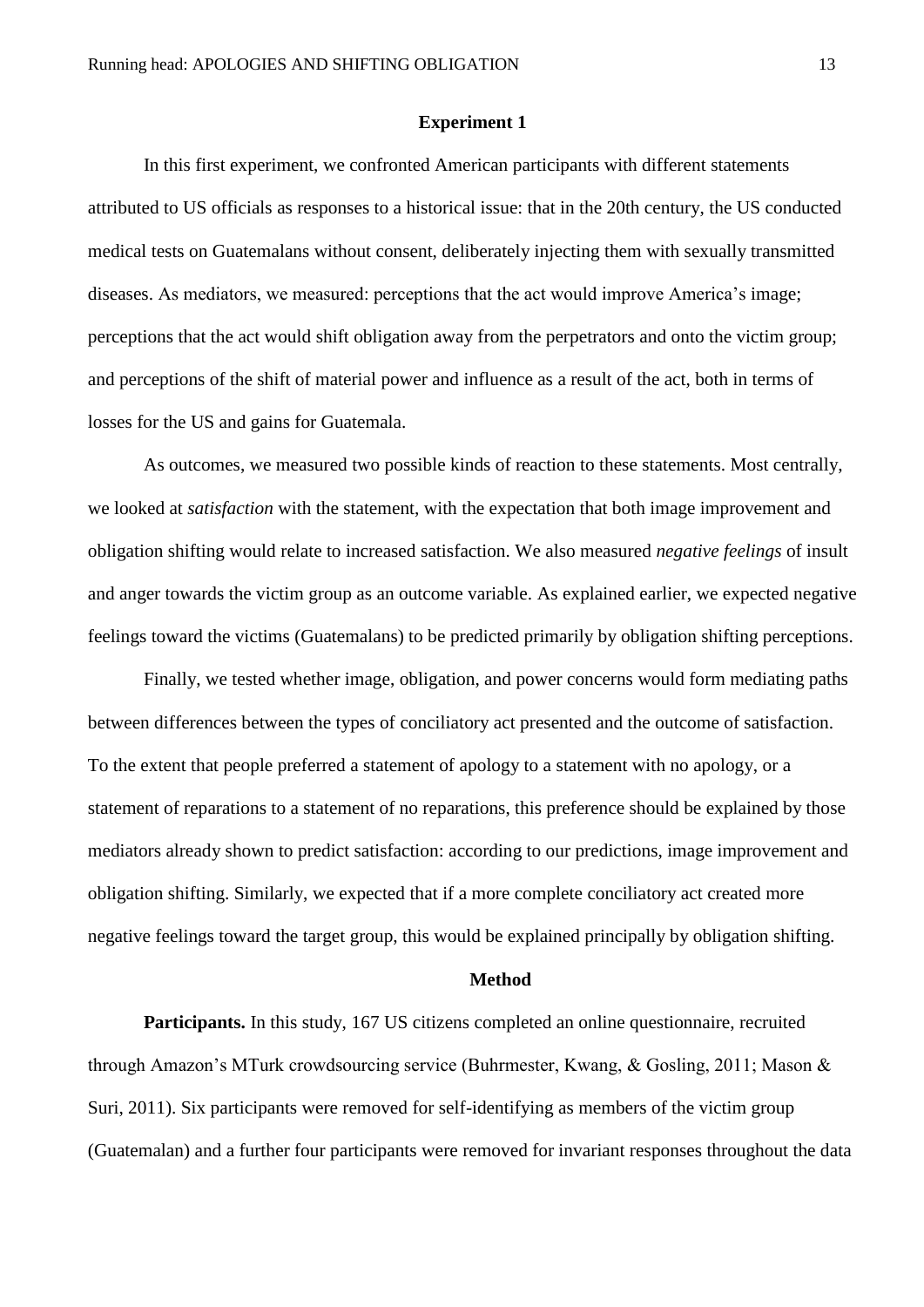set. A further 21 participants responded incorrectly to the manipulation check question at the end of the study asking what response the US government gave in the news article and were removed. This left remaining 136 participants for analysis (92 female; age *M* = 36.24, *SD*= 12.96, range = 18-78).

**Design.** Participants were randomly assigned to read either an apology statement, a reparations statement, or a control statement by the US government about its past support for medical testing performed on Guatemalan citizens without their consent.

**Procedure***.* The experiment was conducted online. All participants read a short historical summary telling how the US government in the 1940's supported a project in which American scientists purposefully injected Guatemalan orphans, prisoners, and military transcripts with sexually transmitted diseases in order to test the effect of penicillin. Many subjects never consented to the tests and never received adequate treatment afterwards. The information provided to the participants about the event was truthful and based on real news sources (e.g., Bazell, 2010).

At the end of the news story, participants read that the US government was made aware of the studies in 2010 and that a response was made after the studies came to light. Participants were randomly assigned to one of three conditions which each presented a different response to the issue: a verbal apology, financial reparations, or a control statement ruling out both responses. In the apology condition the US government gave a verbal apology and expressed deep regret over the American government's involvement in the incident. The apology statement also explicitly stated that there were no clear plans to provide reparations. In the reparations condition, the US government made a statement indicating plans to provide 1.5 million USD to the families and victims of those infected. The statement indicated that there were no clear plans for a verbal apology. The control condition included a statement in which the US government said that due to other pressing circumstances, there were no current plans to provide an apology or reparations to the victims of the studies.

After reading the article, participants completed the following measures on seven point Likert scales.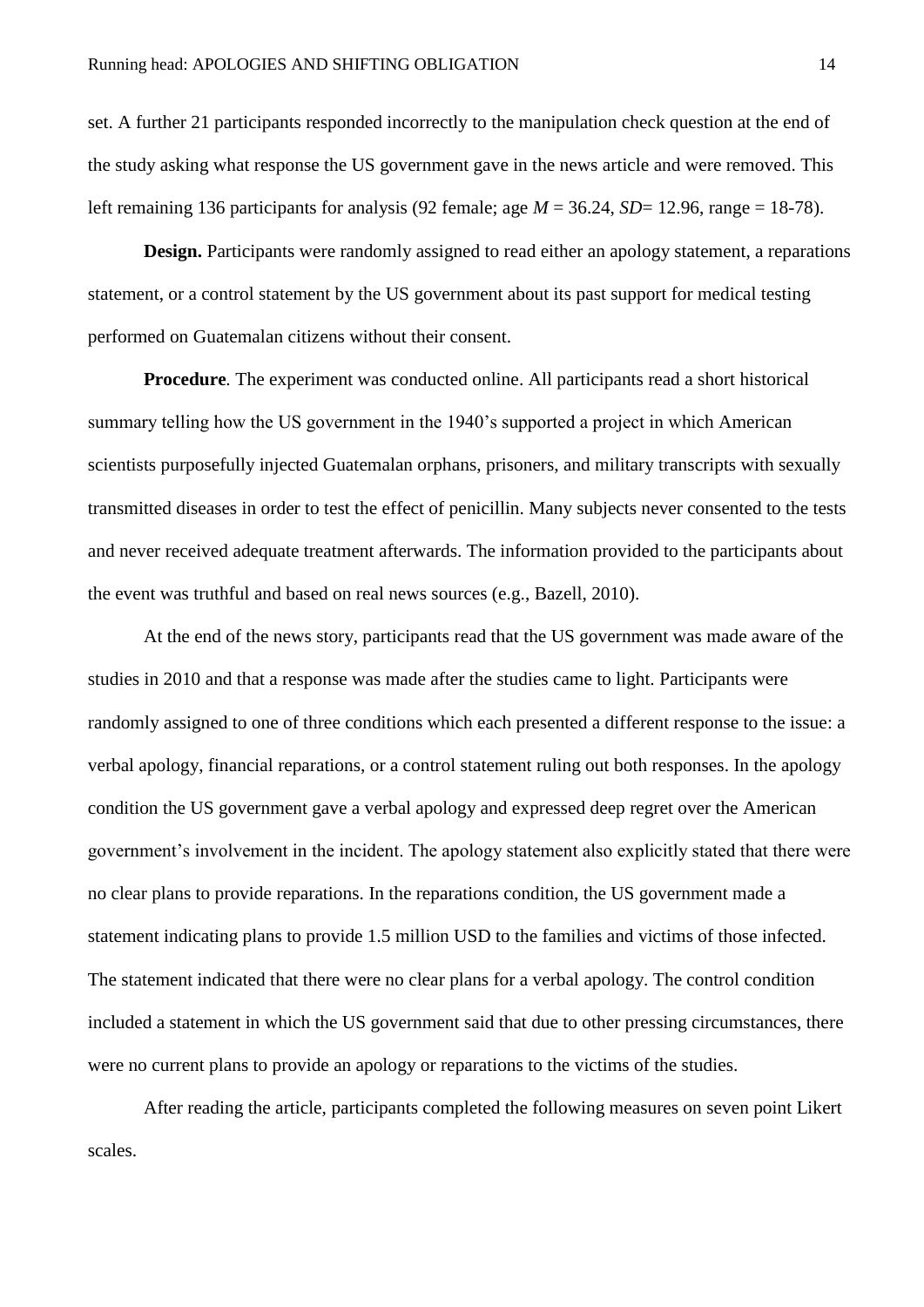*Negative feelings about the victims.* Two items assessed negative emotions about the victim group (Guatemalans) following the statement ("*I feel angry with the Guatemalans*" and "*I feel insulted by the Guatemalans*") on a scale of *strongly disagree* (1) to *strongly agree* (7). Together these two items formed a measure of negative feelings ( $r = .45$ ,  $p < .001$ ;  $M = 1.44$ ;  $SD = .76$ ).

*Satisfaction.* Two items (*"The US government has done a good job in responding to the situation in Guatemala")* on a scale of *strongly disagree* (1) to *strongly agree* (7)*; and "How satisfied are you with the response of the US government?"* on a scale of *very dissatisfied* (1) to *very satisfied*  (7) assessed satisfaction with the statement. The items were correlated,  $r = .82$ , p<.001 ( $M = 2.71$ ; *SD*)  $= 1.66$ ).

Participants then completed the four measures of our mediating variables.

*Image improvement.* Three items measured perceived image change due to the response of the government on a scale of 1 (*it will become much worse*) to 7 (*it will become much better*) (e.g. "*How will the statement affect America's reputation in other countries?")* The scale was reliable  $(α = .85; M)$  $= 2.99$ ; *SD*  $= 1.26$ *).* 

*Obligation shifting.* Four items were intended to measure shifting obligation to the victim group: the idea that the US is no longer responsible for the issue and the victims now are obligated to forgive (i.e., *"The Guatemalans should be grateful to the US for their response"; "The Guatemalans should forgive the US following the response"; The Guatemalans should want to be closer allies with the US following the response";* "*The US does not need to do more to repair its relationship with Guatemala."*) and the scale was reliable ( $\alpha$  = .84;  $M$  = 2.78; *SD* = 1.35).

*Outgroup power.* Three items were used to measure potential power change for the victim group (Guatemalans) after the statement on scales of 1 (greatly decrease) to 7 (greatly increase) (e.g., "*How much will the statement increase or decrease the political power of Guatemala?"*). The scale was reliable ( $\alpha = .84$ ;  $M = 4.01$ ;  $SD = 0.84$ ).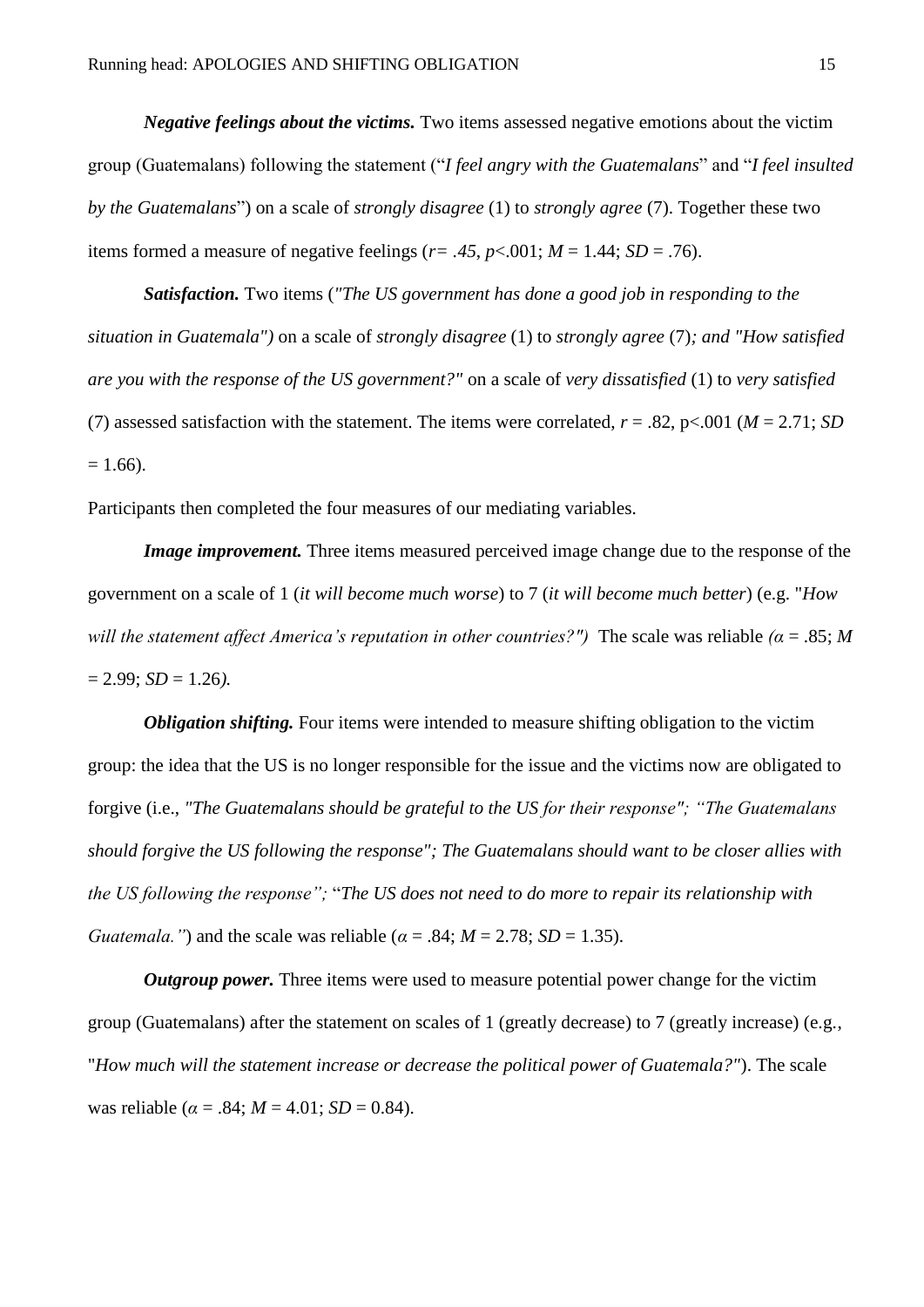*Ingroup power*. The same items used to measure outgroup power were used to measure the power changes of the perpetrator group but were changed to reflect power changes for the US (e.g., "*How much will the statement increase or decrease the political power of the US?*"). The scale was reliable ( $\alpha = .82$ ;  $M = 3.58$ ; *SD* = 0.84).

Finally, as a manipulation check question, participants were asked to confirm what they read in the news article presenting the US response to the STD studies. Participants selected whether they had read about the US giving an apology, reparations, both an apology and reparations, or neither an apology or reparations. After providing demographic information, participants were debriefed. Debriefing included information about the actual response from the US government, which included an apology from President Obama and other US officials but no clear plans for reparations.

## **Results**

Our analyses focused on the two potential outcomes of conciliatory acts for perpetrator group members: *negative feelings* about the victims and *satisfaction* with the statement. For each outcome DV, we first examined its relationship to the four predictors - i*mage improvement*, *obligation shifting*, *ingroup power*, and *outgroup power* - across the whole sample using linear regression. Then we tested for omnibus differences in each DV between conditions using ANOVA with post-hoc tests. Finally, we created a contrast based on comparisons within the ANOVA, and used multiple mediation bootstrapping analyses (PROCESS syntax; Hayes, in press) to test simultaneously those variables that predicted the DV as mediators between the contrast and the outcome DV itself. Correlations, means and SD for all variables can be seen in Table 1.

*ANOVA tests on mediators.* Condition significantly affected image improvement, F (2,133) = 9.87, MSE = 1.41,  $p < .001<sup>1</sup>$ . Tukey HSD tests showed that the reparations and apology conditions both were higher than the control condition, and did not differ from each other. The same pattern of post-hoc differences characterized condition's effect on obligation shifting,  $F(2, 133) = 8.44$ , MSE = 1.63, p < .001; thus, each conciliatory act increased perceptions of both image improvement and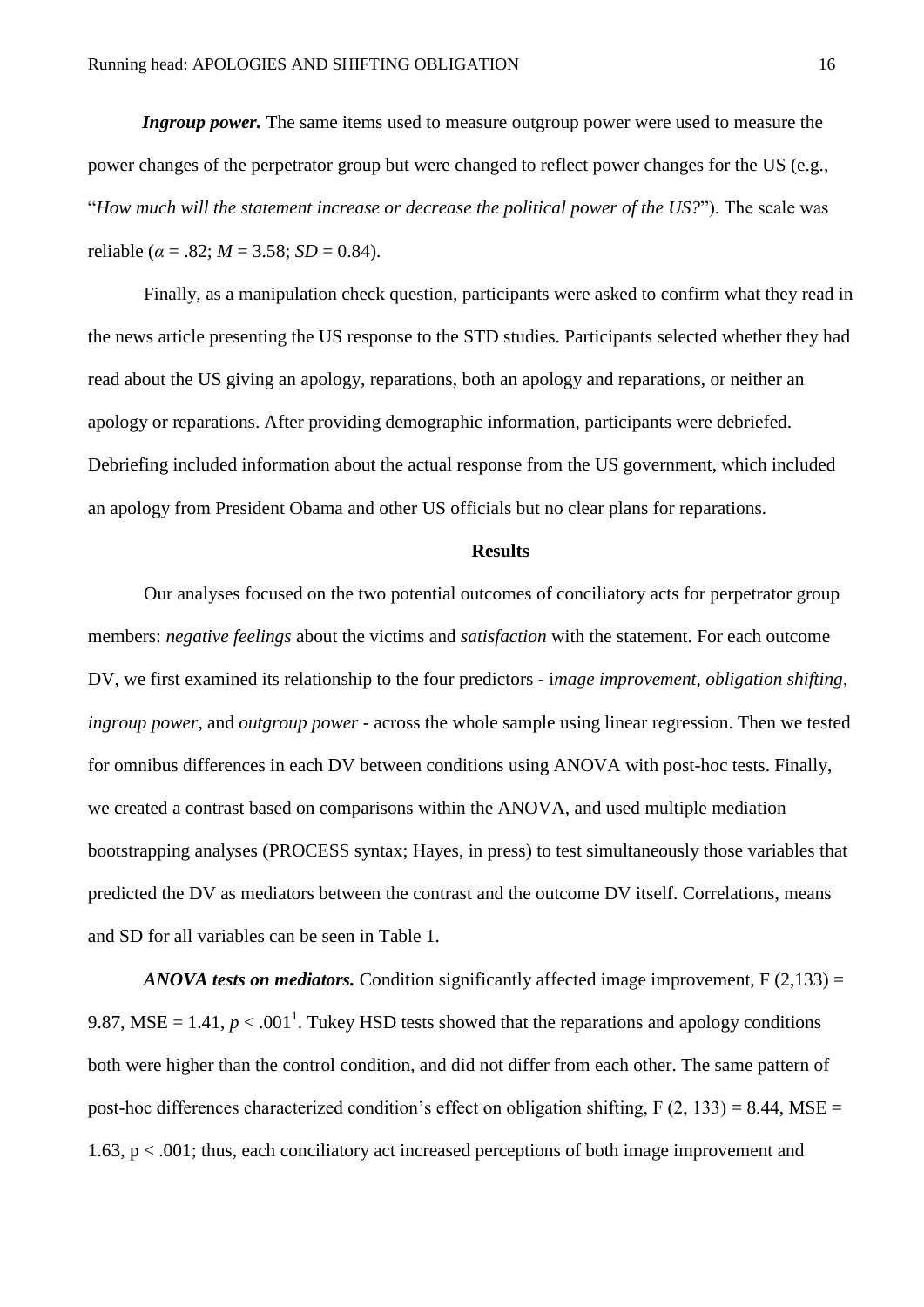#### **Satisfaction.**

*Overall regression analysis.* We first conducted a simultaneous multiple regression with satisfaction as the DV and the four predictors (image improvement, obligation shifting, ingroup power, and outgroup power) as IVs. Image improvement ( $\beta = .28$ ,  $sr = .21$ ,  $p = .001$ ) and obligation shifting  $(\beta = .53, sr = .40, p < .001)$  significantly, positively and independently predicted participants' satisfaction with the statement. Neither ingroup nor outgroup power were significant (*p*s > .196) in this model. The overall regression model was significant,  $F(4, 135) = 31.63$ , *Adj R*<sup>2</sup> = .48, *MSE* = 1.45, *p* < .001.

*ANOVA post-hoc tests.* The three conditions differed from each other,  $F(2, 135) = 6.92$ ,  $MSE =$ 2.54,  $p = .001$ . Tukey HSD post-hoc tests revealed that the apology statement ( $M = 3.11$ ,  $SD = 1.66$ ,  $p = 1.66$  $= .003$ ) and the reparations statement ( $M = 3.01$ ,  $SD = 1.66$ ,  $p = .007$ ) were both significantly more satisfying than the control statement ( $M = 1.98$ ,  $SD = 1.44$ ), but found no significant difference between the apology and the reparations statement ( $p = .956$ ).

*Control vs. either conciliatory act.* Because the control statement was less satisfying than either conciliatory act, we created a contrast based on this difference with the control coded -2 and each conciliatory act condition (apology and reparations) coded 1. We used a multiple mediator bootstrap test using the PROCESS macro (Hayes, 2012) to test all proposed mediators (both kinds of power, image and obligation) of the relationship between the contrast and satisfaction.

Obligation shifting and image improvement perceptions were significant independent mediators of the relationship of the contrast with satisfaction (confidence intervals of each indirect path did not include 0). There was a significant total effect of mediators and contrast on satisfaction, but the direct effect of the contrast was non-significant, showing full mediation (Figure 1). Thus,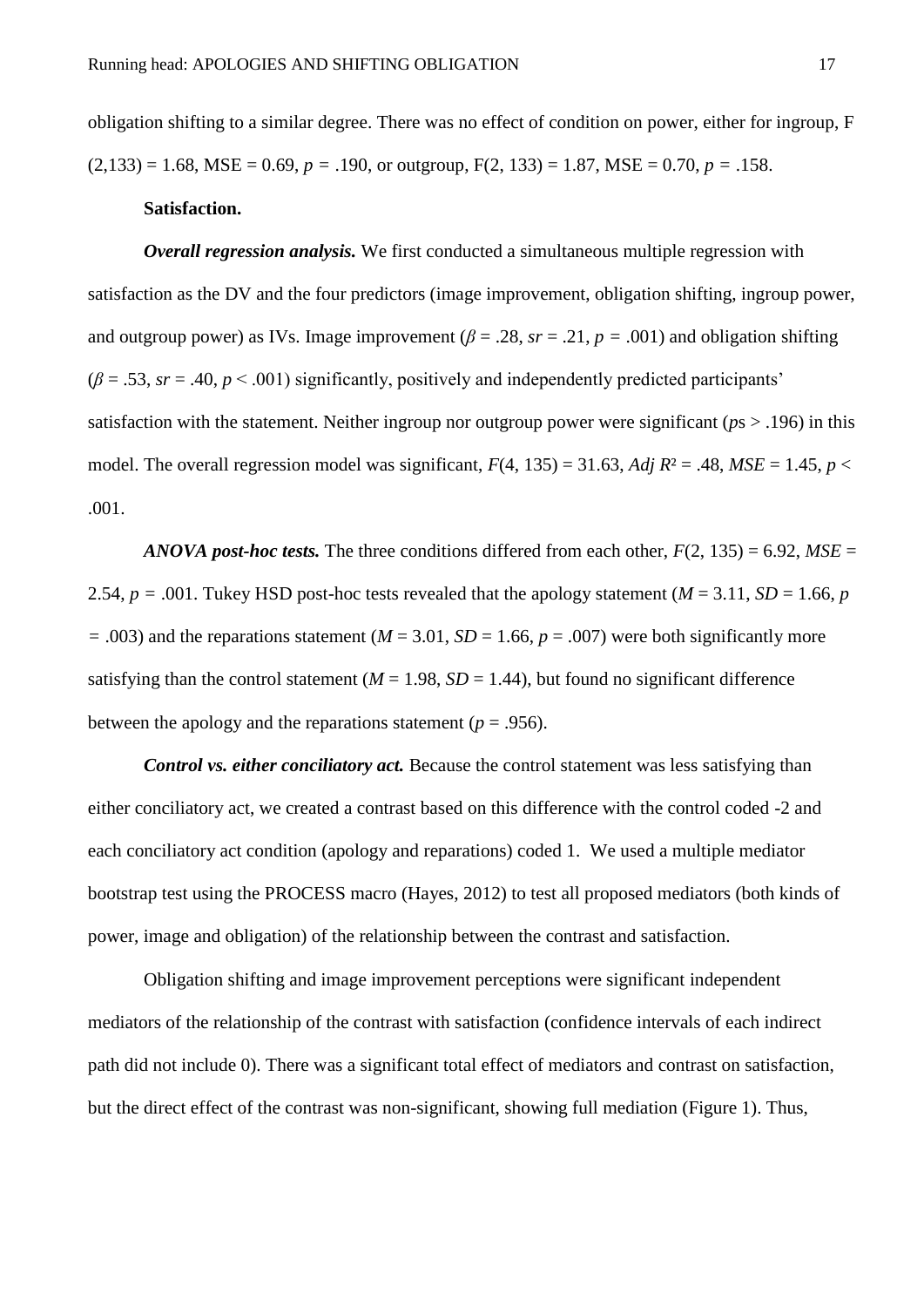obligation shifting and image improvement completely and independently accounted for the greater satisfaction with either conciliatory act compared to the control statement.<sup>2</sup>

#### **Negative Feelings.**

*Overall regression analysis.* A second regression analysis tested the four predictors but with negative feelings as the DV. In this regression, only obligation shifting ( $\beta$  = .24, *sr* = .18, *p* = .032) significantly predicted participants' negative feelings about the Guatemalans. The more participants felt obligation had shifted, the more negative they felt towards the Guatemalans. Image and the two types of power were non-significant (all *p*s > .35). The overall regression model was significant, *F*(4,  $135$ ) = 2.60, *Adj R*<sup>2</sup> = .05, *MSE* = .57, *p* = .039.

*ANOVA.* To test differences between the three conditions, we conducted an ANOVA on the outcome of negative feelings. The ANOVA test was not significant,  $F(2, 133) = 1.87$ , MSE = 0.57,  $p =$ .158; because a Levene test for heterogeneity of variance was significant, F(2,133) = 4.66, *p =* .01, we based post-hoc analyses on the Games-Howell procedure (as supported by Keselman & Rogan, 1978), but these revealed no significant comparisons, all  $p > 0.10$ .

**Mediation analysis.** In spite of the lack of an overall ANOVA effect, we conducted a multiple mediation analysis using negative feelings instead of satisfaction as the DV, to investigate potential suppression effects. The means of the three conditions did not show the pattern of increased negative feelings in the two experimental conditions versus the control that characterized analyses of satisfaction. Therefore, we tested a two-variable dummy coding scheme with an apology contrast (apology condition  $= 1$ , other conditions  $= 0$ ) and a reparations contrast (reparations condition  $= 1$ , other conditions  $= 0$ ) in which the focal dummy variable was entered as the independent variable and the other one was a covariate. This revealed patterns consistent with suppression (see Figure 2).

The apology dummy variable showed a significant positive indirect mediating path through obligation but not through image, while the reparation dummy variable also showed a significant positive mediating path through obligation but not image. For both variables, these positive indirect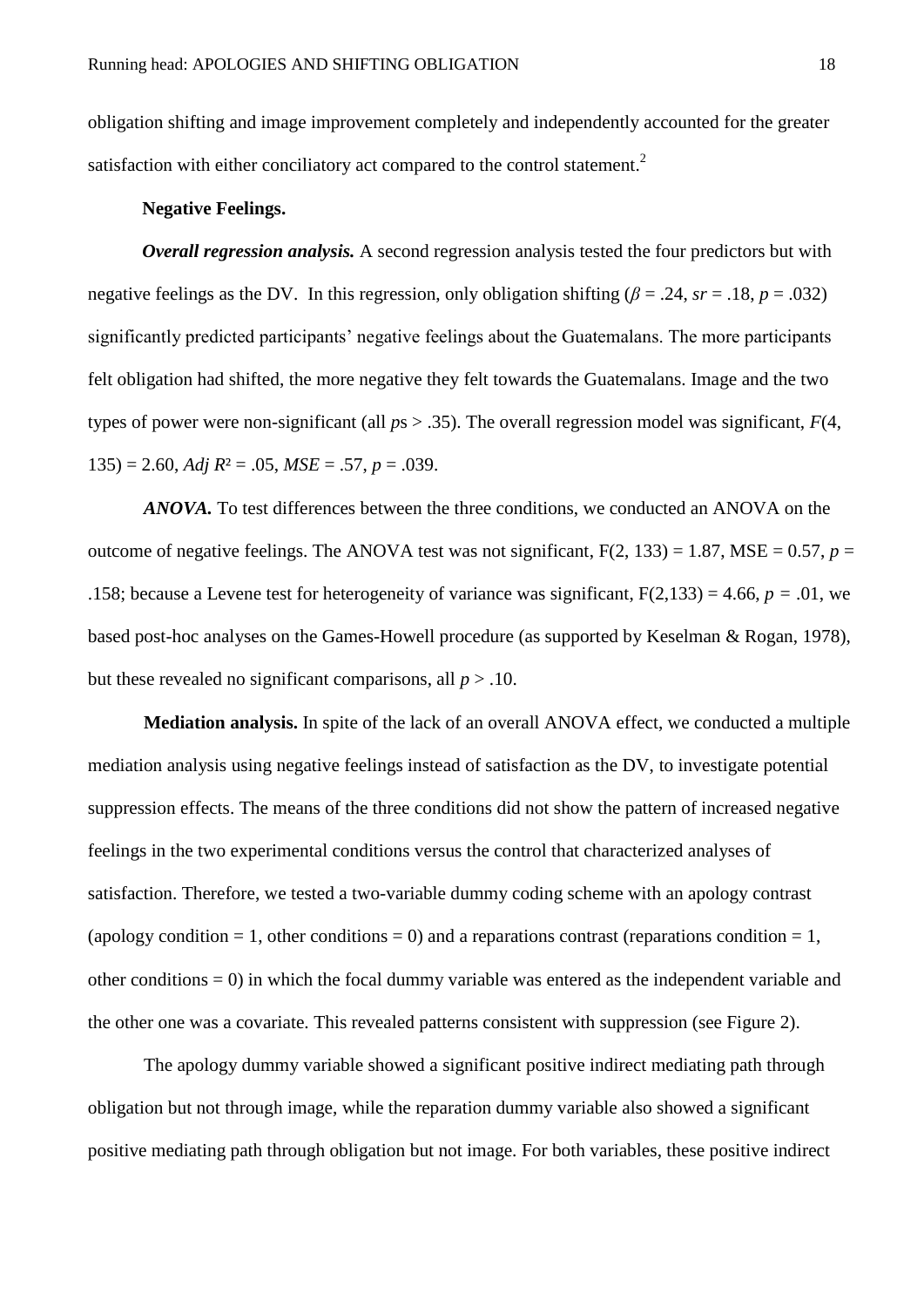paths were suppressed by a negative direct effect trend, which was significant for the apology dummy variable but not the reparations dummy variable.

#### **Discussion**

In this experiment, obligation shifting perceptions emerged as a major predictor of group members' satisfaction with an official conciliatory act. Supporting our view that obligation shifting is compatible with a negative attitude toward the victim group, it was related to negative feelings and mediated between contrasts and negative feelings, while image improvement concerns were unrelated to negative feelings.

This experiment also showed that perceiving a statement as improving the perpetrator group's image predicted satisfaction for members of the perpetrator group, while perceiving it as losing or gaining power for the perpetrator group had little to do with satisfaction. We also showed that the perception that a conciliatory act provides more power for the victim group had no relationship with satisfaction for perpetrator group members, independently of our other factors. Together with the lack of concern with gaining power for the ingroup, this finding reinforces the Needs-Based Model's view that power is not a concern to the more powerful perpetrator group that already possesses it (Shnabel et al., 2009).

Our participants were more satisfied with their own government's response when it was a statement including either a verbal apology or financial reparations, compared to a control statement which indicated no plans to offer redress. Moreover, this preference for any conciliatory act over a control statement was fully explained by image improvement and obligation shifting as mediators. It seems that either conciliatory act (financial or verbal) allowed perpetrator group members to feel they had shifted obligation to the victim group and improved their own image, more so than the control statement.

Interestingly, there were no differences between the conciliatory acts and the control statement on the outcome of negative feelings, despite the relationship observed between obligation shifting and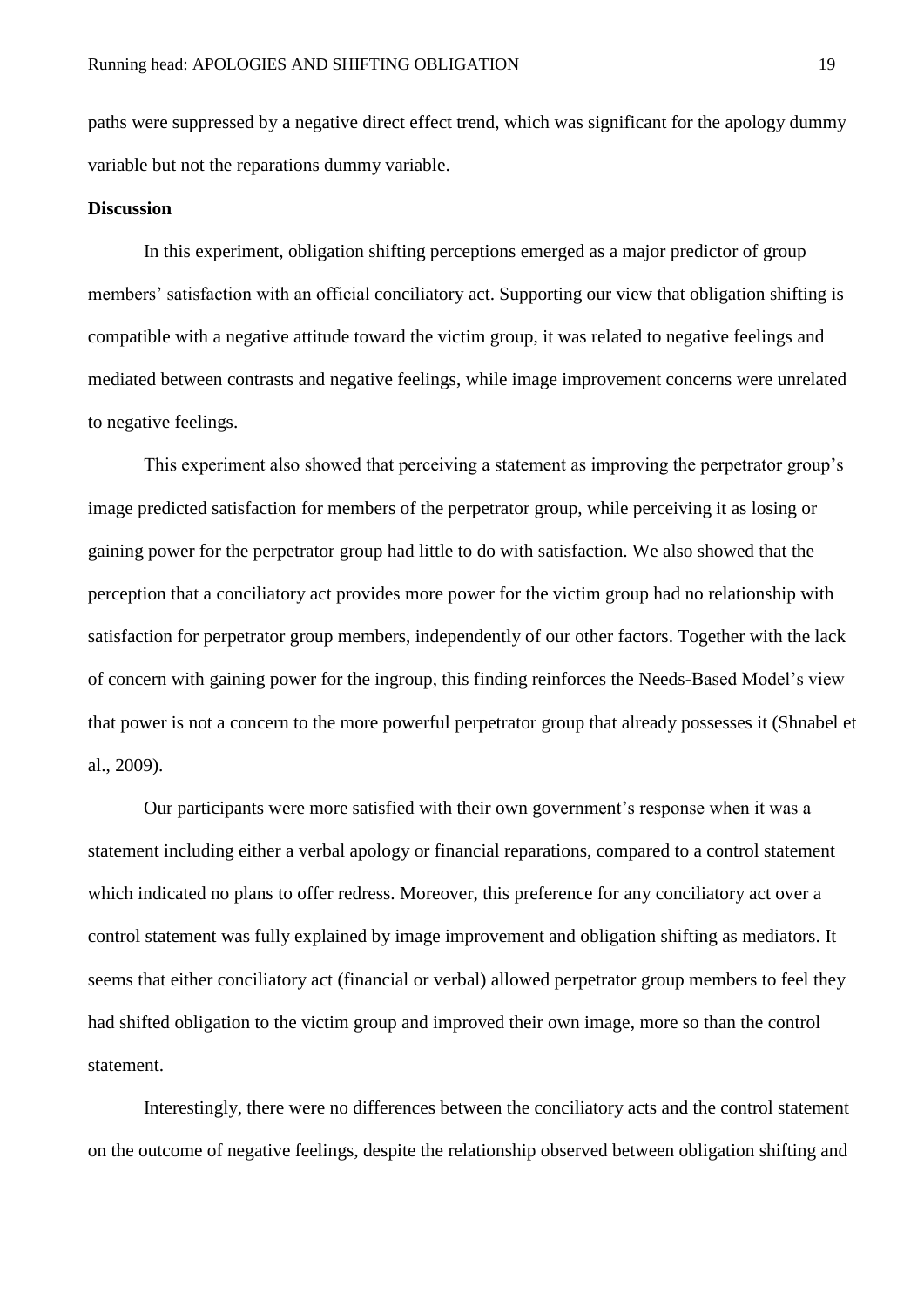increased negative feelings. There may be other reasons why the control statement's explicit refusal to apologize or give reparations might have led to negative feelings, despite the lesser ability to shift obligation. Perpetrator group members might feel hostile toward the victim group if a refusal statement is given, taking it perhaps as evidence that there was no need to apologize or give reparations in the first place, and that the victims' claims are unfair. This might have equaled the hostility they felt if either conciliatory act was seen as shifting obligation (Viles, 2002). Nonetheless, the role of obligation shifting in the mediating path to negative feelings was consistent with our expectations.

The next experiment sought to generalize these tests of the role of image improvement and obligation to a different population, and issue.

### **Experiment 2**

During the years 1845-1849, the Irish potato blight caused widespread starvation for nearly half of Ireland's population which depended on potatoes for subsistence. The British government failed to respond to the disaster and their systematic discrimination against Irish Catholics led to as many as 1.5 million Irish deaths due to starvation; from these deaths, in conjunction with the mass emigration of Irish, Ireland lost nearly one-third of its population. This experiment took these events as its topic, and looked again at both types of conciliatory acts (apologies or reparations given alone) compared to a non-apology statement.

We expected that in addition to replicating the previously found effects upon satisfaction and negative feelings, obligation shifting should predict our new outcome variable of reduced support, which represents the concept of "closing the door" presented by Nobles (2008). We also expected that either conciliatory act would lead to less support for future giving. However, because this design was similar to Experiment 1 in contrasting conciliatory acts to a refusal control condition, we did not expect to see differences between conditions upon the outcome of negative feelings, although obligation shifting should once more predict negative feelings. Most importantly, we expected that any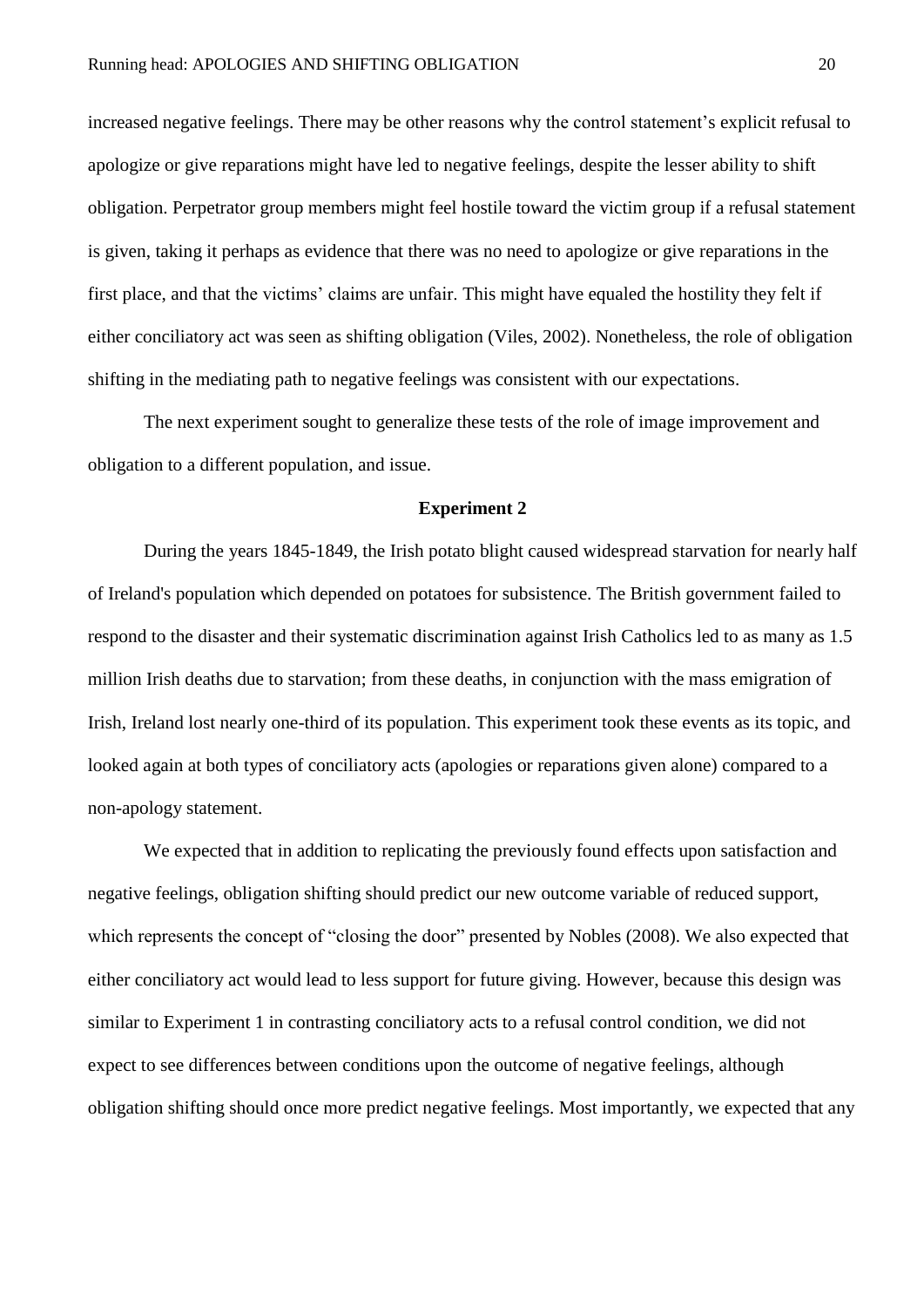differences between conditions would be explained by image and obligation shifting as mediators, rather than by their alternatives.

### **Method**

**Participants.** This experiment had 165 British participants complete an online questionnaire. Participants were recruited through a university research participation scheme and received course credit in exchange for participation. Two participants were removed for invariant responses throughout the entire questionnaire. The remaining 163 participants were used for analysis (135 female; *M* age = 19.83,  $SD = 3.41$ , range = 18-47).

**Design.** Participants were randomly assigned to read an apology, reparations, or no-apology statement in response to the British involvement in the Irish potato famine.

**Procedure.** The experiment was conducted online. All participants read a short summary of the history of the Irish potato famine. The news summary discussed the responsibility of the British for failing to response to the famine and the inability of the Irish to ever completely recover the population loss suffered because of the famine. All the information about the history of the famine was factual. The news summary discussed how Britain's former Prime Minister, Tony Blair, went to Ireland for an event commemorating the famine and made a statement during the event.

Participants were randomly assigned to read one of three statements made by Blair on behalf of Britain: a verbal apology, financial reparations, or a control statement. In the verbal apology condition Blair gave a full apology saying he was "sorry about the deep scars left by the famine" and expressed feeling guilty and in deep pain over the British government's failure to act. The summary also explicitly stated that there were no clear plans to provide reparations. In the financial reparations condition, Blair made a statement offering "nearly ₤1 million in financial reparations to the descendants of the potato farmers affected by the famine." This summary explicitly stated that there were no clear plans to provide an apology. In the control condition, Blair attended the same event and gave a statement, but in this version, his statement said he was "honored to be invited" but that there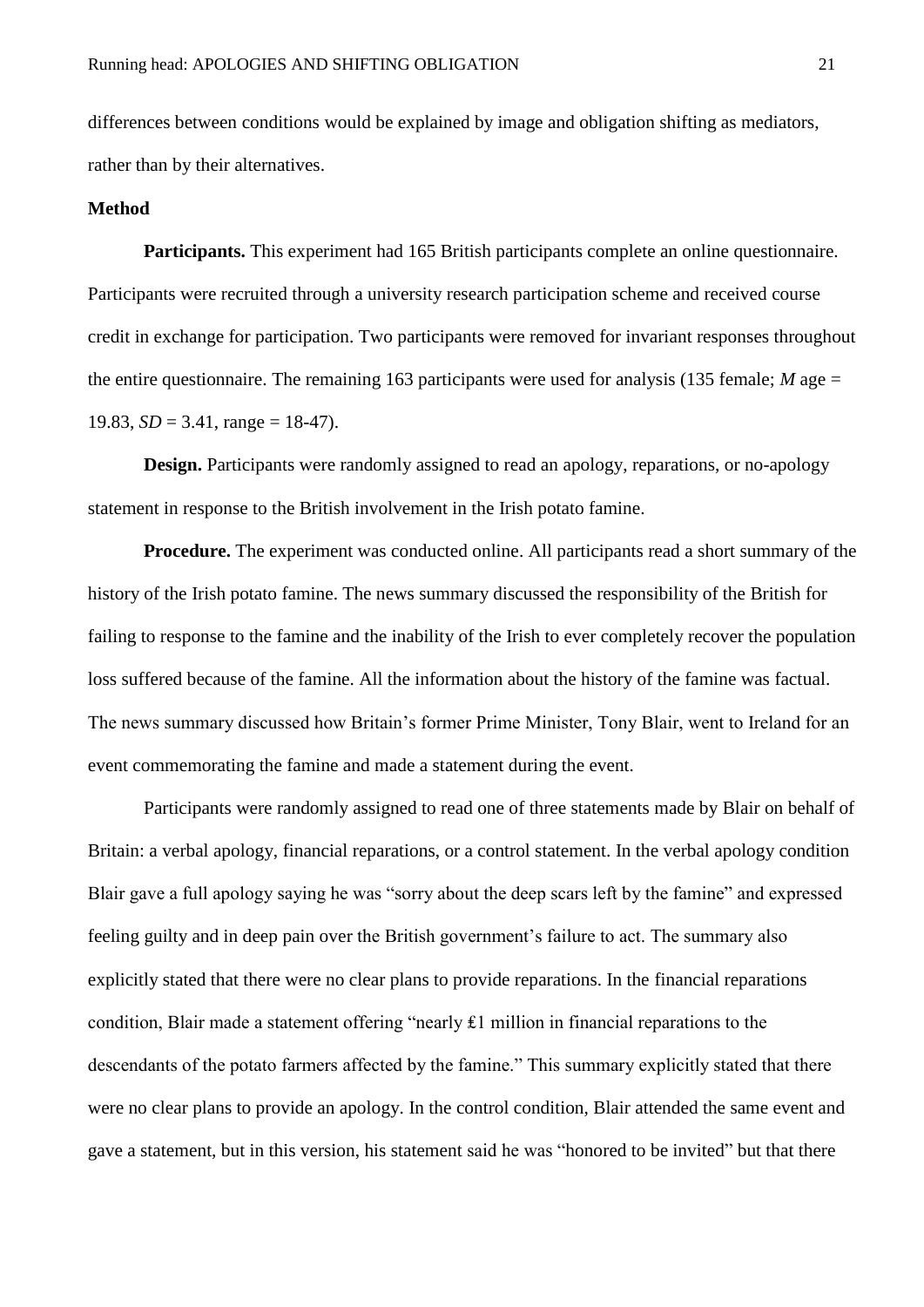are not currently any plans to provide an official apology or provide financial reparations (in reality, Blair did apologize for the famine during his visit, but did not offer reparations.)

After reading the article, participants completed the following measures on seven point Likert scales.

**Satisfaction.** The same two items as in Experiment 1 were used for assessing satisfaction with the statement and were correlated at  $r = .58$ ,  $p < .001$  ( $M = 3.23$ ;  $SD = 1.17$ ).

*Negative feelings about the Irish.* The same two items used in Experiment 1 were used to assess negative feelings about the victim group but were changed for the Irish context. The two items were correlated at  $r = .68$ ,  $p < .001$  ( $M = 2.25$ ; *SD* = 1.15).

*Image improvement*. The same three items used in Experiment 1 measured perceived image changes for Britain and the scale was reliable ( $\alpha = .86$ ;  $M = 3.99$ ; *SD* = 0.97).

*Obligation shifting.* The same four items used in Experiment 1 were used to measure obligation shifting but changed for the Irish context. Two items, one measuring the obligation to forgive and the other the obligation to become a closer ally, were changed slightly to use the word "ought" (e.g. "The Irish ought to forgive the British for what happened") in order to more clearly reflect a sense of obligation and not just an expectation ( $\alpha = .71$ ;  $M = 3.59$ ; *SD* = 0.98).

*Ingroup power*. Four items were used to measure potential power change for Britain, including the three items used in Experiment 1, plus one item which tapped into a more general sense of power by measuring perceived life improvement for the British people ("How will the statement improve or worsen people's lives in Britain?"). The scale was reliable ( $\alpha = .66$ ;  $M = 4.00$ ; *SD* = 0.52).

*Outgroup power.* The same four items measuring ingroup power were changed to be directed towards the victim outgroup (the Irish) ("How will the statement improve or worsen people's lives in Ireland?") and was reliable ( $\alpha = .60$ ;  $M = 4.02$ ; *SD* = 0.48).

After completing these items, participants were given another article to read about British-Irish relations, describing the contemporary (November 2010) banking crisis in Ireland. Participants were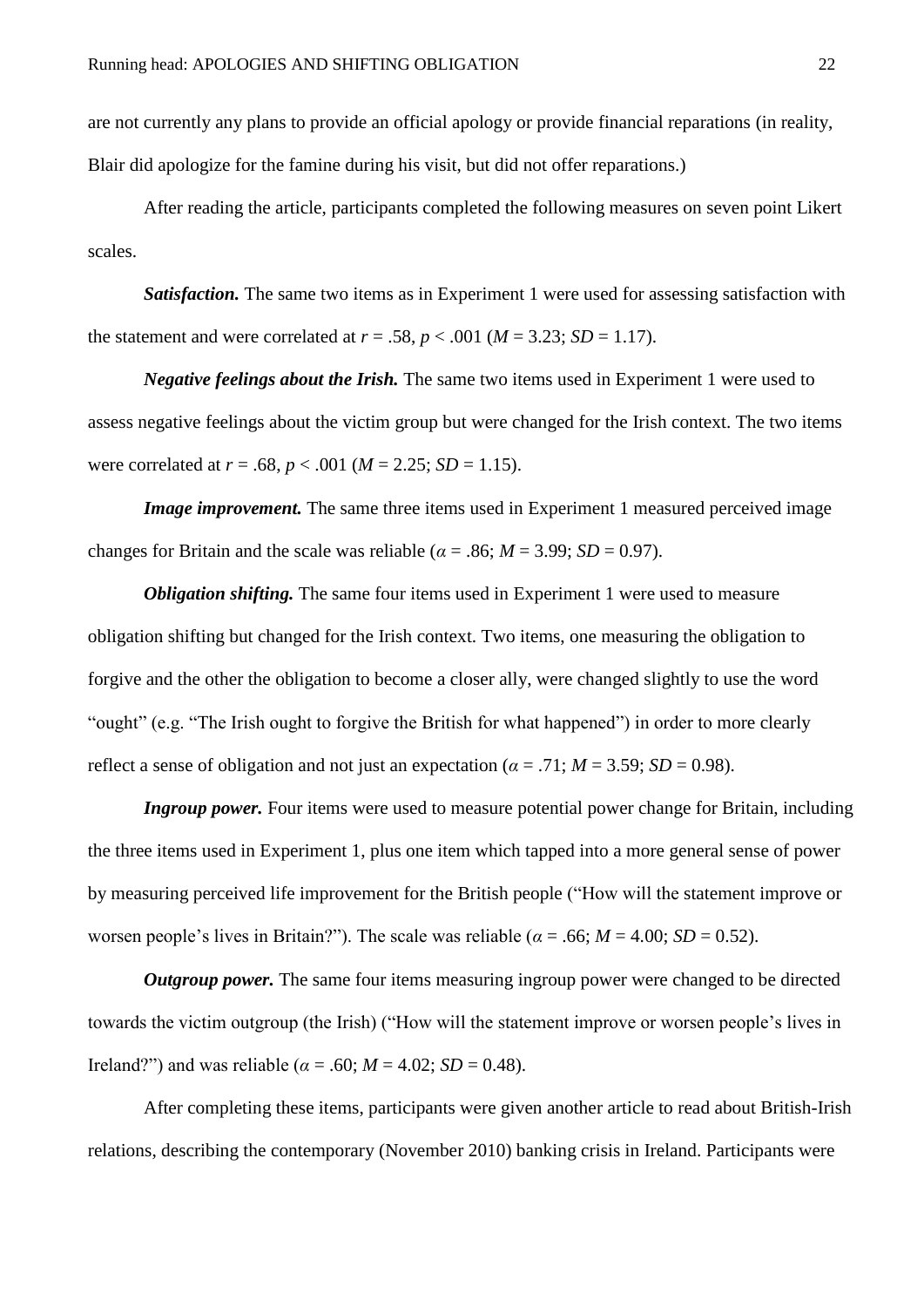told that, due to a banking crisis, the budget in Ireland was facing a deficit of 32% gross domestic product and that in response Britain would be providing nearly 7 billion pounds (GBP) in order to support Ireland because "failing to reach out to the Republic could result in very bad consequences for Northern Ireland." Participants were then asked the following question:

*Support for aid.* In order to measure support for future aid to the victim group, participants read the following item: "The UK has offered 7bl GBP to Ireland. Is this amount adequate?" Participants indicated if they: (1) *did not support assistance*; (2) *supported assistance but would have given less;* (3) *supported assistance but would not give more;* (4) *supported assistance and would give more*. Thus high numbers indicate increased support for the aid and even a desire to give more, while low numbers indicated reduced willingness to support aid  $(M = 2.93, SD = .86)$ .

After providing some demographic information, participants were debriefed, including the true facts about the response from the UK government to the Potato Famine.

## **Results**

As with the previous experiments, our analyses focused on satisfaction, negative feelings, and on the new outcome of support for present-day aid. Correlations, means and SD for all variables can be seen in Table 2.

**ANOVA tests on mediators.** The condition had significant overall effects on obligation, *F*(2, 160) = 7.06,  $MSE = 0.89$ ,  $p < .001$ ; and image improvement,  $F(2, 160) = 4.77$ ,  $MSE = 0.90$ ,  $p = .01$ ; but not on power for ingroup,  $F(2, 160) = 0.33$ ,  $MSE = 0.27$ ,  $p = .719$ , or outgroup,  $F(2, 160) = 1.04$ ,  $MSE = 0.23$ ,  $p = .356$ . In Tukey HSD post-hoc tests, image improvement, apology ( $p = .013$ ) and reparation (*p =* .041) conditions were each higher than the control and not different from each other (*p =* .896). Obligation shifting from apology (*p =* .003) and reparations (*p =* .005) were also each higher than the control, and not different from each other (*p =* .977).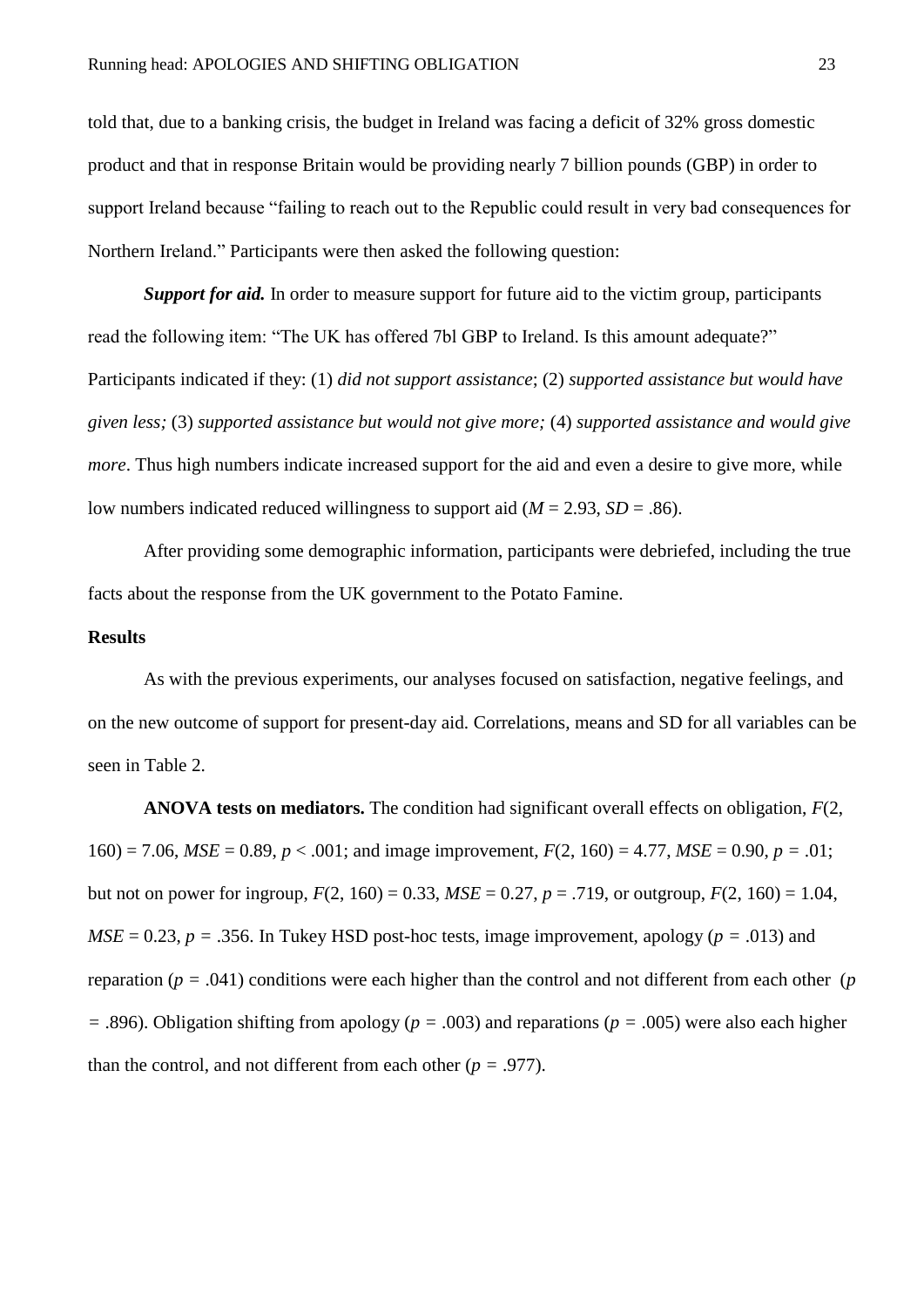## **Satisfaction.**

*Overall regression analysis.* In a regression with image, obligation and the power variables as predictors and satisfaction as the outcome, image improvement ( $\beta$  = .22, *sr* = .17, *p* = .008) and obligation shifting ( $\beta = .52$ ,  $sr = .46$ ,  $p < .001$ ) significantly, positively and independently predicted participants' satisfaction with the statement. Neither power measure was significant (*p*s > .30) in this model,  $F(4, 158) = 26.30$ ,  $Adj R<sup>2</sup> = .39$ ,  $MSE = 0.85$ ,  $p < .001$ .

*ANOVA post-hoc tests.* The three-condition ANOVA on satisfaction was significant, *F* (2,  $162$ ) = 6.01, *MSE* = 1.29, *p* = .003. Tukey HSD post-hoc tests revealed that, similar to Experiment 1, the apology condition ( $p = .006$ ) and the reparations condition ( $p = .011$ ) were both more satisfying than the control statement (control:  $M = 2.78$ ,  $SD = 1.12$ ; apology:  $M = 3.46$ ,  $SD = 1.19$ ; reparations: M  $= 3.42$ , *SD* = 1.10). There was no significant difference between the apology act and the reparations act  $(p=.98)$ .

*Control statement vs. conciliatory acts.* As with the previous experiment, we used multiple mediation bootstrapping models to test whether differences between the acts could be explained by the significant predictors from the regression. We first created a contrast between the control condition and the two types of conciliatory acts, with the more satisfying conditions coded positively (apology and reparations conditions, 1, vs. control, -2).

In a multiple mediation bootstrapping model using the PROCESS method (as used in Experiment 1), image improvement and obligation shifting were significant independent mediators of the contrast on satisfaction (Figure 3). Image improvement and obligation shifting fully mediated the preference for either an apology or reparations over the control statement.

### **Negative Feelings.**

*Overall regression analysis.* In a similar regression, with negative feelings as the DV, only obligation shifting ( $\beta$  = .41, *sr* = .36, *p* < .001) significantly, positively and independently predicted participants' negative feelings about the Irish. Image and the two power variables were all non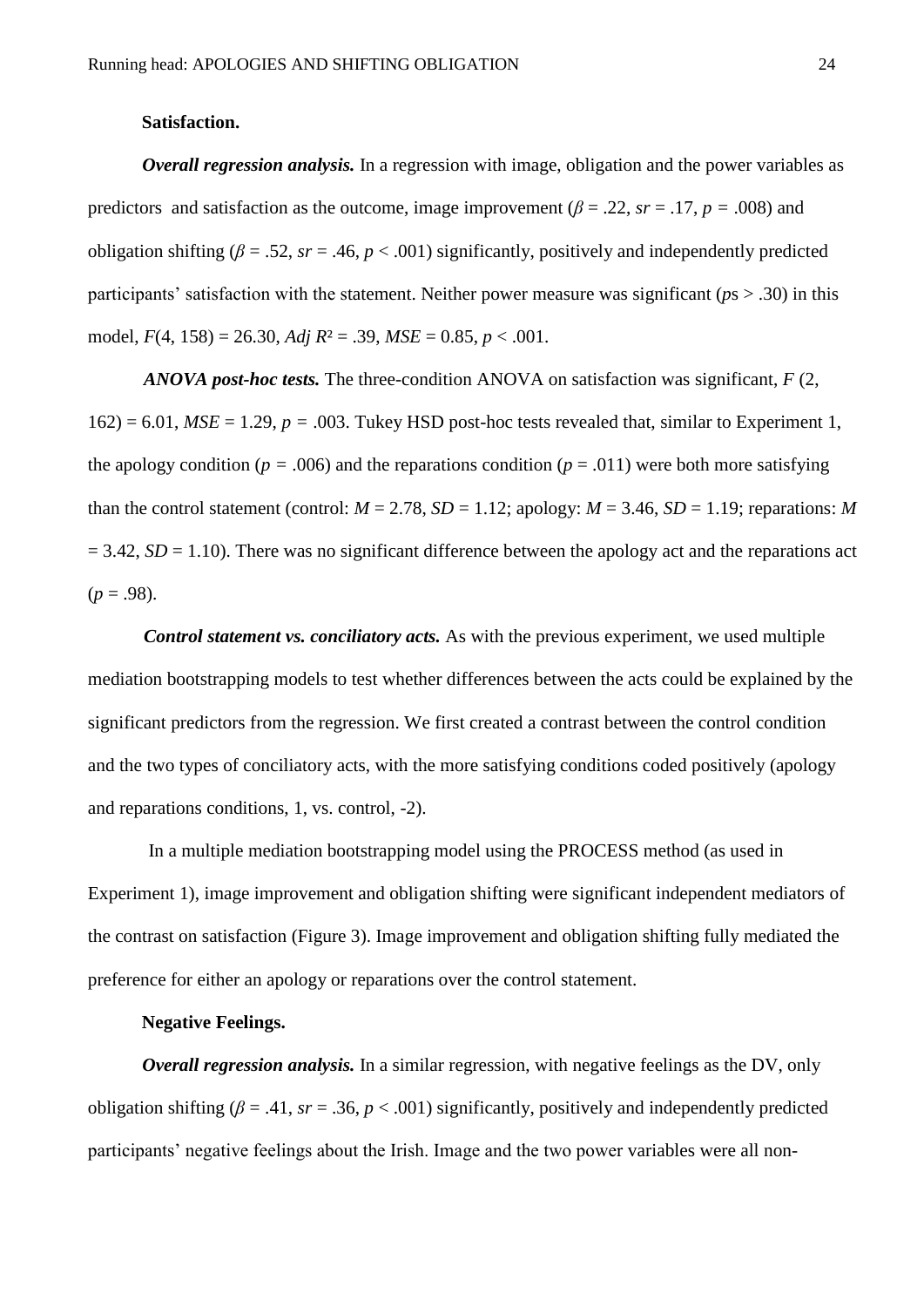significant, all  $ps > 0.11$ . The overall regression model was significant,  $F(4, 162) = 6.77$ , *Adj R*<sup>2</sup> = .13,  $MSE = 1.16$ ,  $p < .001$ .

*ANOVA post-hoc tests.* In this experiment, there were no overall differences in negative feelings between conditions (control:  $M = 2.29$ ,  $SD = 1.13$ ; apology:  $M = 2.33$ ,  $SD = 1.24$ ; reparations:  $M = 2.13$ ,  $SD = 1.09$ ;  $p = .648$ ). Tukey post-hoc tests found no significant comparisons, all  $ps > .50$ .

However, as in Study 1, a bootstrapped mediation test using dummy coding of apology and reparations conditions, and including both image and obligation mediators, found evidence of suppression (Figure 4). Both dummy-coded variables showed a significant indirect mediating path through obligation and an opposing-valence mediating path through image improvement that was also significant. Thus, the apparent non-effect of the manipulation on negative feelings masked two opposing processes. These were mediated respectively by obligation shifting, which predicted more negative feelings, and image improvement, which tended to predict less negative feelings.

## **Future Support for Aid.**

*Overall regression analysis.* In a similar regression on the DV of support for aid to the Republic of Ireland, obligation shifting was the only predictor, and was negative in direction ( $\beta$  = -.29,  $sr = -0.26$ ,  $p < 0.001$ ). Across all statements, the more a perpetrator group member perceived obligation shifting, the less they supported giving present-day aid to Ireland. Image and the two types of power were all non-significant in this model (all *p*s > .15). The overall regression model was significant, *F*(4,  $162$ ) = 3.94, *Adj R*<sup>2</sup> = .07, *MSE* = 0.69, *p* < .001.

*ANOVA post-hoc tests.* A three-condition ANOVA on support for aid was significant, *F* (2,  $162$ ) = 3.59,  $MSE = .72$ ,  $p = .030$ . Tukey HSD post-hoc tests revealed that the apology condition led to significantly less support for aid than the control statement, while the reparations condition also led to marginally less support for aid ( $p = .063$ ) compared to the control. There was no significant difference between the apology act and the reparations act (control:  $M = 3.19$ ,  $SD = 0.86$ ; apology:  $M = 2.80$ , *SD*  $= 0.85$ ; reparations:  $M = 2.82$ ,  $SD = 0.83$ ).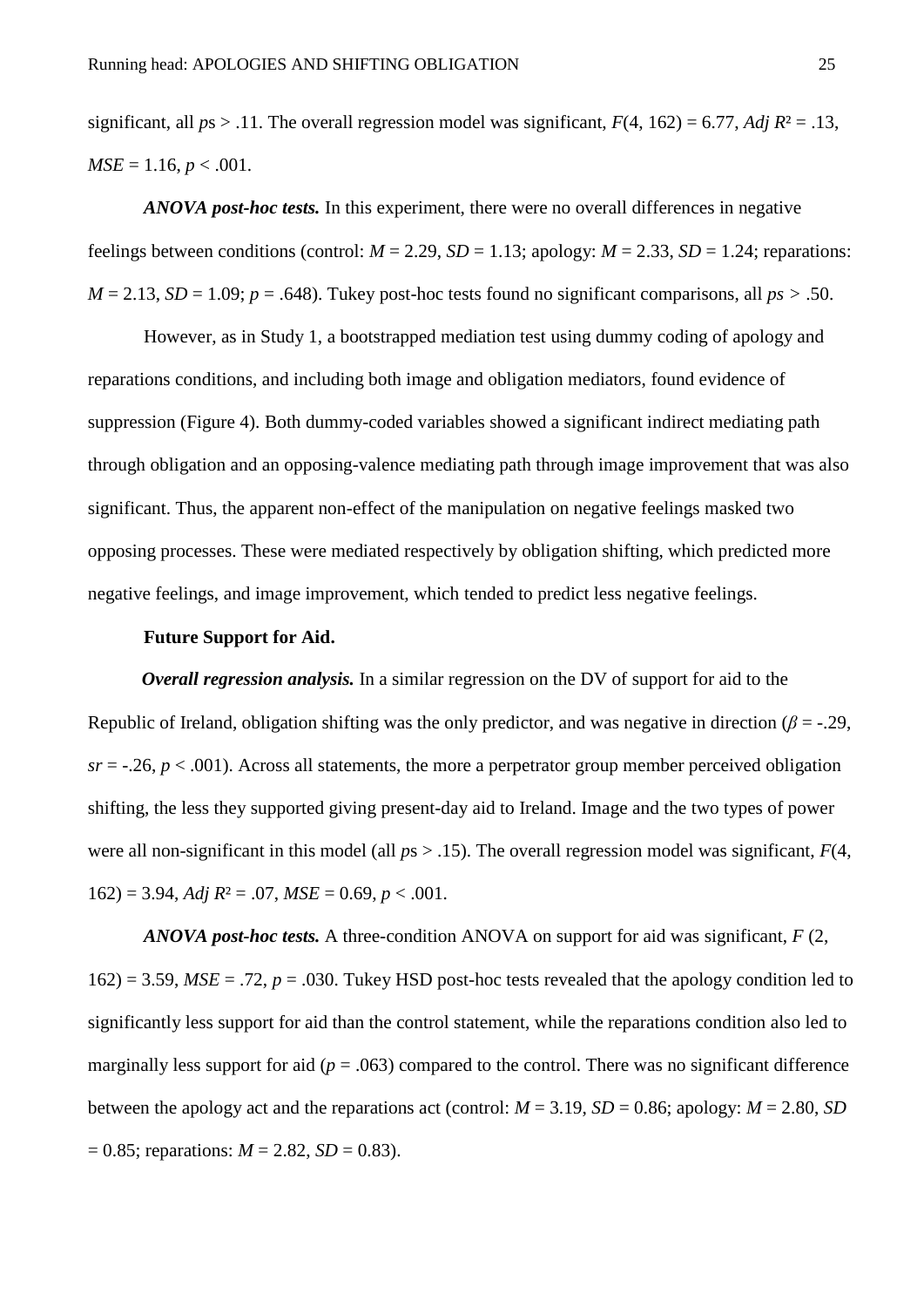*Control statement vs. conciliatory acts.* In a multiple mediation bootstrapping model testing the same contrast as the other models, obligation shifting was a significant independent mediator between the contrast and support for aid (CI did not include 0). Obligation shifting (CI not including zero) fully mediated the decrease in support for aid to the Irish after either an apology or reparations, when compared to the control (Figure 5). Image improvement was not a significant mediator (CI including zero). $3$ 

#### **Discussion**

In this experiment, as with Experiment 1, obligation shifting and image improvement independently predicted satisfaction with the conciliatory act, while obligation shifting alone predicted increased negative feelings about the victim group. Again, both variables were mediators explaining increased satisfaction from either conciliatory act, compared to the statement which ruled out providing an apology or reparations.

Additionally, this experiment expanded on the previous ones by establishing an additional negative outcome of obligation shifting: reduced support for victim groups. The more participants felt that obligation had shifted due to the statement made by the government, the less they supported the present-day bailout of Irish banks, an issue unrelated to the famine. Furthermore, the difference between the control statement and either conciliatory act on support for aid was mediated by obligation shifting only. In other words, evidence that the British government had provided either an apology or reparations to Ireland for the past satisfied the perceived obligation to the Irish for the famine, and undermined the motivation to provide support for Ireland in the present day.

There were no differences between the conciliatory acts and the control statement in terms of negative feelings. This is a similar finding to Experiment 1; suggesting that refusing to provide either an apology or reparations may, for other reasons, arouse negative feelings of its own. However, in mediational analyses, obligation shifting mediated increased negative feelings about the victim group,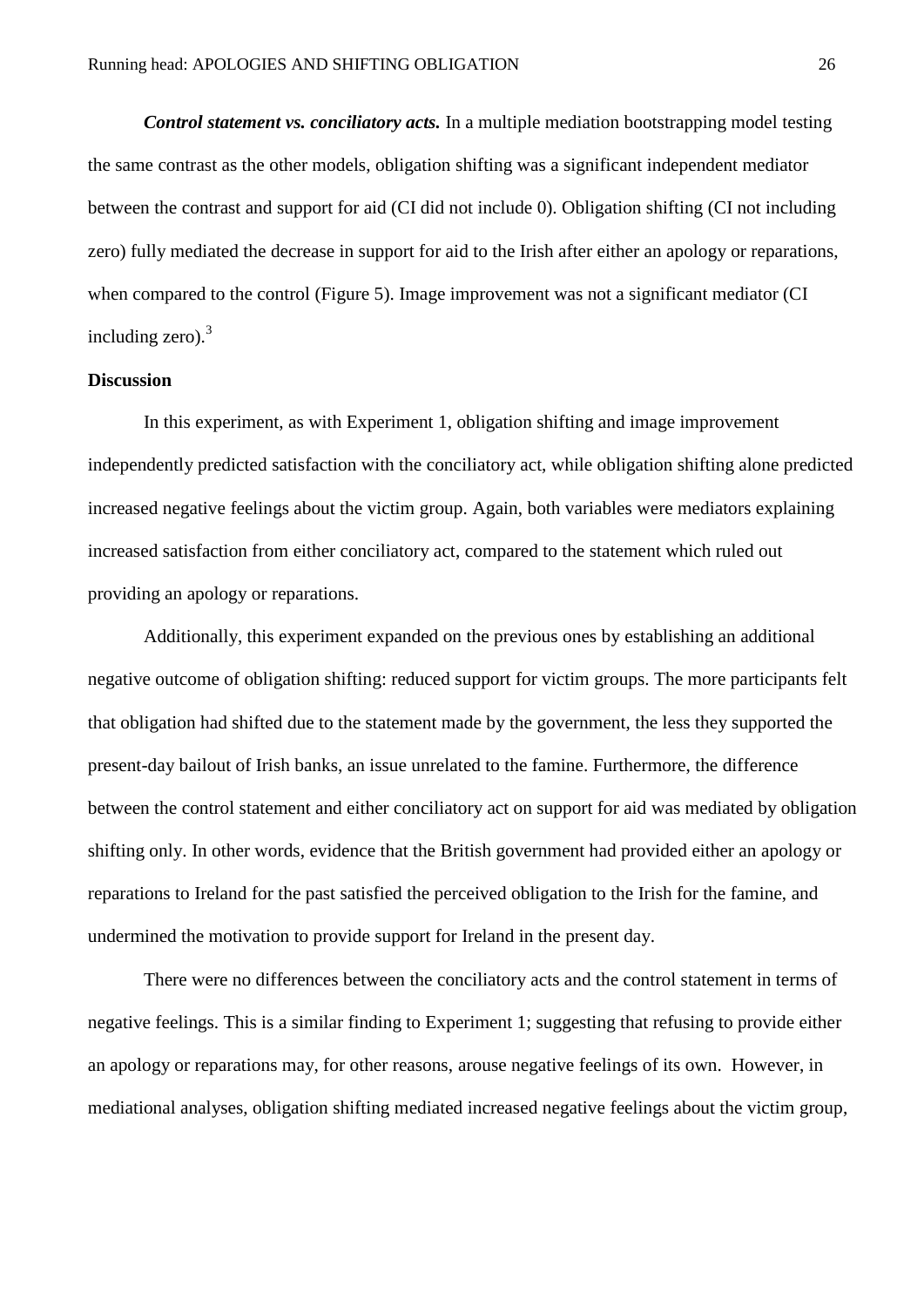while image improvement mediated a countervailing decrease in negative feelings, further showing the association of obligation with a negative view of the outgroup.

One limitation of our experiments so far is that the mediational effects shown do not establish the causal role of image and obligation. Although we have shown links between these two mediators and satisfaction, these could be explained by a reverse causal account: being satisfied with the apology could have increased the impression that the perpetrator ingroup looks good and is no longer obliged to the victim group. Likewise, our presumed outcome of negative feelings towards the victim group could be a pre-existing variable that caused the perception of obligation shifting, rather than obligation shifting causing the change in feelings. To more conclusively establish our key mediating variables as causal factors, our next experiment directly manipulated obligation shifting and image improvement (cf. Spencer et al., 2005).

### **Experiment 3**

Unlike the previous experiments, which measured the role of obligation shifting and image improvement as mediators of satisfaction after a conciliatory act, Experiment 3 directly manipulated obligation shifting and image improvement perceptions. This would test whether these variables have a causal impact upon our outcome variables, unlike the previous two studies which established this relationship through correlational tests such as mediation analysis. In order to manipulate obligation shifting and image improvement, this experiment asked participants to evaluate a single, constant conciliatory act: a verbal apology. The apology was kept constant but was presented in one fo three versions: alone (as a control group) or together with one of two different assessments of its impact. These two assessments manipulated information about image improvement or obligation shifting, by stating either that the ingroup had improved their image or that the ingroup had effectively shifted obligation to the victim group. Experiment 3 used an elaborated form of yet another issue relevant to British citizens: the history of African slavery and relations with the people of the island of Bunce, in Sierra Leone.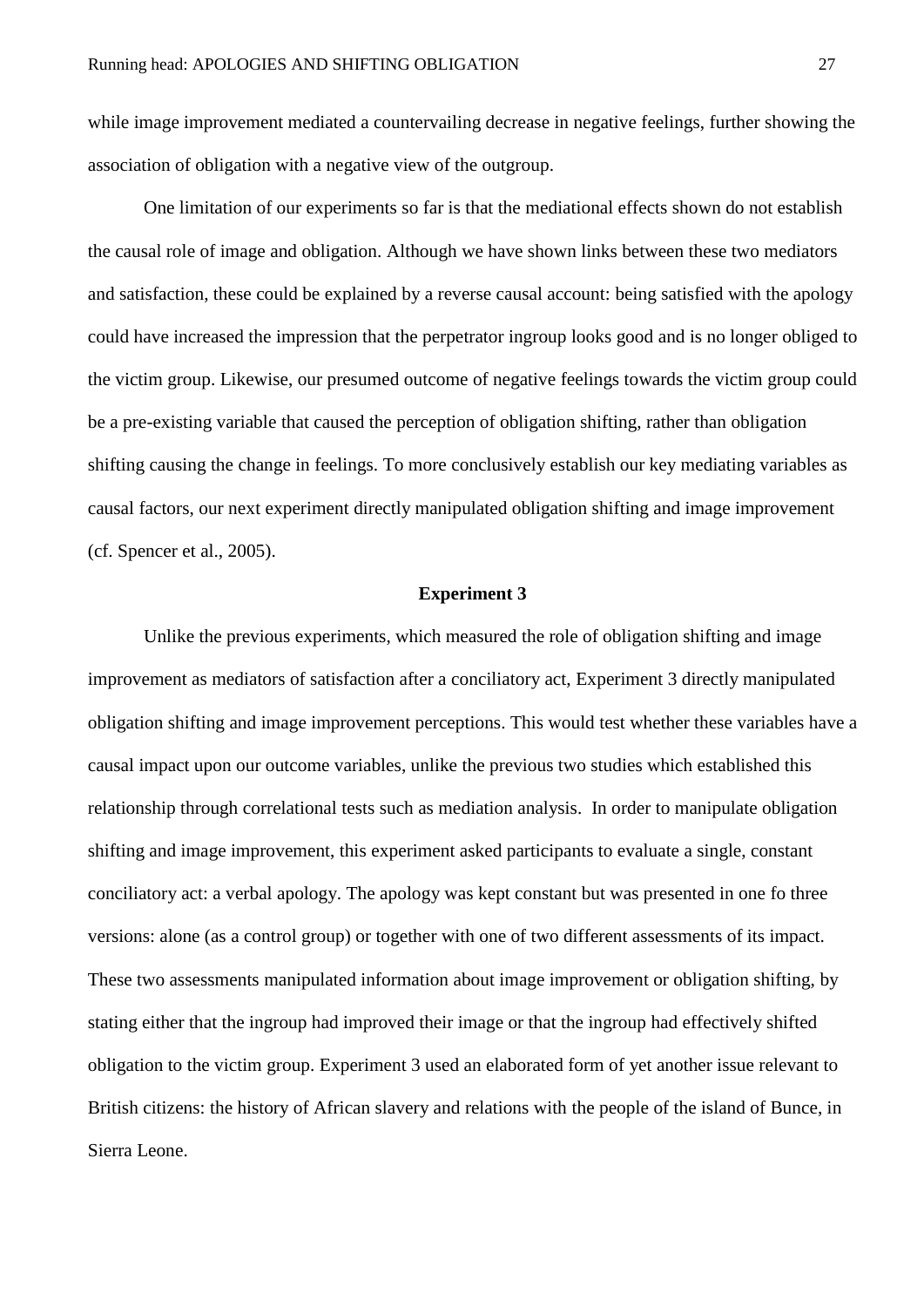**Participants**. One hundred and ten British citizen participants were recruited on a university campus. All participants were offered 2 GBP (about 3 USD) for participating. Thirteen participants were removed for self-identifying as non-white British. Only white British participants were included for analysis because the issue was about Britain's role in the slave trade; non-white British participants may identify less with the perpetrator group and more with the victim group receiving the apology. All participants were asked to read an article outlining a British apology to Bunce Island for the slave trade. A further twenty-five participants were excluded because they incorrectly stated that the article they read did not discuss Britain apologising; this indicated that they were not paying attention to the crucial apology context of the experiment. The remaining 72 participants were included for analysis (41 female; age  $M = 22.63$ ,  $SD = 5.53$ , range = 18-50).

**Design.** Participants were randomly assigned to one of three conditions: a control (apology only); image improvement (the same apology but with an evaluation that it improved the reputation of Britain); or obligation shifting (the same apology but with an evaluation that it shifted obligation to the victim group).

**Procedure.** The experiment was conducted online. Participants read a short summary of the history of Bunce Island. The summary discussed the history of Bunce Island's use by Britain as a major hub during the slave trade and emphasized Britain's responsibility for Bunce Island's current social problems and low economic development. Although Bunce Island was historically used as a hub for slave trade, the summary was embellished to describe the continued suffering of its present-day inhabitants due to historical British actions. In reality Bunce Island is mostly uninhabited.

After reading the historical summary, all participants read a fictitious back-dated news article from the Guardian Online newspaper describing a visit by former Prime Minister Tony Blair to Bunce Island. The article used parts of one of Blair's actual apologies made during the 20th anniversary of laws abolishing the slave trade, but presented it as part of a speech he had ostensibly made on the island.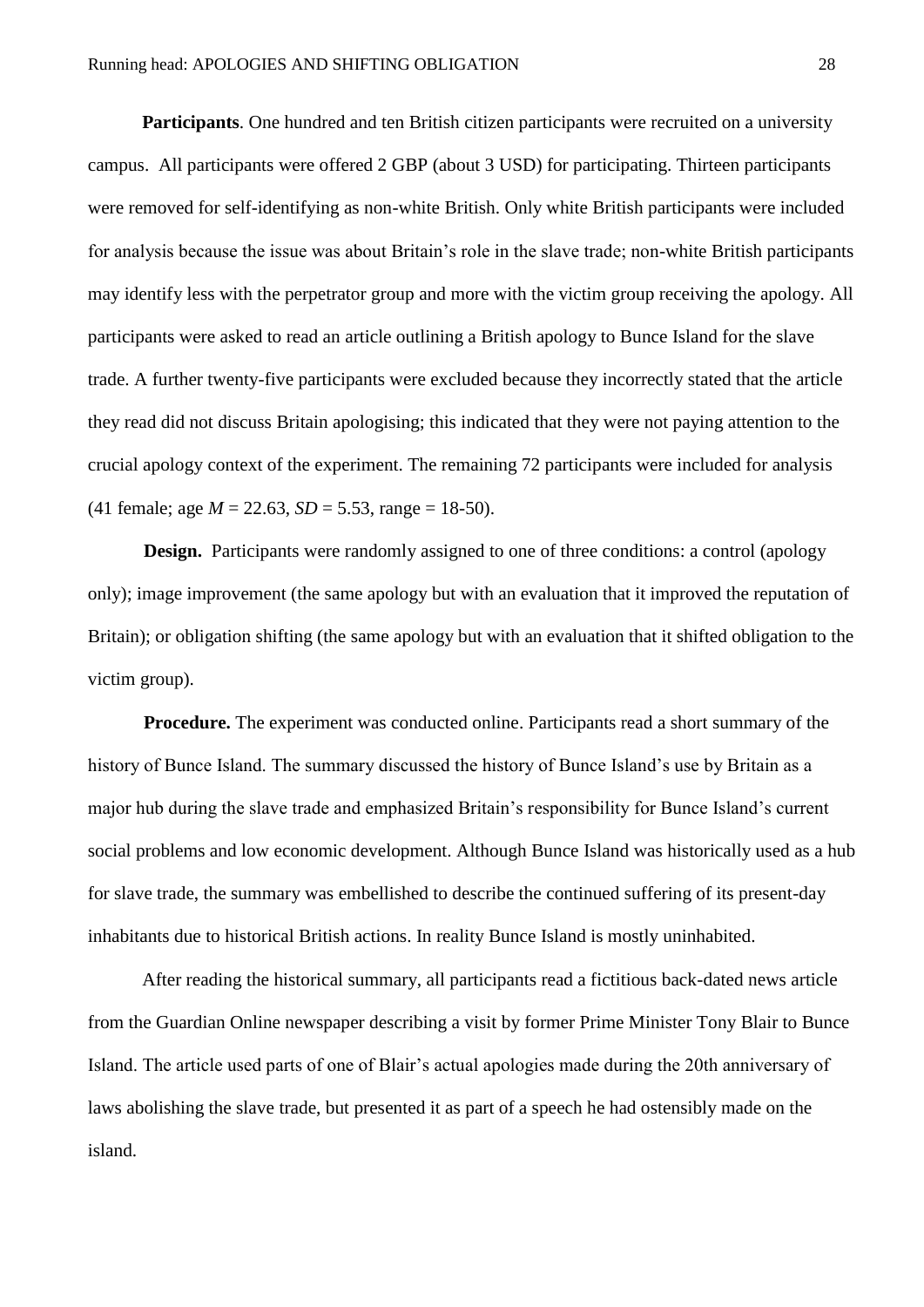*Experimental manipulation.* Participants in the control condition only read the information about the apology. Within the news article, participants in the image improvement condition also read the following assessment:

*Historian and expert on West Africa, Michael Price, suggests that by giving this apology, Britain is "greatly improving its reputation in Africa and abroad." According to a Guardian online poll 78% of readers believe the apology has improved Britain's image around the world.* Within the news article, participants in the obligation shifting condition also read the following assessment:

*Historian and expert on West Africa, Michael Price, suggests that by giving this apology, Britain has "put the ball in the court of the islanders." According to a Guardian online poll 78% of readers believe that the islanders ought to accept the apology and begin to work towards their future.*

After reading the article, participants completed the following measures on seven point scales embedded among filler items.

*Negative feelings toward Bunce Islanders.* The same two items as in the previous three experiments assessed negative feelings towards the victim group (Bunce Islanders) (*r = .72*, *p* < .001;  $M = 1.82$ ; *SD* = .99).

*Satisfaction*. The same two items as in the previous experiments measured satisfaction, plus one more item which clearly targeted satisfaction with the act (e.g. *"How pleased are you with the response of the British government?"*). The three item scale was reliable ( $\alpha = .92$ ,  $M = 4.00$ ; *SD* = 1.30).

*Image improvement*. The same three items measured perceived image change for Britain following the response but were altered to fit the Bunce Island context. The scale was reliable  $(a =$ *.83; M = 4.53; SD = .88).*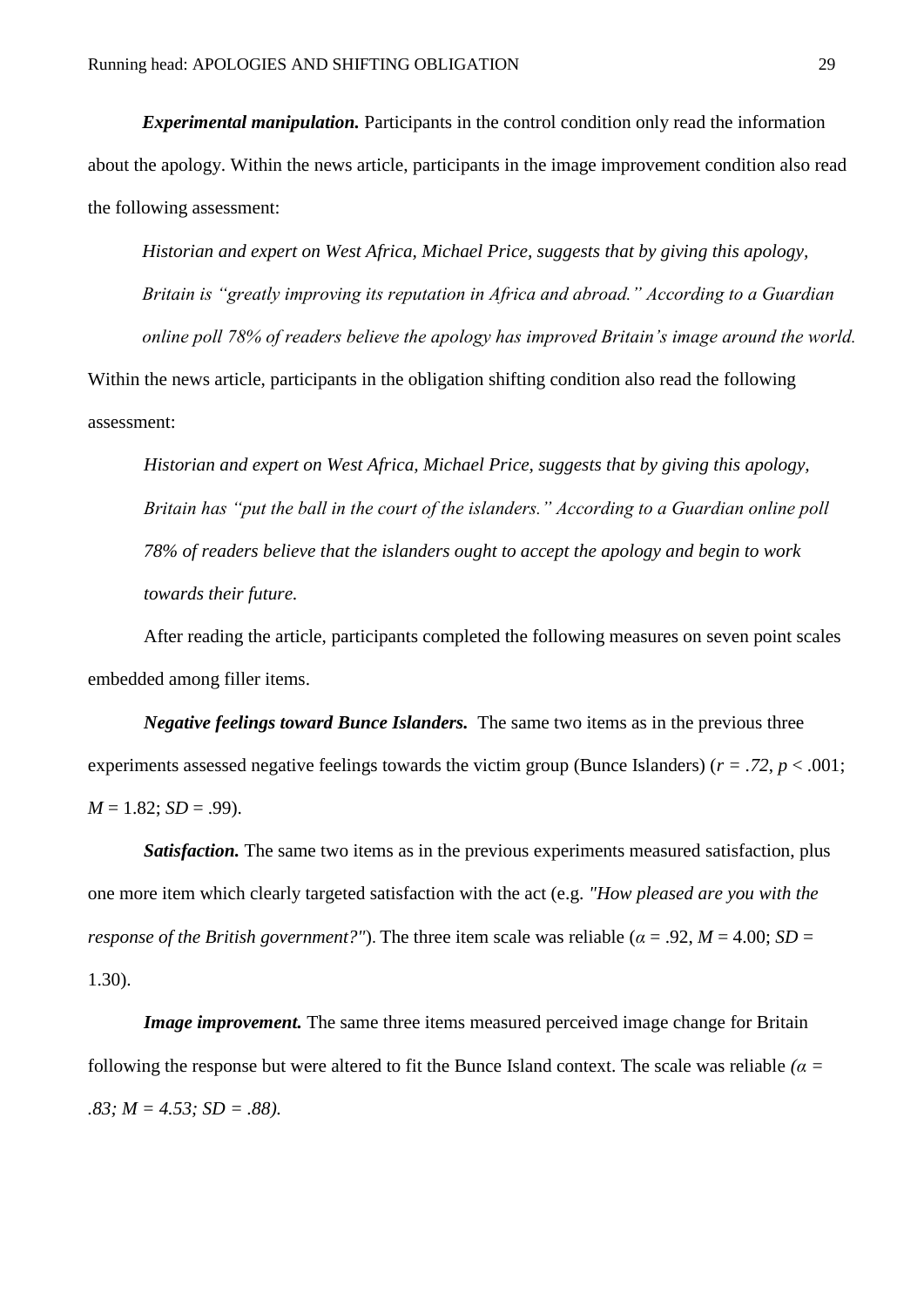*Obligation shifting.* The same items as in previous experiments were used, except for one item which previously measured the obligation for the victim group to consider itself an ally; it could be argued that this item implies improving the relationship, which is not a component of obligation shifting. This was replaced with another item ("*The 'ball is in the court of the Islanders' to move forward from their history of slavery*.") that did not use the phrasing "should" or "ought, "in order to more accurately capture the concept of obligation shifting in a way that cannot be interpreted as a mere expectation. The four-item scale was reliable ( $\alpha = .67$ ;  $M = 3.66$ ;  $SD = 1.05$ ).

*Support for reparations.* Participants were asked if they supported the British government providing reparations, "yes" or "no". The next question then asked how much they would want to provide with choices including: (1) *less than £500,000*; (2) *£500,000 to £1m*; (3) *£1m - £5m*; (4) *£5m - £10m*; (5) *£10m - £15m*; or (6) *more than £15 million*. People who answered "no" to the question of whether or not they supported reparations were coded as 1; anyone who said yes was given a score based on the amount of money to be provided (coded as 2-7 for each increasing amount). Thus, low numbers indicated less support for reparations and high numbers indicated more support (*M* = 3.51; *SD*  $= 1.83$ ).

After providing demographic information, participants were asked whether or not they had read about an apology being given by Britain to Bunce Island. Because all participants read about an apology, those who answered "no" were excluded for not understanding or thoroughly reading the information given to them. In a written debriefing, all participants were given true information about the current, uninhabited state of Bunce Island and the fact that Blair's apology had not been delivered there.

#### **Results**

Correlations between all variables, as well as their means and *SD* by condition, can be seen in Table 3.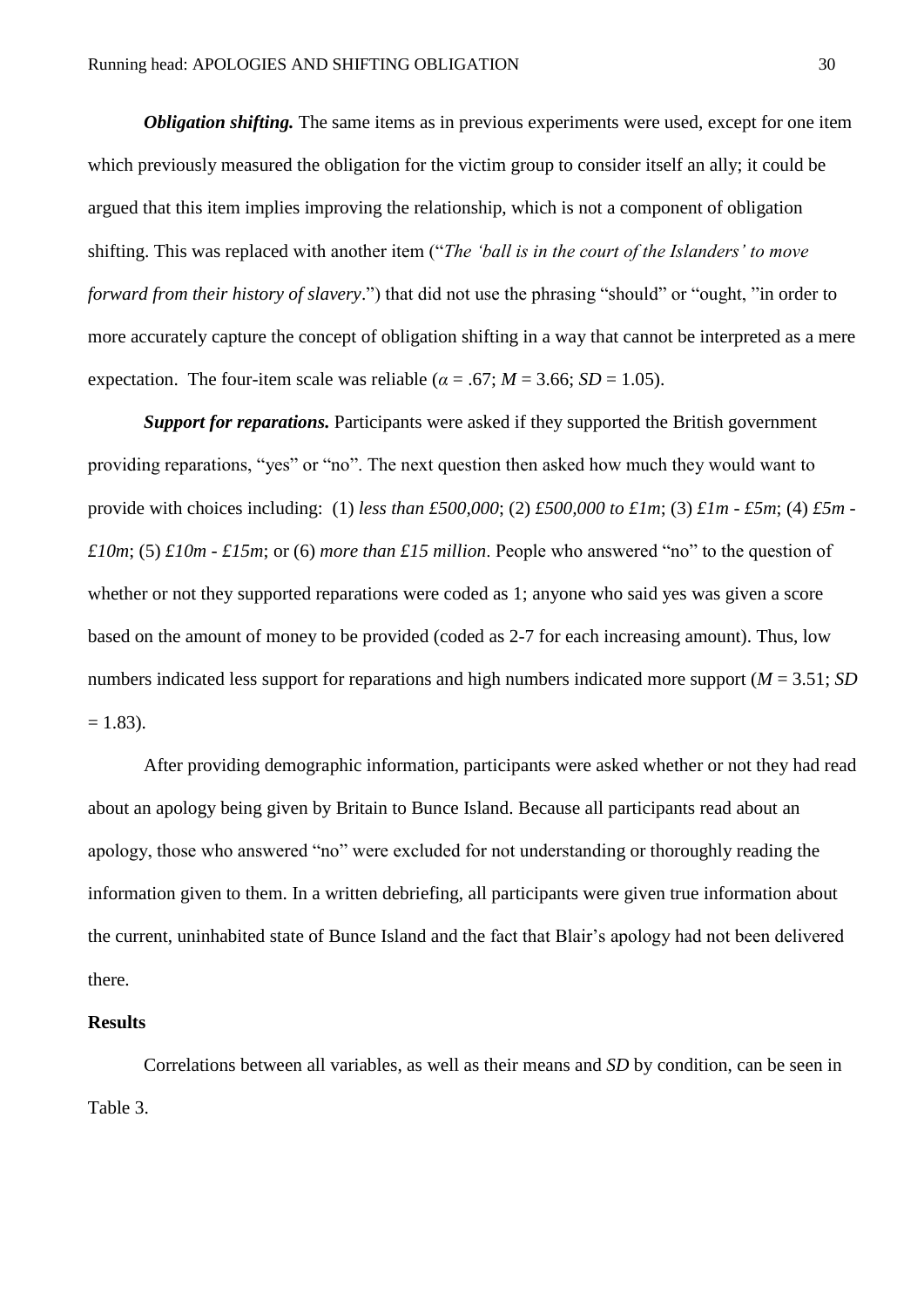**Manipulation checks.** The obligation shifting apology successfully led to the perception that more obligation had shifted than in the control condition, but unexpectedly the image manipulation also affected this variable, overall  $F(2, 69) = 6.92$ ,  $MSE = 0.94$ ,  $p = .002$ . Tukey HSD tests yielded these comparisons: the obligation condition led to more obligation shifting than the control,  $p = .001$ , as did the image condition compared to the control,  $p = .03$ . There was no significant difference between the image and obligation conditions,  $p = .41$  Because of this, we followed up all significant outcome effects of the image vs. control comparison with a contrast, entering the obligation shifting measure as a covariate to ensure that it was not responsible for the image manipulation's effect.

The manipulation affected image improvement as expected,  $F(2, 69) = 5.62$ ,  $MSE = 0.76$ , *p* =.005, but heterogeneity of variance was observed, Levene *F*(2,69) = 4.00, *p =* .02; in Games-Howell post-hoc comparisons, the image condition led to perceptions of more image improvement vs the control condition,  $p = 0.02$ , and marginally more than the obligation shifting condition,  $p = 0.06$ . There was no significant difference between the obligation and control conditions, *p =*.65.

**Outcomes.** The manipulation affected satisfaction overall,  $F(2, 69) = 6.93$ ,  $MSE = 1.55$ ,  $p =$ .002. In Tukey HSD post hoc tests, the image ( $p = .001$ ) and obligation conditions ( $p = .02$ ) increased satisfaction relative to the control, and were not different from each other  $(p = .69)$ .

The manipulation also affected negative feelings,  $F(2,69) = 3.54$ ,  $MSE = 0.81$ ,  $p = .03$ ; variance was heterogeneous, Levene's F (2, 69) = 3.80, *p =* .03, so Games-Howell contrasts were used. The obligation condition ( $p = .03$ ) but not the image condition ( $p = .33$ ) increased negative feelings relative to the control. The obligation-image contrast was not significant at  $p = .28$ .

Finally, the manipulation affected support for reparation,  $F(2,69) = 4.62$ ,  $MSE = 3.04$ ,  $p = .013$ . In Tukey HSD tests, the obligation condition ( $p = .009$ ) but not the image condition ( $p = .19$ ) decreased support for reparation relative to the control. The obligation-image contrast was not significant at  $p = .27$ .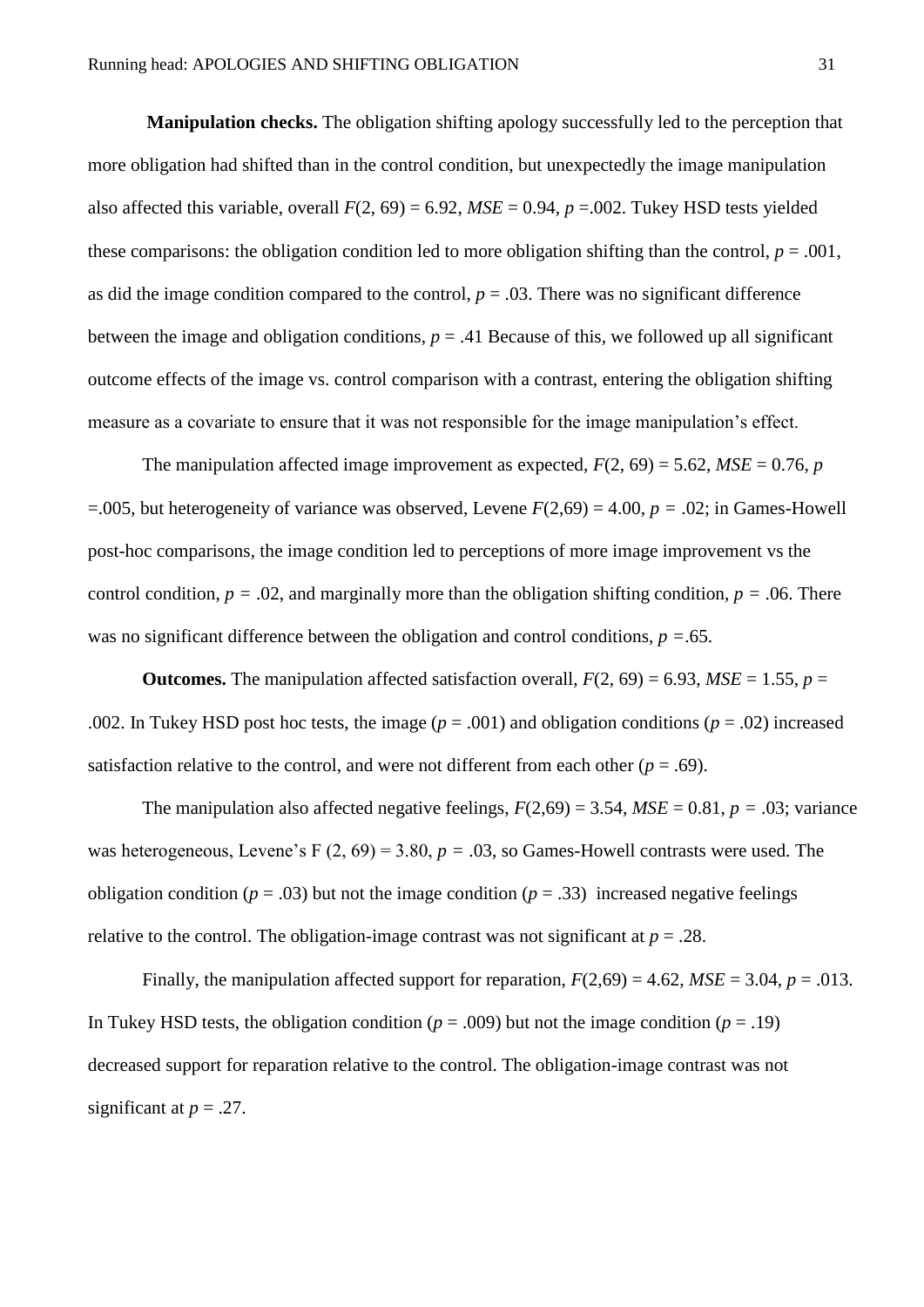To control for the co-activation of lesser amounts of obligation shifting by the image manipulation, we included the obligation shifting manipulation check as a covariate in the following analyses of the contrast between the image and control groups only. With the covariate, the image improving apology was still more satisfying than the control apology,  $F(1,46) = 8.96$ ,  $MSE = 1.82$ ,  $p =$ .004. Likewise, as in the analyses without the covariate, the image improving apology did not differ significantly from the control apology on negative feelings,  $F(1,46) = 0.90$ ,  $MSE = 0.57$ ,  $p = .349$ ; or willingness to support financial reparations,  $F(1,46) = 0.55$ ,  $MSE = 2.84$ ,  $p = .464$ .

**Regression Analyses.** Next, collapsing across conditions, we tested whether, as in previous experiments, the manipulation checks of obligation shifting and image improvement perceptions were distinct predictors of each DV.

*Satisfaction*. Image improvement ( $\beta = .32$ ,  $sr = .32$ ,  $p = .004$ ) and obligation shifting ( $\beta = .30$ ,  $sr = .30$ ,  $p = .007$ ) were both significant predictors of satisfaction with the apology,  $F(2,71) = 8.82$ , *Adj*  $R^2 = .18$ ,  $MSE = 1.47$ ,  $p < .001$ .

*Negative Feelings***.** Obligation shifting was a significant and positive predictor of negative feelings toward the Bunce islanders ( $\beta = .24$ ,  $sr = .24$ ,  $p = .037$ ). Image improvement was a significant predictor of the outcome variable negative feelings ( $\beta = -0.27$ ,  $sr = -0.27$ ,  $p = 0.020$ ), but in a negative direction. The more people judged the apology as improving image, the less negative they felt about the victim group,  $F(2, 71) = 4.90$  *Adj*  $R<sup>2</sup> = .10$ ,  $MSE = 0.78$ ,  $p = .010$ .

*Support for Reparations*. Obligation shifting was a significant, negative predictor of support for reparations ( $\beta$  = -.46,  $sr$  = -.46,  $p$  <.001). Image improvement was not significant ( $p > .251$ ). The overall model was significant,  $F(2, 71) = 9.89$ , *Adj*  $R<sup>2</sup> = .20$ ,  $MSE = 2.68$ ,  $p < .001$ .

#### **Discussion**

Manipulating, instead of just measuring, our key mediators of obligation shifting and image improvement, we found that both perceptions had a causal, positive impact on satisfaction with an official apology, supporting the correlational findings of Experiments 1, 2 and 3. Our manipulation of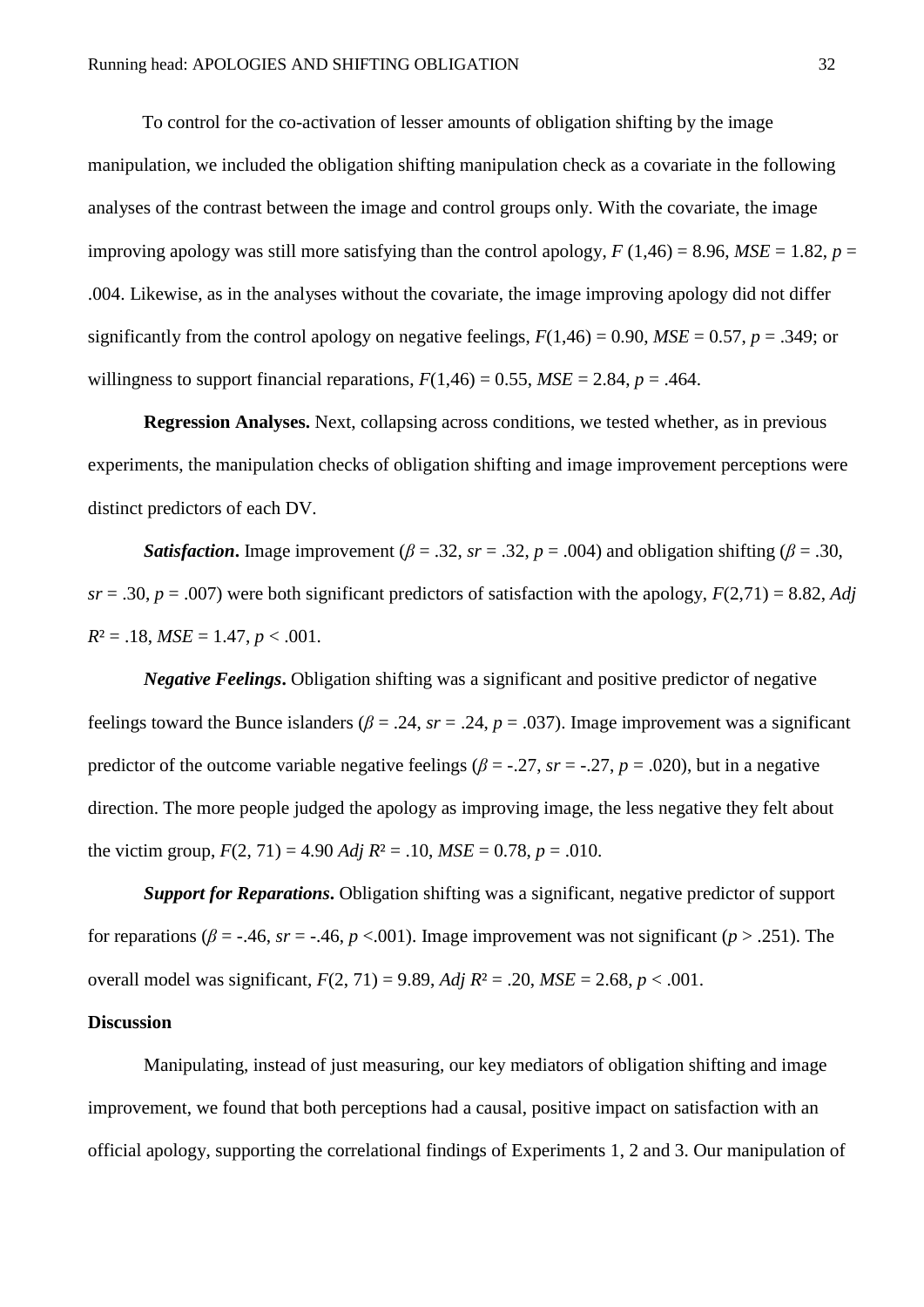obligation shifting, but not image improvement, also experimentally increased negative views of the other group and decreased willingness to give reparations. This experimental result confirms the causal importance of obligation shifting in determining these specific effects, which were shown correlationally in the previous studies.

These findings expose obligation shifting as a negative side-effect of apologies and reparations. Obligation shifting is not just embraced by people who started out with a negative view of the victim group; when it is proposed, as in our manipulation, it actually leads to a more negative view of them. Another ultimate effect of shifting responsibility to the other group, as demonstrated, is to undermine support for further expressions of aid. Moreover, the results of this experiment support the findings on image improvement from the previous experiments. The manipulation of image improvement did improve perpetrator satisfaction with an apology without bringing the more negative outcomes of worsened feelings about the victims and reduced support. This suggests that it may be possible for perpetrators to be satisfied with an apology without necessarily leading to worsened relations between the groups.

The concept of obligation shifting rests on the idea that perpetrators are satisfied to remove the responsibility of repairing relations from their shoulders and onto the victim groups. But there may be alternative explanations for its relationship to satisfaction. The items used thus far have tapped into perpetrators' beliefs that the victim group owes forgiveness, gratitude, etc. The term "ought" was used specifically because it intended to capture perpetrators' beliefs that they are owed forgiveness and gratitude. Experiment 3 improved on the measure by including an item referring to the "ball in the victim group's court", which was thought to better capture the concept of obligation shifting. Even so, participants may have used the "ought" items to express their belief that victims will in actuality be more forgiving, grateful, and move on, due to the higher quality of the more complete statements.

That alternative explanation, however, fails to explain why obligation shifting would be related to negative feelings, because there is no reason for perpetrators to feel more negative about victims due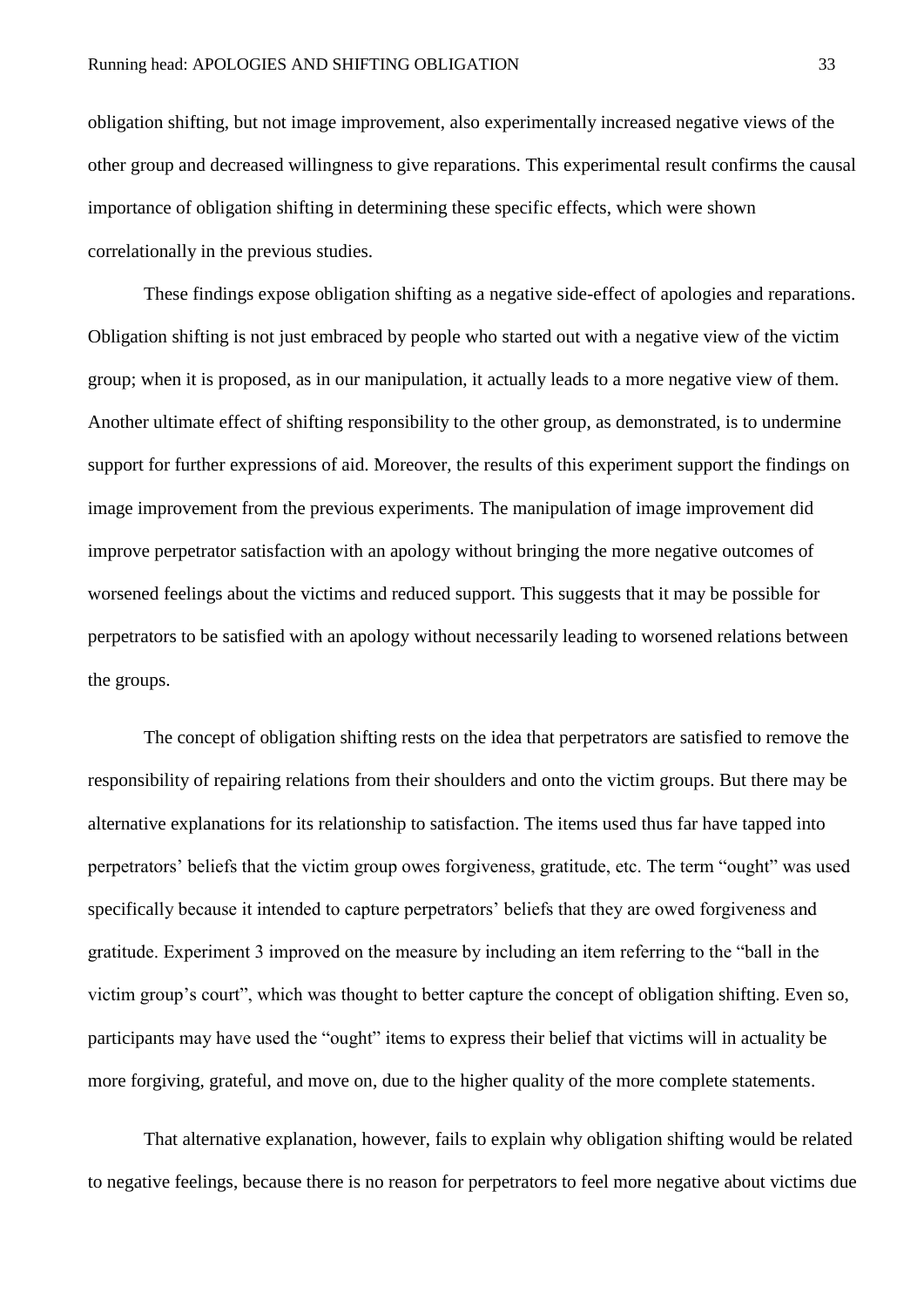to the expectation they will be satisfied. More critically, it fails to explain why perpetrators reduce their willingness to provide support to victims for an unrelated issue to the original transgression (see Experiment 2). If perpetrators are motivated by a desire to satisfy victims, if anything, they should be more motivated to satisfy the victims by providing additional restorative acts.

Nonetheless, to further distinguish between obligation shifting and victim satisfaction, we conducted a simple experiment varying the completeness of an apologetic act by contrasting a dual act (apology plus reparations) against a statement in which neither was offered. The main innovation in this study was to include an item measuring perceived victim satisfaction in order to see whether it could account for our obligation shifting effects.

## **Experiment 4**

For this experiment, we used the context of 1984 Bhopal disaster in India, which is often considered one of the world's worst industrial catastrophes. the disaster, chemicals from a US company owned plant spilled in Bhopal, India, resulted in the exposure of hundreds of thousands of people and an estimated death of over 15,000 people ("Seven convicted over 1984 Bhopal Disaster," 2010). Despite convictions in India for negligence, the CEOs of the company have not been forced by American authorities to return to India to face charges. Additionally, the US government has provided little assistance with either bringing justice to those responsible or assisting the region in cleaning up.

We expected that obligation shifting should remain a predictor of satisfaction even when controlling for outgroup satisfaction. Furthermore, we expected obligation shifting to remain a predictor of negative feelings and a negative predictor of further acts of support, even when controlling for outgroup satisfaction. However, it is plausible that outgroup satisfaction would also predict ingroup satisfaction as well, either because people would express being more satisfied with an act the more they assume victims are likely to be satisfied with it, or because they might project their own judgment that the apology is of good quality onto the victimized outgroup. We hypothesized that, regardless of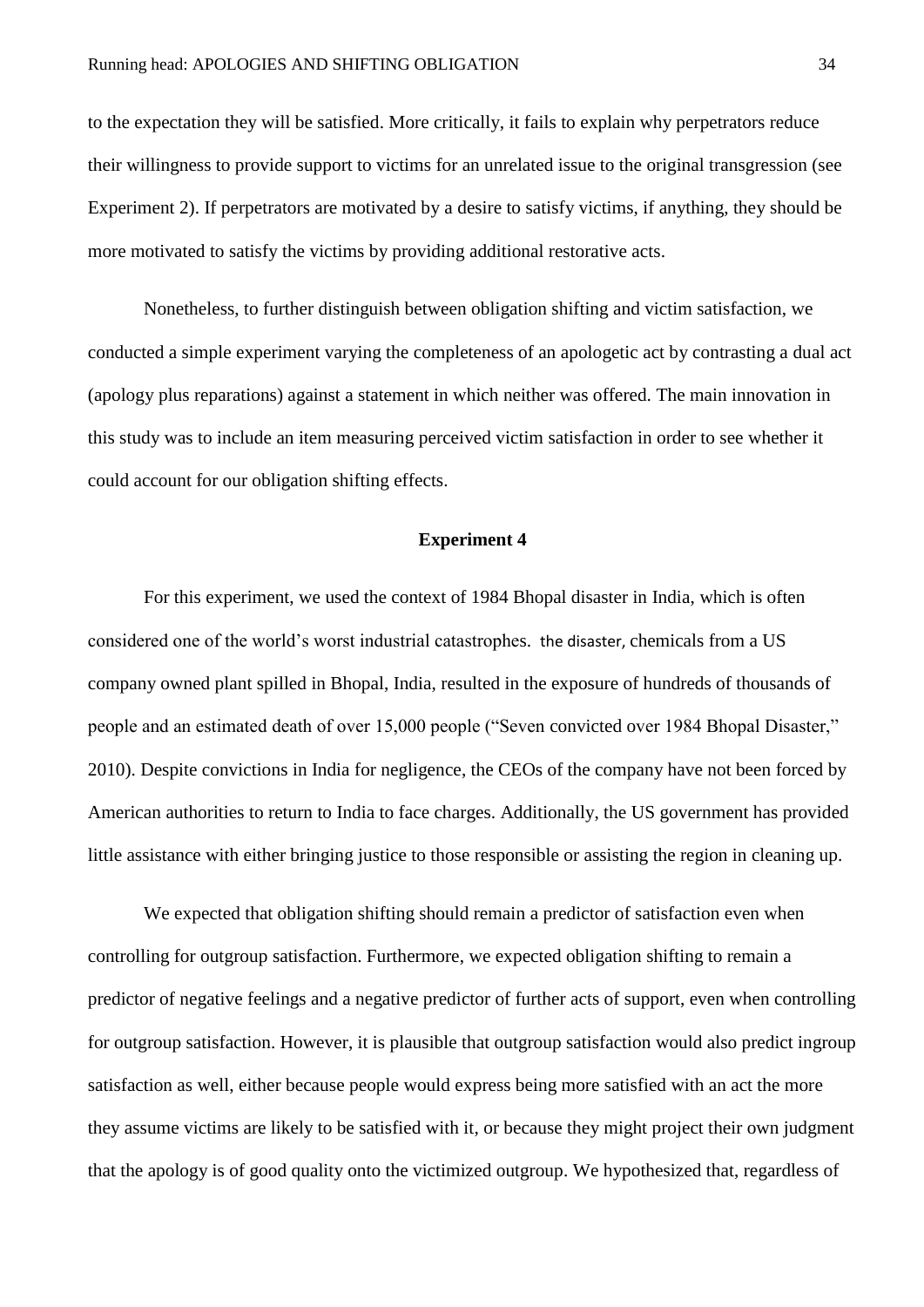any effect of perceived victim satisfaction, obligation shifting would remain a predictor of perpetrators' satisfaction with the statement and would mediate the preference for the full apology over the non-apology statement.

### **Method**

**Participants.** For this experiment, 66 US citizens completed the online experiment, recruited through Amazon's MTurk crowd-sourcing service in America (Buhrmester et al., 2011; Mason & Suri, 2011). Participants were paid 0.50 cents (USD) for their participation in the experiment. Two participants who identified with the victim group (Indians); two participants with invariant responses, and a further six participants who incorrectly answered a check question were removed. After reading the news summary crucial to the experiment, participants were asked to summarize the news in their own words. One participant who did not write about anything related to the topic was assumed to be non-serious and removed from the experiment. This left 55 participants for analysis (33 female; age *M* = 35.09, *SD*   $= 12.13$ , *range* = 19-64).

**Design.** Participants were randomly assigned to one of two conditions: a non-apology statement (*N* = 26) or a dual act which included both a full verbal apology and financial reparations  $(N = 29)$ .

**Procedure.** Study participants were recruited through Amazon's MTurk and completed the experiment online through the online survey management software Qualtrics. All participants first gave consent and were asked to confirm that they were US citizens. Participants read a news summary which outlined the history of the Bhopal disaster in India. The article took care to discuss America's involvement in dealing with the aftermath of the disaster and emphasized America's lack of assistance and refusal to extradite the CEOs from the company Union Carbide to India. After reading this, all participants were asked some questions about the news article to confirm they read it. Next participants were told they were going to read a response from the US government taken from multiple news sources in 2012. Participants were randomly assigned to read either a non-apology statement (control):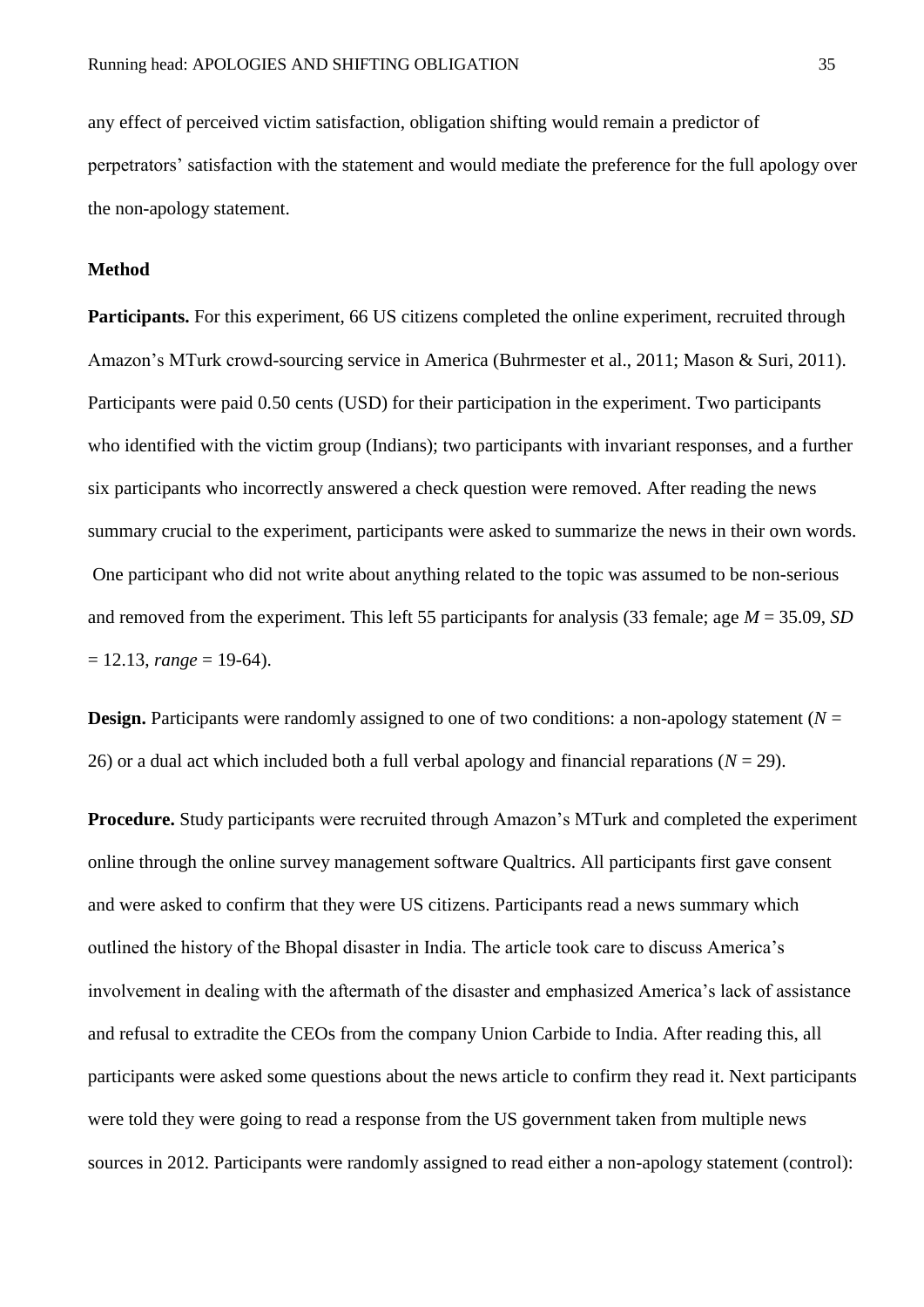*We recognize the importance and sensitivity of the Bhopal issue in India. We are committed to building a strong and deep strategic partnership between India and the United States.*

or a statement including both a verbal apology and offers of financial reparations (dual act):

*It is clear that the US made mistakes after the Bhopal tragedy, and that it was poorly handled. We failed at responding swiftly. We should have provided aid to the region and sought justice for the victims. For our inaction, we are truly sorry. We recognize the importance and sensitivity of the Bhopal issue in India. We are committed to building a strong and deep strategic partnership between India and the United States." Furthermore the US government has agreed to provide 20 million USD to the Indian government for cleaning up the region.*

The non-apology statement which was included in both conditions was based on an actual statement made by a representative of the US government in response to questions about the Bhopal disaster. It was worded in order to be a true control statement rather than a possibly negative refusal. The complete act condition added to that statement using information from other historic government apologies. In reality the US government has never apologized, offered reparations, or agreed to extradite the American CEOs.

After reading the article, participants completed the following measures on seven point, Likert type scales:

*Satisfaction.* The same two items as in the previous experiments measured satisfaction, plus one more item which clearly targeted satisfaction with the act (e.g. *"How pleased are you with the response of the US government?"*). The three items together formed a reliable scale ( $\alpha = .92$ ,  $M = 3.25$ ;  $SD = 1.44$ .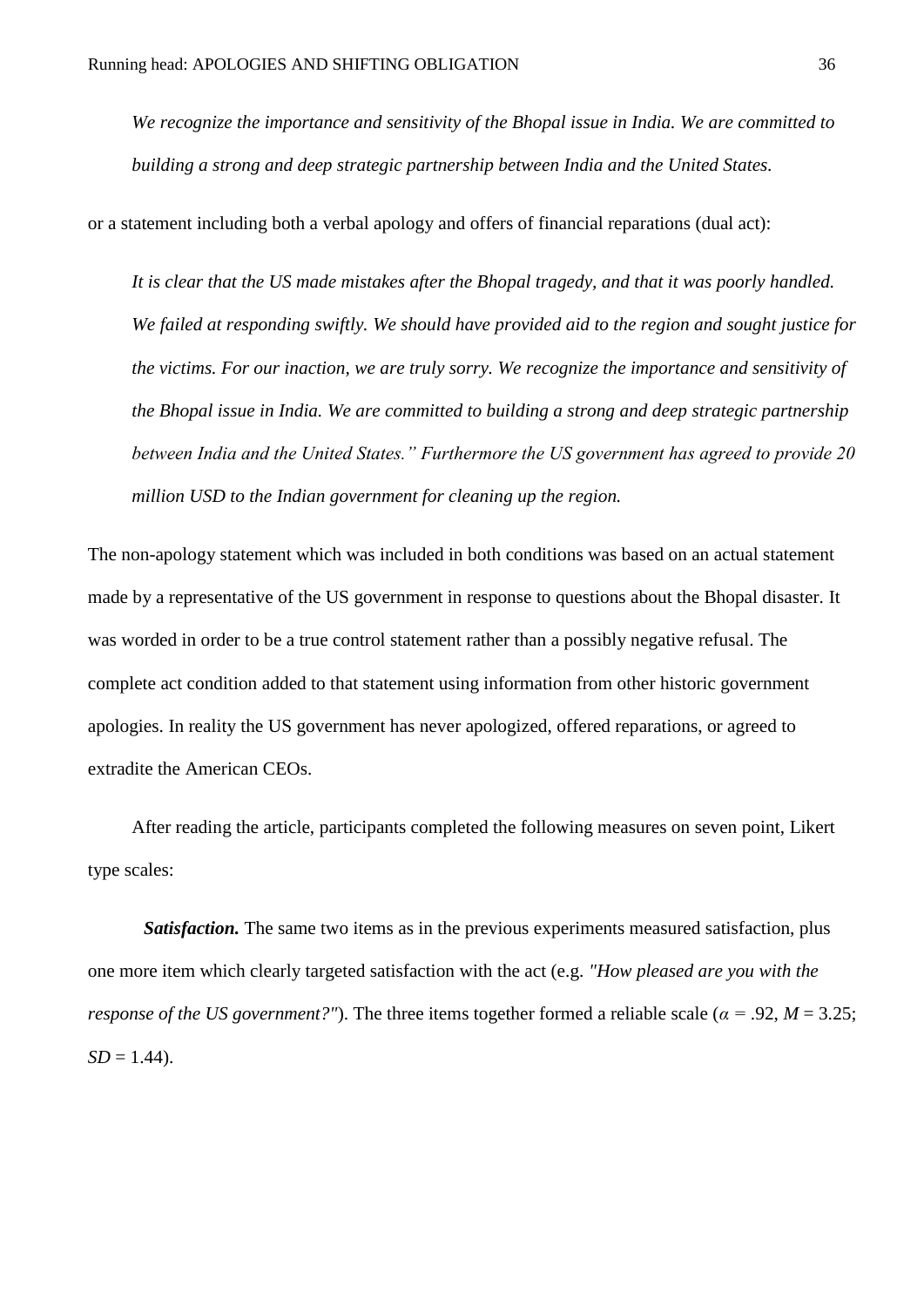*Outgroup satisfaction.* Perceptions of how satisfied the victimized group would be with the statement were measured with the item, "*How satisfied do you think Indian citizens felt about the statement made*?" (*M* = 2.18; *SD* = 1.43).

*Negative feelings*. The same two items used in previous studies to assess negative feelings towards the victim group were used but changed to specify the government of India as the target group. Additionally, this experiment included another item to tap into (reversed) positive attitudes ("*I feel pleased with the Indian government*" [reversed])*.* The three items formed a reliable scale of negative feelings towards the victim group ( $\alpha$  = .96;  $M = 2.64$ ; *SD* = 0.98).

*Image improvement.* Four items measured perceived changes in the image of America due to the response of the US government. These items were similar to those used in the previous studies and included one additional item measuring moral image of the perpetrator group (i.e. "*Please assess the current moral image of the US around the world.*"). Together these items formed a reliable scale (*α =*  .93*; M =* 3.71*; SD =* 1.17).

*Obligation shifting.* The same four items used in the previous study were intended to measure shifting obligation to the victim group, with the addition of one new item ("*The Indians ought to get over what happened in the past*"). Together the five items formed a reliable measure of obligation shifting ( $\alpha$  = .85;  $M = 2.69$ ;  $SD = 1.21$ ).

*Further support***.** For this experiment, two types of future action were measured. One, like with previous experiments, tapped into a willingness to provide additional financial support to the victim group. This was measured with one item, "*Should the US government use taxpayer money to provide assistance to the victims of the disaster?*" (*M* = 3.09; *SD* = 1.78). The second item addressed a second type of further support, willingness to support extraditing the American CEOs to India to face charges (i.e. "*Should the US government return the American executives to India to face prison?*") (*M* = 5.20;  $SD = 2.02$ ). Participants were asked if they considered themselves Indian and several demographic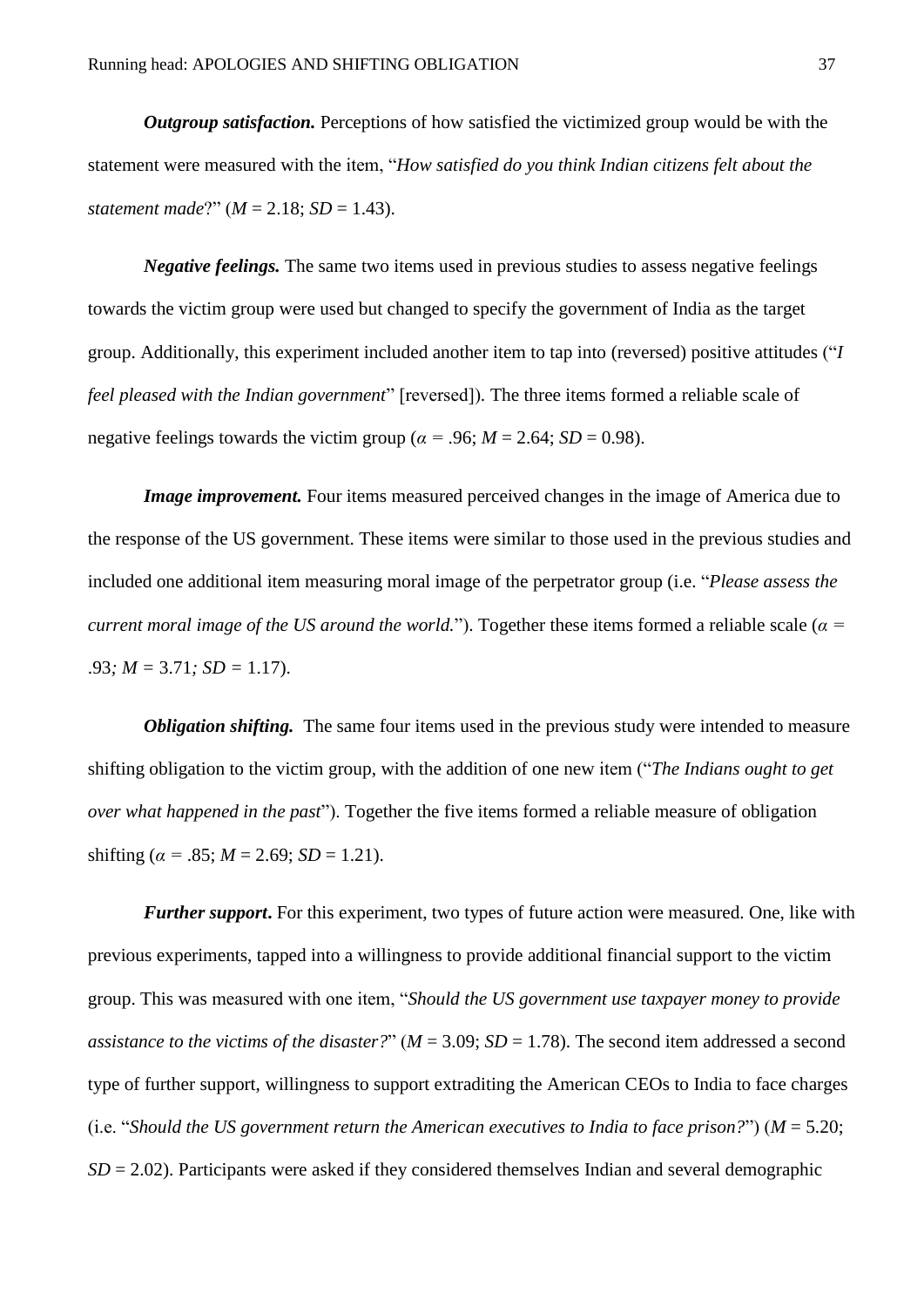questions. After the experiment participants were thanked and fully debriefed on the reality of the situation and the reason for deception.

## **Results**

Correlations, and means and SD by condition, for all variables can be seen in Table 4.

## **ANOVA tests on mediators.**

The apologetic act condition, versus control, increased all three mediators: image improvement,  $F(1, 53) = 7.66$ ,  $MSE = 1.22$ ,  $p = .008$ ; obligation,  $F(1,53) = 7.55$ ,  $MSE = 1.31$ ,  $p = .008$ ; and outgroup satisfaction,  $F(1.53) = 36.50$ ,  $MSE = 1.24$ ,  $p < .001$ .

## **Satisfaction.**

*Overall regression analysis.* In a regression with image improvement, obligation shifting, and outgroup satisfaction, on the DV satisfaction with the statement, as predicted, obligation shifting  $(\beta =$ .27,  $sr = 0.23$ ,  $p = 0.026$ ) was a significant independent predictor of satisfaction even controlling for outgroup satisfaction. Image improvement was also a significant predictor ( $\beta$  = .25, *sr* = .20, *p* = .045). However, the new variable of outgroup satisfaction itself also predicted participants' satisfaction with the statement ( $\beta = .35$ ,  $sr = .29$ ,  $p = .006$ ). The overall regression model was significant,  $F(3, 54) =$ 17.07,  $Adj.R^2 = .47$ ,  $MSE = 1.10$ ,  $p < .001$ .

*Differences between conditions.* An ANOVA showed that the effect of condition on satisfaction was significant,  $F(1, 53) = 8.97$ ,  $MSE = 1.82$ ,  $p = .004$ . The dual act was significantly more satisfying than the no-apology statement. In a multiple mediation bootstrapping model, obligation shifting  $(B = .14)$  and victim satisfaction  $(B = .34)$  were each significant mediators (indirect effect CI not including 0) of the contrast on the DV satisfaction (see Figure 6). Image improvement was not a significant mediator  $(B = .13, \text{CI}$  included 0) although both of its paths were significant. The total effect was significant and the mediators collectively reduced the direct effect to non-significance.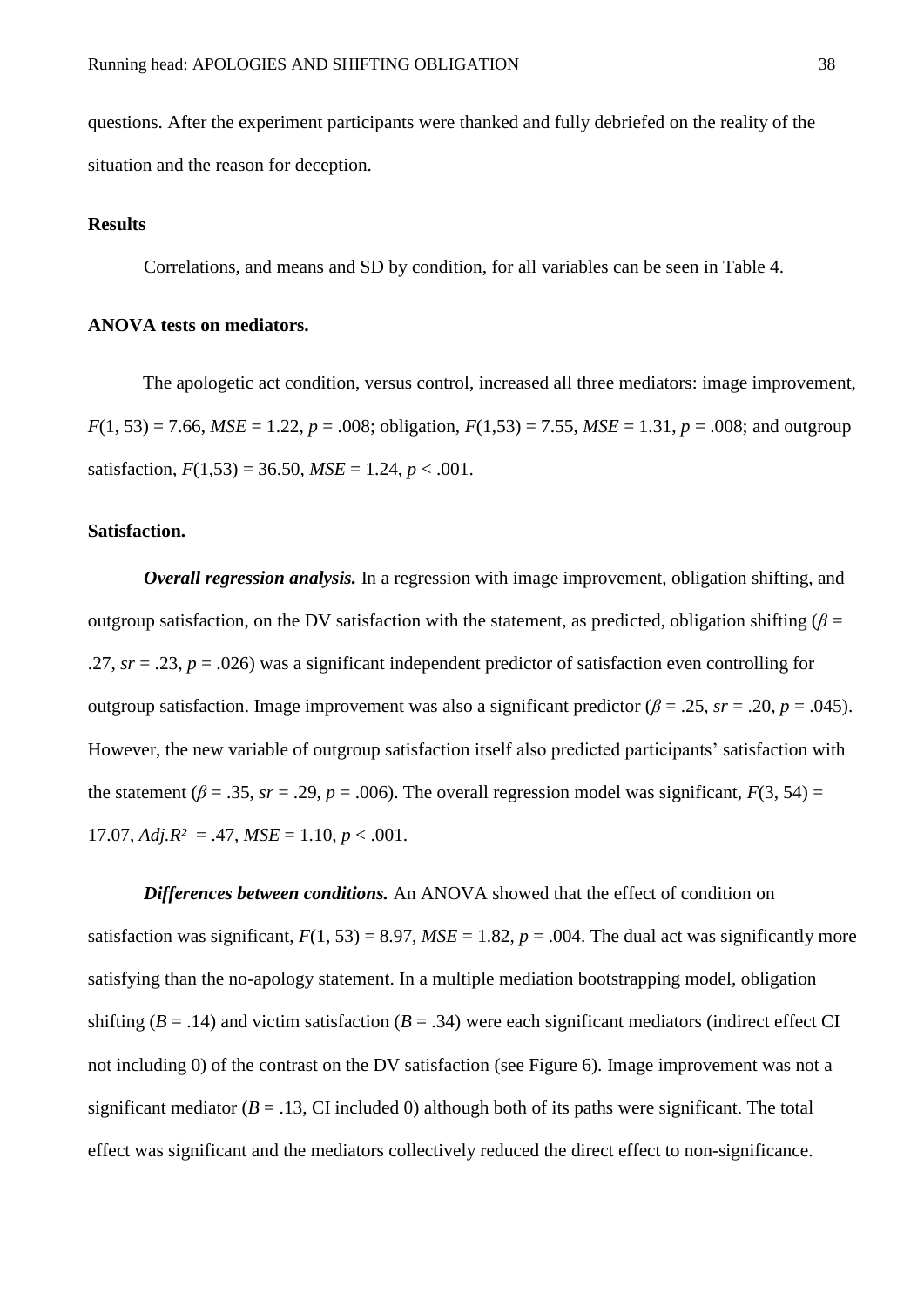#### **Negative feelings.**

*Overall regression analysis.* In a regression with image improvement, obligation shifting, and victim satisfaction predicting negative feelings about the victims, as expected, obligation shifting (*β* = .32,  $sr = .27$ ,  $p = .048$ ) was a significant independent predictor of the outcome negative feelings. Image improvement ( $p = .940$ ) and victim satisfaction ( $p = .480$ ) were not significant predictors of negative feelings about the victims. The overall regression model was not significant,  $F(3, 54) = 1.63$ , *Adj.R<sup>2</sup>* = .03, *MSE* = 0.93, *p* = .195. In a regression including only the significant predictor of obligation shifting, the overall model was significant,  $F(1, 54) = 4.45$ ,  $Adj.R^2 = .06$ ,  $MSE = 0.91$ ,  $p =$ .040.

*ANOVA.* In an ANOVA with negative feelings as the DV, the difference between the conditions was not significant,  $F(1, 53) = 0.31$ ,  $MSE = 0.98$ ,  $p = .58$ . The dual act was not significantly different than the no-apology control statement on the outcome of negative feelings (control:  $M = 2.56$ ; dual act:  $M = 2.71$ ). A bootstrapping model (Figure 7), including the same three mediators as in the previous analysis, revealed no significant indirect effects between the manipulation and the negative feelings outcome. The path from obligation shifting was the only near significant path to negative feelings,  $p = 0.054$ . While this result was not in line with previous findings that obligation shifting mediated between manipulations of apology completeness and negative victim group attitudes, it is not likely that the inclusion of victim satisfaction accounted for this. Victim satisfaction's own effect on negative attitudes was nonsignificant and in the opposite direction. Indeed, when the analysis was repeated excluding victim satisfaction, the indirect path including obligation was also not significant.

#### **Further support - extradition.**

*Overall regression analysis.* In a regression with image improvement, obligation shifting, and victim satisfaction, on the DV of extradition of Union Carbide employees, as predicted, obligation shifting ( $\beta$  = -.39, *sr* = -.33, *p* = .012) was a significant independent negative predictor of support for extraditing the UC employees to India. In other words, the more participants felt that the statement had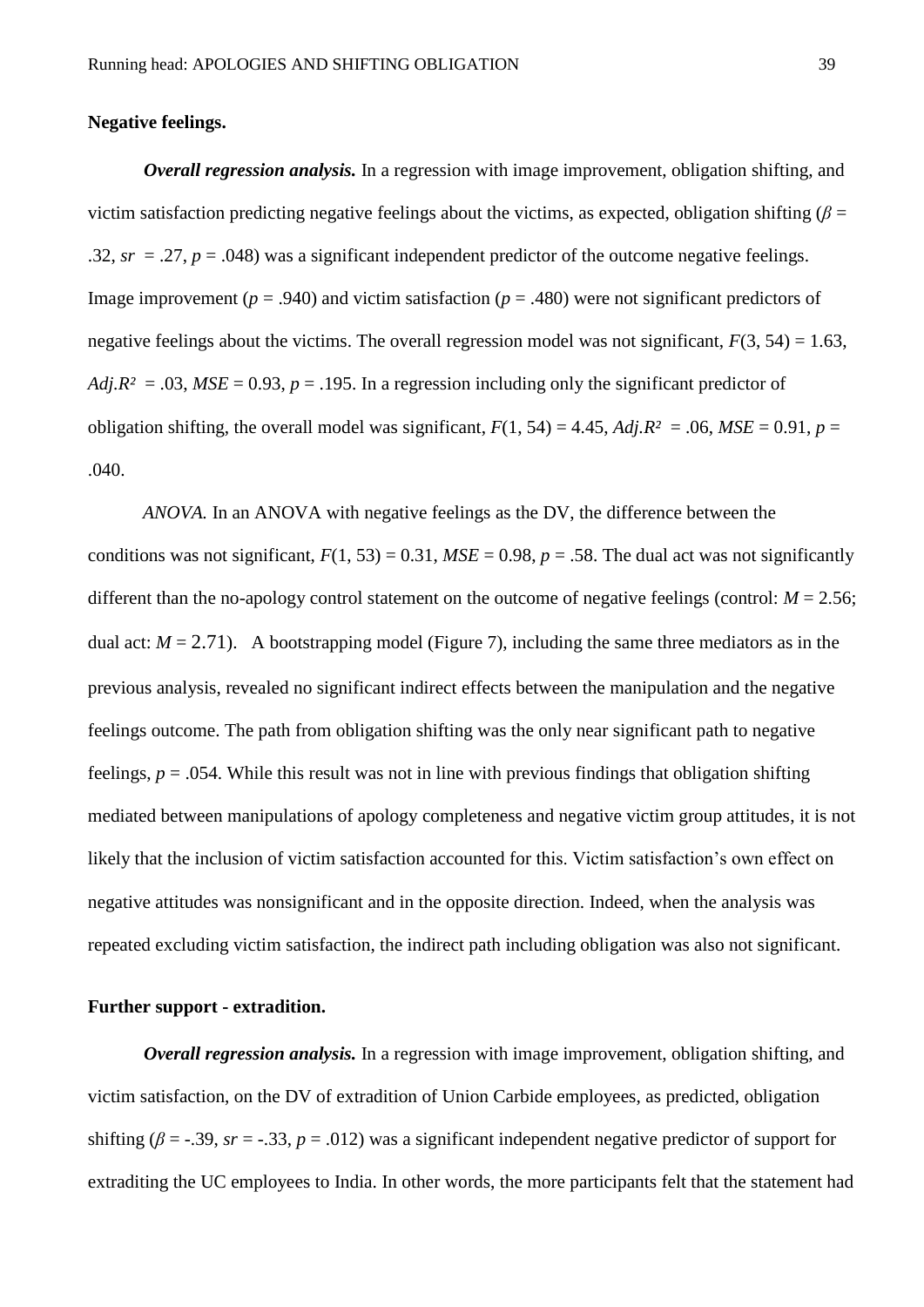shifted obligation, the less support they felt for America returning the Union Carbide employees to India to face their prison sentence. Image improvement ( $p = .554$ ) and victim satisfaction ( $p = .929$ ) were not significant predictors of support for extradition. The overall regression model was significant,  $F(3, 53) = 4.02$ ,  $Adj. R^2 = .14$ ,  $MSE = 3.50$ ,  $p = .012$ .

In an ANOVA on support for extradition of UC employees, the difference between the conditions was not significant,  $F(1, 53) = 0.60$ ,  $MSE = 4.12$ ,  $p = .444$  (control:  $M = 5.42$ ; dual act:  $M =$ 5.00). However, a mediation model similar to the preceding ones (Figure 8) showed a significant negative indirect effect of obligation shifting as a mediator, which was suppressed by the direct effect's nonsignificant trend in the positive direction. As in the previous studies, obligation shifting was a factor increased by the more complete apology but which led to more opposition to action in the form of extradition. No other mediators showed a significant indirect effect.

#### **Further support - reparations to victims.**

*Overall regression analysis.* In a regression with image improvement, obligation shifting, and victim satisfaction, on the DV of reparations to victims, as predicted, obligation shifting ( $\beta$  = -.35, *sr* = -.29, *p* = .027) was a significant independent negative predictor of support for reparations to victims. In other words, the more participants felt that the statement had shifted obligation, the less support they felt for the plan to use taxpayer money to provide reparations directly to victims. Image improvement  $(p = .536)$  and victim satisfaction  $(p = .969)$  were not significant predictors of support for reparations to victims. The overall regression model was significant,  $F(3, 53) = 3.33$ ,  $Adj. R^2 = .11$ ,  $MSE = 2.80$ , *p*  $=.027.$ 

In an ANOVA on support for reparations the difference between the conditions was not significant,  $F(1, 53) = 0.00$ ,  $MSE = 3.22$ ,  $p = .957$  (control:  $M = 3.08$ ; dual act:  $M = 3.10$ ). But again, a mediation model (Figure 8) showed a significant negative indirect effect of obligation shifting, which was suppressed by the direct effect's nonsignificant trend in the positive direction. As with extradition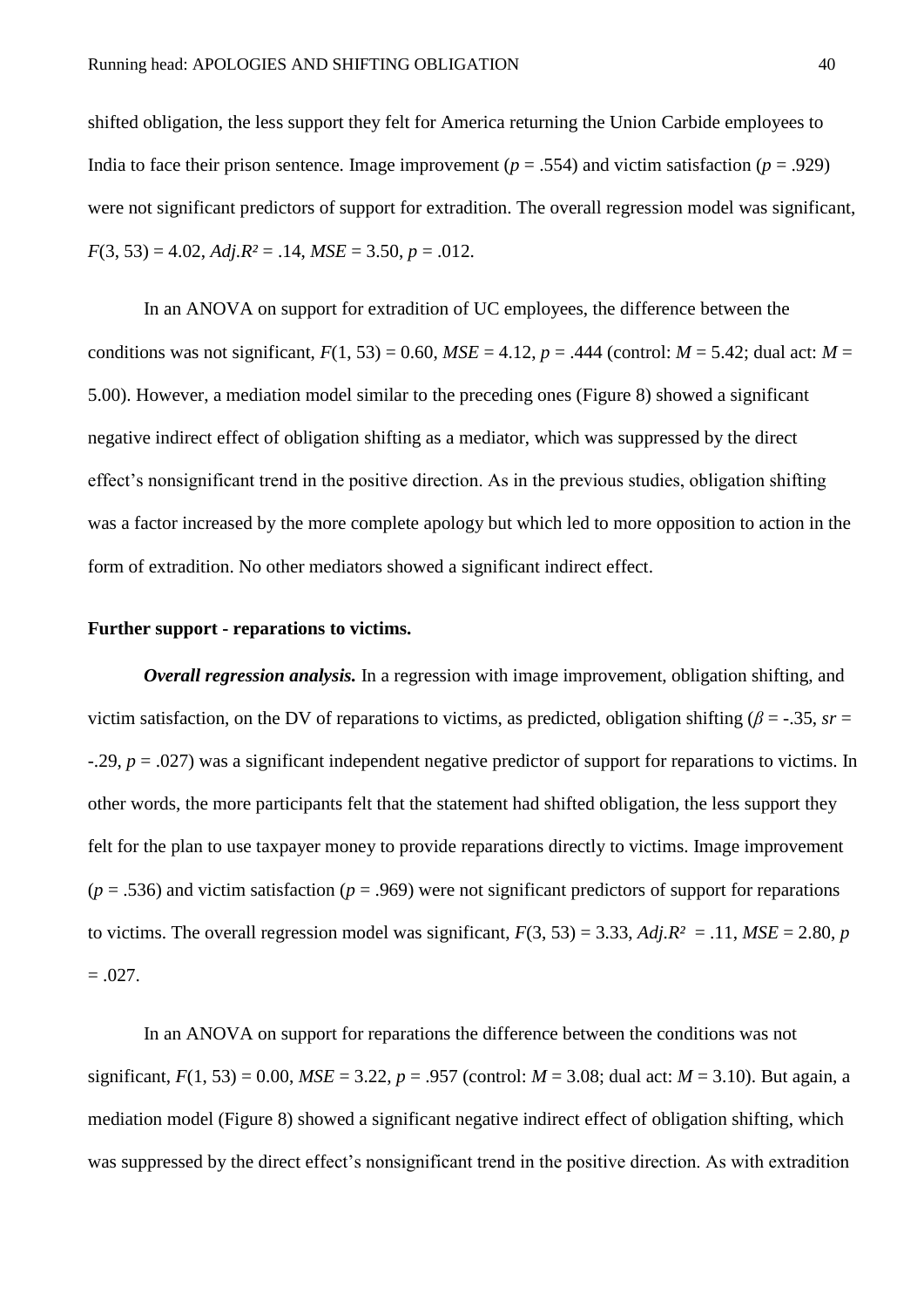support, obligation shifting was a factor increased by the more complete apology, but which led to more opposition to reparations. No other indirect effects were significant.<sup>4</sup>

#### **Discussion**

This experiment set to rule out perceptions of victim satisfaction as a possible alternate explanation for the effects of obligation shifting on satisfaction, negative feelings, and lack of support for assisting the victim group. After controlling for perceived outgroup satisfaction, the results suggest that obligation shifting remains a predictor of satisfaction. In other words, the extent to which people feel they are no longer responsible and that the victims now owe forgiveness remained a predictor of satisfaction, even when taking into account the related measure of belief that the apology satisfied the victims.

Outgroup satisfaction, however, also emerged as a positive predictor of perpetrator satisfaction. The results suggest a link between victim satisfaction and perpetrator satisfaction. Obligation shifting and outgroup satisfaction both mediated the preference for the dual act over no apology on this outcome. Image improvement also remained a unique predictor of satisfaction, although it failed to mediate the preference for the dual act over no apology, perhaps indicating that part of image improvement depended on how good the ingroup's apology looks in the eyes of the outgroup. Furthermore, perceptions that victims were satisfied with the response were not linked to negative feelings about the victim group or reduced willingness to support plans to extradite those responsible or provide reparations to the victims. Obligation shifting, however, still predicted negative feelings and reduced willingness to support both types of restorative actions, supporting the theory that obligation shifting is a unique predictor of outcomes for perpetrators after apologetic acts.

## **General Discussion**

Across four experiments, we showed obligation shifting to be a consistent predictor of satisfaction with a conciliatory act for perpetrator group members, even when controlling for image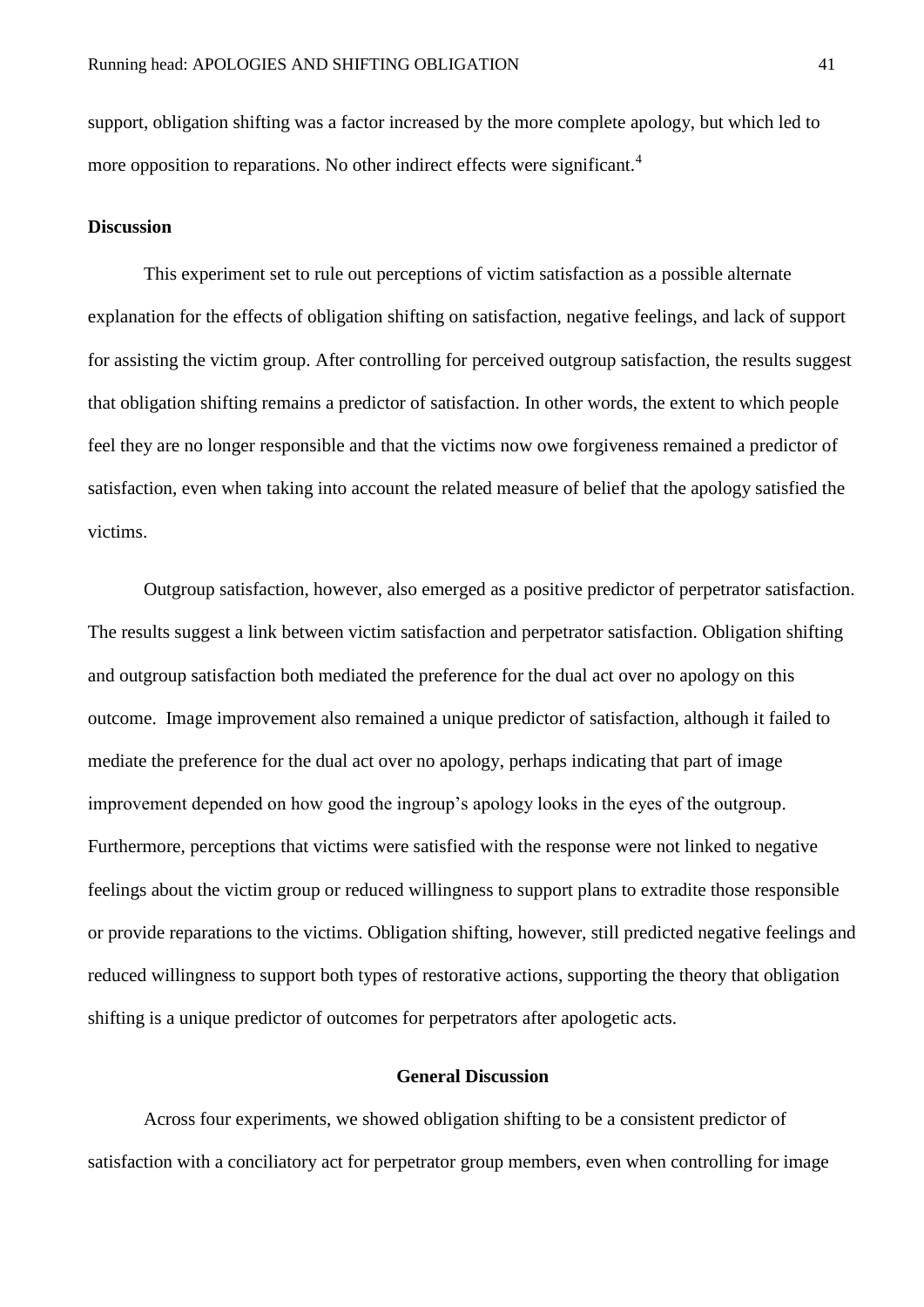improvement and other concerns. Group members seem to be motivated to support apologies and reparations not just by looking better to others, but also by the prospect of putting an obligation onto the victim group. In spite of the ultimately ingroup-centered nature of both motivations, image and obligation had very different outcomes relevant to continued good relations between the groups. Image improvement, in all four experiments, never corresponded to increased negative feelings about the victim group; and in Experiment 2, image improvement perceptions actually corresponded to less negative feelings. By contrast, obligation shifting was consistently related to negative feelings about the victim group, playing a mediational role between our manipulations of conciliatory acts and increased negative feelings even when other factors, which varied from study to study (unspecified direct effect in Experiment 1, indirect effect of image in Experiment 2), suppressed this effect as a zero-order relationship.

Showing that the negative implications of obligation shifting were not just a product of negative feelings but could increase them, in Experiment 3, our obligation shifting manipulation increased negative feelings. The negative impact of obligation shifting was not just emotional; unlike image improvement, obligation shifting perceptions were associated with reduced support for further aid to the victim group in Experiments 2 and 4, while our obligation shifting manipulation in Experiment 3 also caused less willingness to support additional conciliatory acts. Finally, Experiment 4 showed that the relationships between obligation shifting and its outcomes of satisfaction, negative feelings, and future support for the victim group were not completely explained by any confusion between obligations placed on the outgroup to accept the apology, and descriptive expectations that they will accept it.

Our experiments also showed that differences in satisfaction resulting from the completeness of different conciliatory acts were explained by the mediators of image and obligation shifting. The two mediators explained why a control statement which did not provide an apology or reparations was in turn less satisfactory to the perpetrator group than either of the single-act statements (Experiments 1,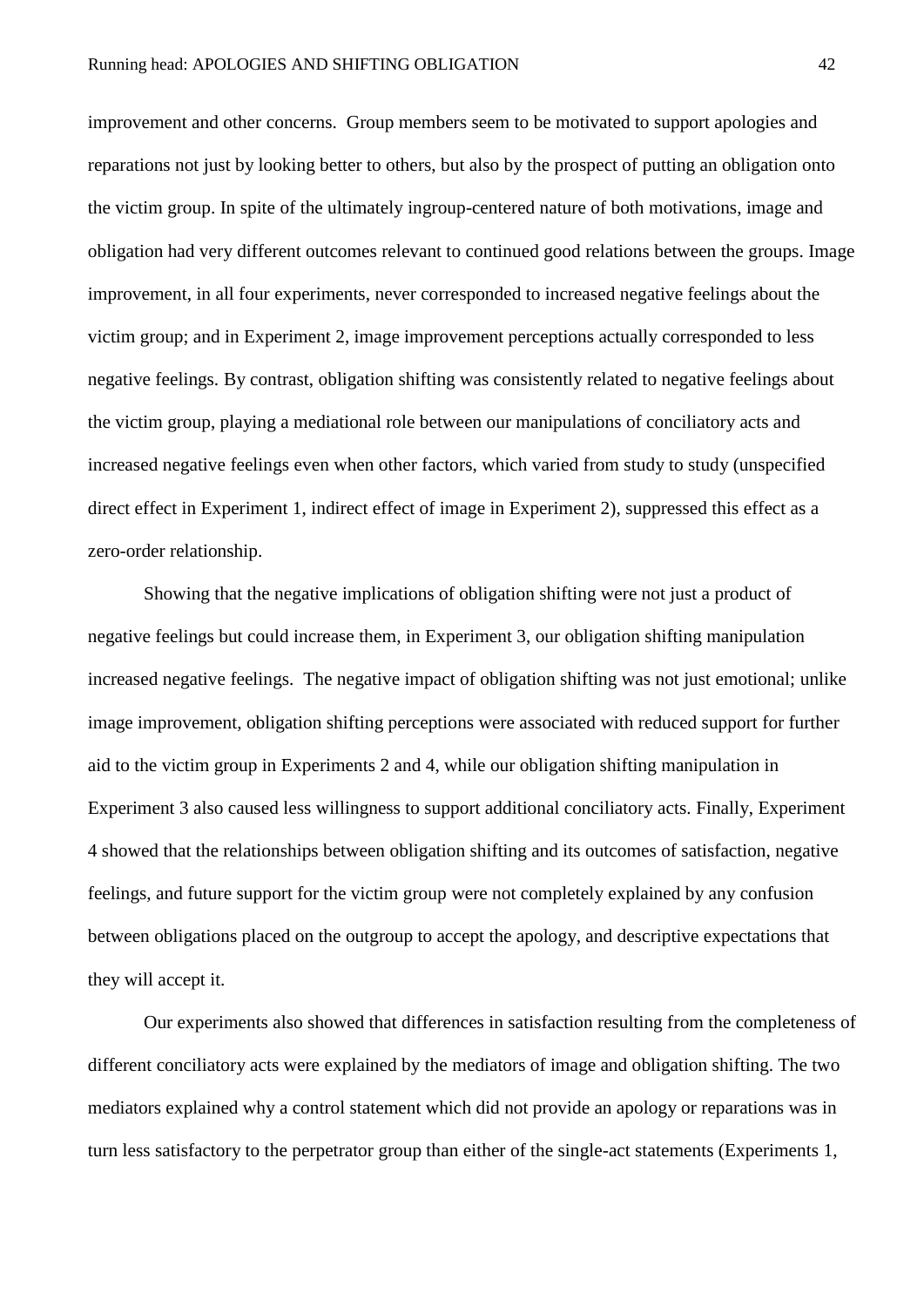and 2) or a dual-act statement (Experiment 4). Furthermore, Experiments 2 and 4 showed that obligation shifting perceptions uniquely accounted for a reduction in willingness to support reparations after conciliatory acts.

Another important finding was that power had very little importance to the perpetrator group members, either in terms of keeping power for themselves, or redistributing power to the victim group. If anything, a small negative relationship was found between ingroup power and satisfaction in Experiment 2. It is worth noting that the reliability of our power measures was somewhat low in Experiment 2, which may make it more difficult to draw conclusions about power for that context; however, both types of power measured in Experiment 1 demonstrated the same lack of relationship to the outcome measures and were reliable constructs. Although perceptions of power change consistently had small and non-significant effects across our experiments, including a non-student sample (Experiment 1), anecdotal evidence of opposition to apology on power grounds still exists. It may be that power concerns would be more important for group members who are relatively insecure about the group's power, but that our participants did not generally feel this way. This, in a way, would confirm Shnabel and Nadler's (2009) premise that groups who feel that they are without power, seek to gain it; extending this to the situation of a group member who subjectively thinks his or her group is losing power. Thus, future work could look at the role of varying power discrepancies upon satisfaction with conciliatory acts.

While outgroup satisfaction, introduced in Experiment 4, did not completely eliminate the predictive effects of image improvement and obligation shifting on satisfaction, it did emerge as a strong predictor and mediator of satisfaction in its own right. However, it is hard to know what in turn leads to expectations that a victim group will be satisfied. Such expectations could merely be inferred from the completeness of the apology; the more elements it contains, the stronger a concession it implies and the happier the outgroup would be. Conversely, participants may have assumed that what satisfied them would satisfy the outgroup. In any case, a direct desire to satisfy the other group does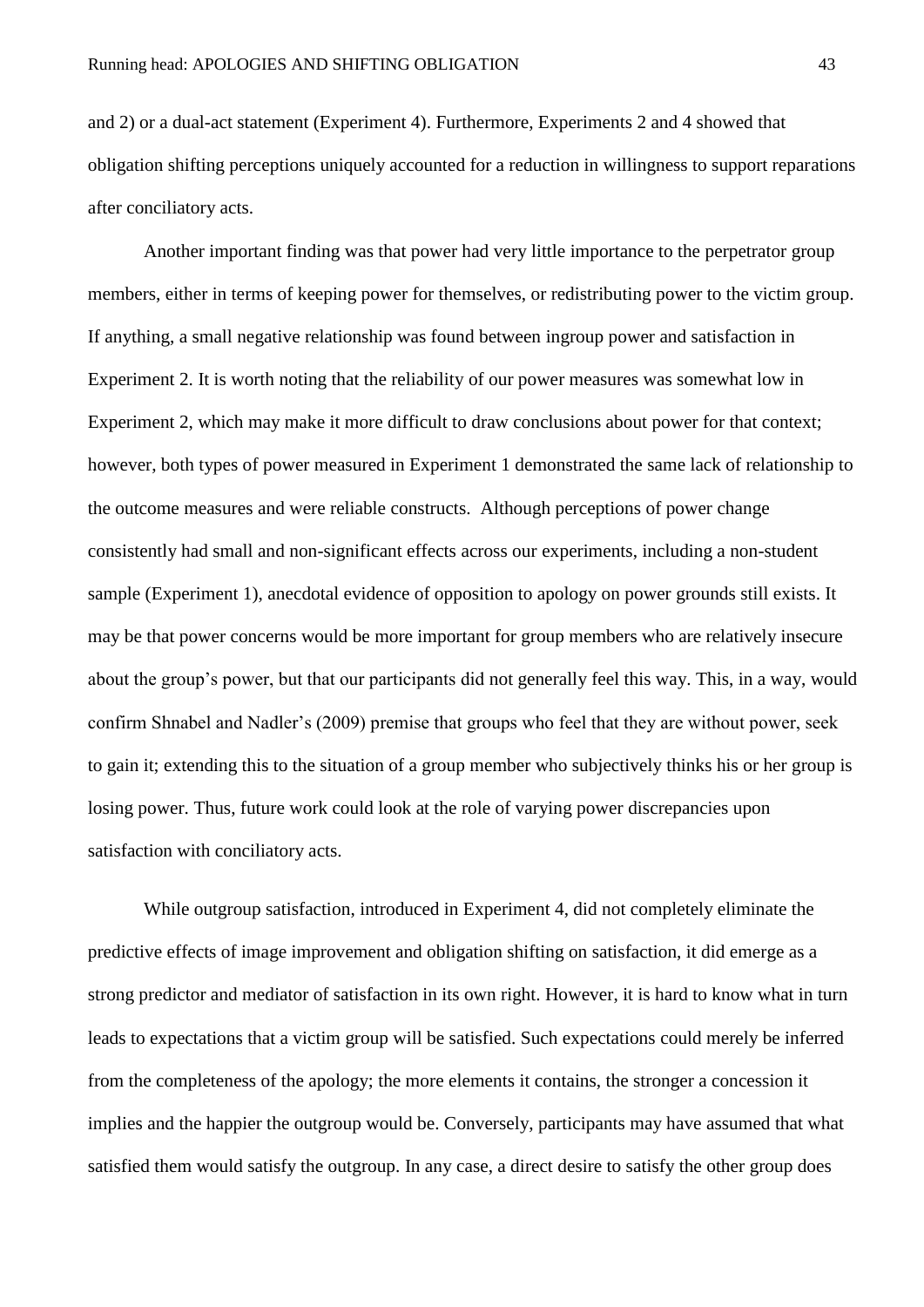not seem to have figured into the existing theories of reconciliation that inspired our image- and obligation-based constructs, which call attention to social goods on the larger global scale such as collective image, power, and acknowledgement of moral responsibility. Future research should certainly take this new factor into account.

Other common features of the conflicts we focused on deserve further study. For example, the background materials presented in all our studies made clear that the claims of the victim group were justified. However, sometimes apologies are more controversial because ingroup members disagree on the morality of the past act being apologized for, not just because opinions vary on whether it should be commemorated or compensated. For example, if a Westerner does not agree that certain books or films should be forbidden because they offend Islam, his or her own government's apologetic statements to Muslim countries on that issue will seem unjustified. In this context, perhaps the effect of the apology's completeness on image improvement would reverse, such that the country's image is seen as suffering by giving in on the issue; or perhaps concerns about losing ingroup power would rise to the fore. An apology seen as unjustified might also strengthen the effects of obligation; if the apology was given undeservedly, it falls even more on the outgroup to reconcile their differences.

Also, because the apologies we studied were all official and collective-level, while participants were all ordinary citizens of their countries, they could only express impact on policy through support for such steps as additional aid, debt forgiveness or expatriation. Because they were not individually responsible for taking such steps, as leaders and officials might be, it is possible that the consequences for the country's power did not loom as large for them. Although the prospect of handing out questionnaires to policymakers is a daunting one, it may be that archival studies of the rhetoric surrounding legislative debates about apology could shed more light onto the motivations to support or denounce apology at higher levels of government.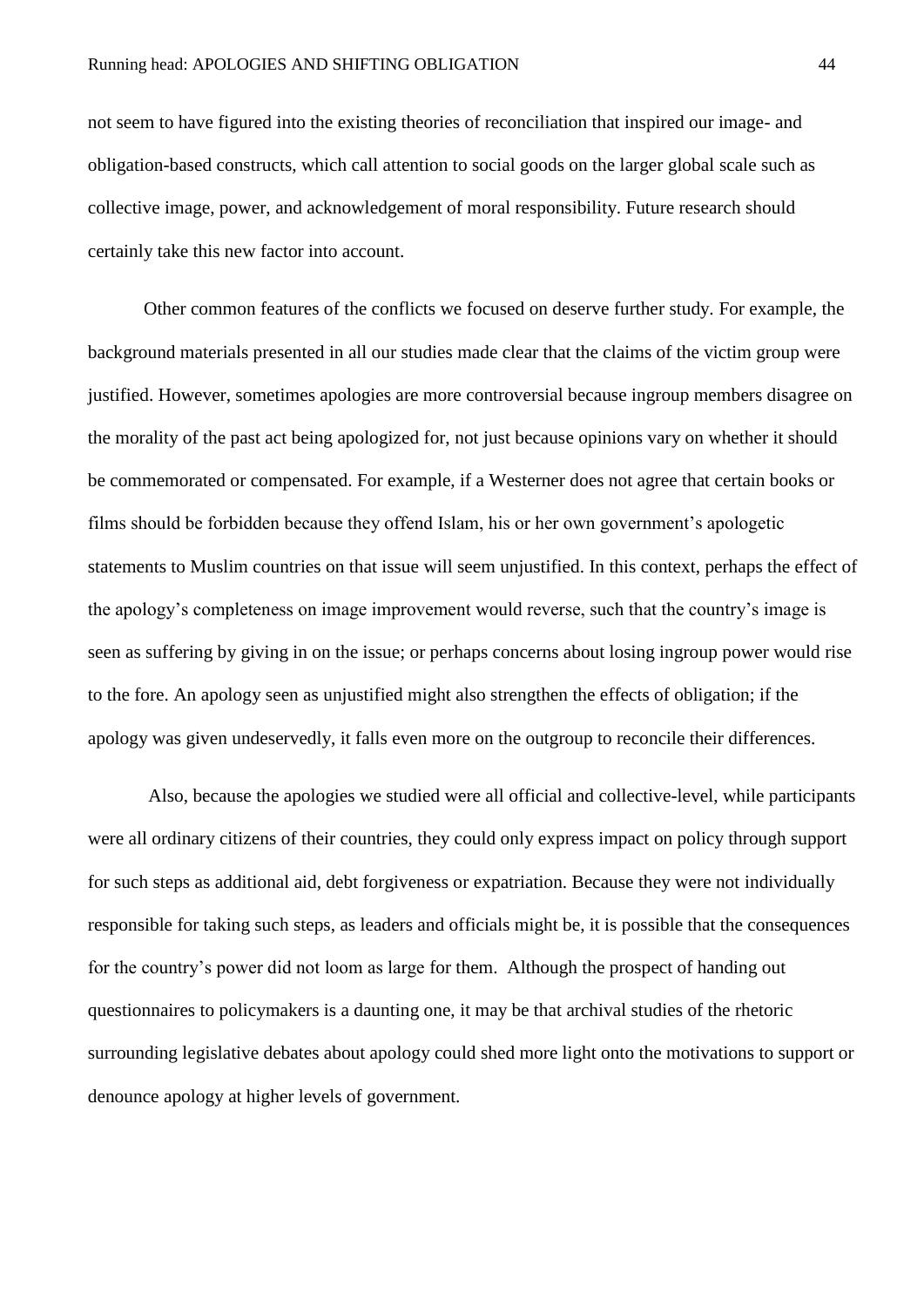Despite evidence that apologetic acts lead to more obligation shifting and image improvement than non-apologetic statements, it is less clear how apologetic acts compare to completely not addressing the issue in the first place (i.e. providing no statement or mention in the public discourse). Our approach, focused as it was on the evaluation of a definite statement, could not address these questions. There is evidence that perpetrator group members generally do not support apologies before they are given (see Blatz & Philpot, 2010) and that may be, in part, due to concerns that an apology could be leading to a re-opening of an old issue that perpetrators feel is already closed. In that case, apologies may actually be less obligation shifting than truly doing nothing. However, this is difficult to measure experimentally, because simply providing participants with information about the issue could be suggesting that the issue is not "closed", which could lead to an apology being better supported because the issue was reopened. This means that paradoxically, apologies may open and close the door on the issue simultaneously.

As a final cautionary note, we should mention that although our hypotheses were framed in positive terms ("obligation shifting leads to increased negative attitudes and satisfaction"), means of our variables were at or below their scale midpoint in most studies and conditions. Indeed, most of our conditions either presented no act of conciliation or a partial one (apology without reparation, or reparation without apology), rather than a complete act (as in Experiment 4). This opens the possibility that a reversed interpretation might be more accurate; for example, that *inadequate* responses to atrocities lead to *disbelief* that obligation has passed on, with corresponding *increases* in support for further action and in *dissatisfaction* with the response. Under this interpretation, a refusal to believe in obligation shifting would also reduce negative attitudes toward the outgroup, because hateful attitudes would not be compatible with the more sympathetic mindset created by the failure of one's own leaders to address the concerns of the wronged. We think that this interpretation in terms of failed rather than successful apologies, although plausible, rests on similar conceptual ground as our initial statements of theory. For now, the low to middling scale values of ingroup evaluations of official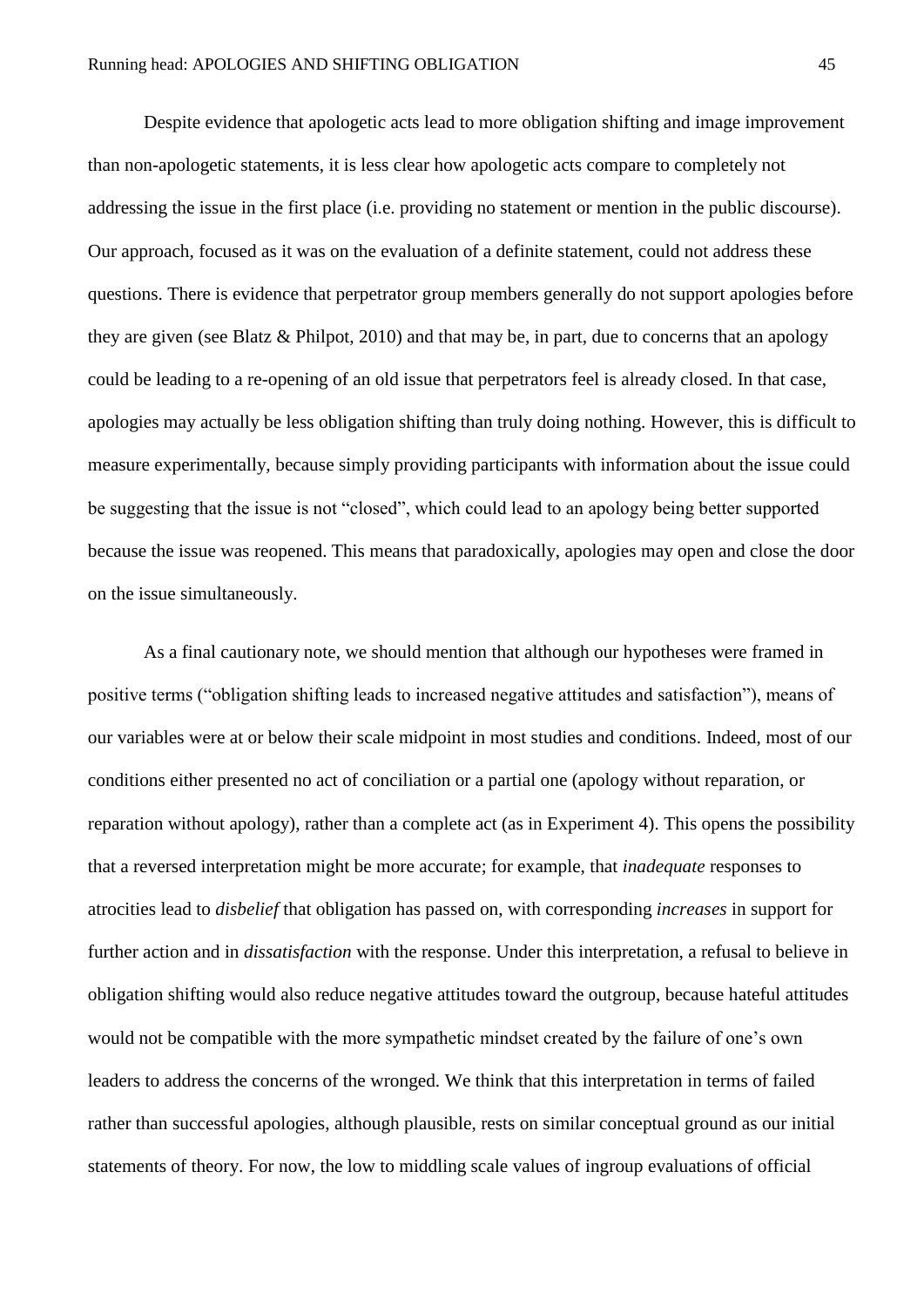statements should be taken as further evidence that official apologies are often difficult to sell – not just to outgroups (Philpot & Hornsey, 2010) but sometimes to ingroups as well.

#### **Implications for Reconciliation**

Having established the importance of obligation shifting across varying contexts in these experiments, we also think that obligation shifting could have important long-term effects on the reconciliation process for both those giving and receiving conciliatory acts. Particularly, obligation shifting could cause problems when perpetrator group members feel that victims refuse to take on the obligation that has been shifted to them. When victims are asked to imagine receiving an apology, they tend to overestimate the extent to which they will be satisfied with an apology compared to when they actually receive one (De Cremer, Pillutla, & Folmer, 2011). Perpetrator group members may expect forgiveness as a response from victims, but victims may not see this as a necessary outcome of receiving an apology.

Conciliatory acts do not seem to always necessarily induce forgiveness (Phillpot & Hornsey, 2008) and that there is some reason to believe that forgiveness may only be possible long after the apology (McCullough, Fincham, & Tang, 2003). So, if perpetrator groups expect immediate forgiveness and gratitude for their conciliatory acts, they may be disappointed by the outcome. In recent research, Harth, Hornsey, and Barlow (2011) manipulated whether victims rejected or accepted an intergroup apology and found that for perpetrator group members, a perception that the apology was rejected led to more negative attitudes towards victims and reduced support for compensating victims financially. A similar process may be at work in our findings of a connection between obligation shifting perceptions and hostile attitudes toward the victim group. If perpetrator group members see their group's apology as settling matters between the two groups, then there is no need to keep up good relations with that group, and any further demands from them will be seen as unjustified. By contrast, if the apology is seen in the light of image improvement, the task of keeping up a positive moral image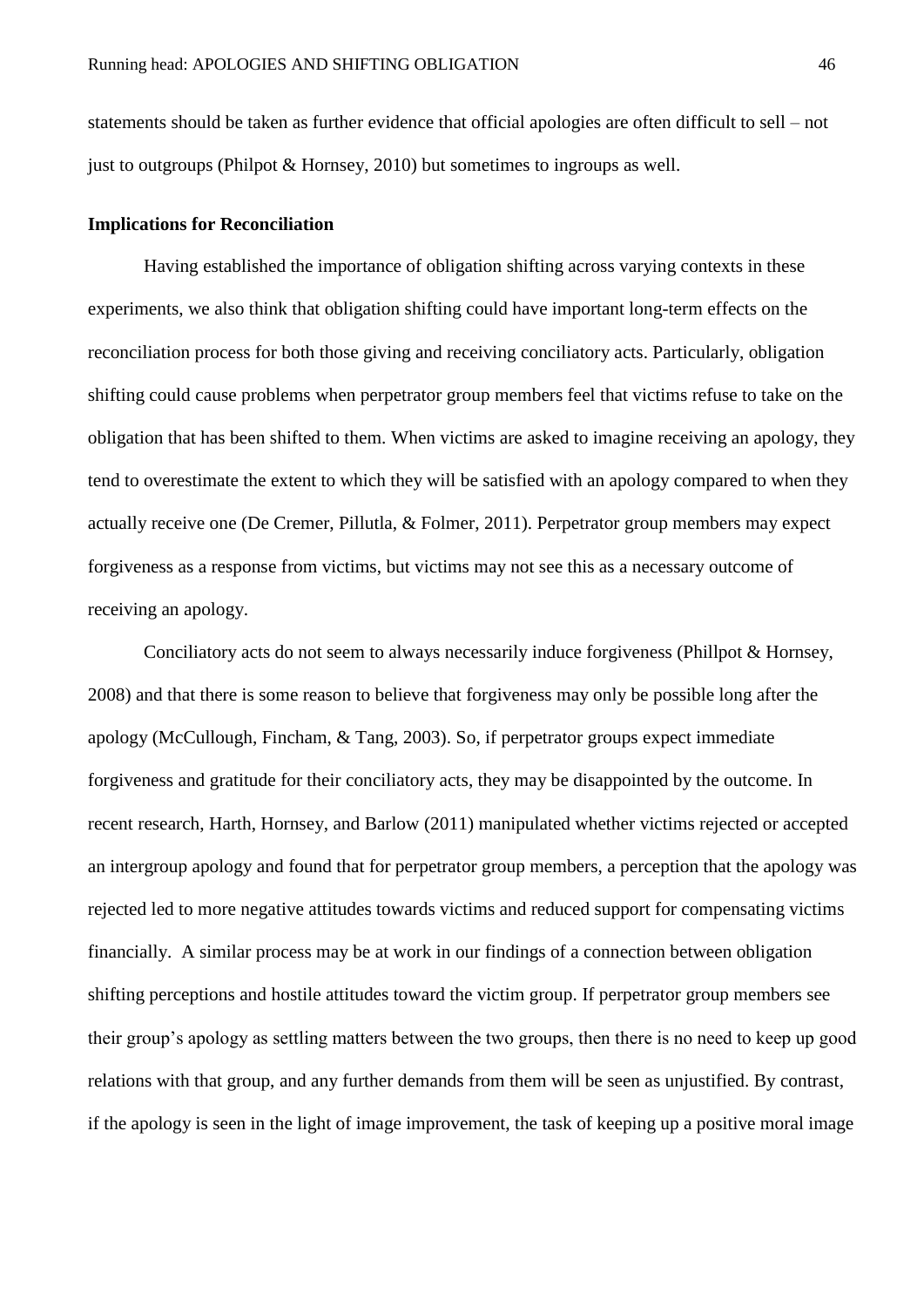is one that never really ends; maintaining good relations in this view would be necessary to the goal of perpetrator group image maintenance.

If victims perceive the perpetrator group's motives as manipulative, they may see the act as fostering indebtedness and not gratitude (Ames, Flynn, & Weber, 2004). This sense of indebtedness may have negative outcomes for the victim group itself. Indebtedness has been shown to differ from gratitude (Tsang, 2006) and has been linked to negative emotions like discomfort (Greenberg, 1980). Due to its unpleasant nature, it might be expected that victim group members resist feelings of indebtedness, and this may explain why help from perpetrator groups is so often rejected (e.g., Nadler & Halabi, 2006).

We acknowledge that recognizing the impact of obligation shifting might contribute to pessimism about the prospects of improving intergroup relations. After all, we found that a major motive for satisfaction with conciliatory acts is linked to hostility toward the victim group, and tends to close off relations with that group rather than "opening the door" to further help. Despite this, we should emphasize that our findings do not argue against providing public apologies or giving reparations. There are a number of reasons why collective acts of reconciliation should be made, unrelated to the motivations of the perpetrator group. Wohl et al. (2011) argue that apologies should be considered a moral imperative, can help determine shared historical narratives, and can bring attention to issues that may not be widely remembered or accepted. Furthermore, our research suggests that image improvement is a relatively benign motivation. It does not imply the potential negative outcomes of reduced support or negative feelings, and in some of our experiments actually worked against them. Thus, encouraging people to interpret conciliatory acts in terms of image rather than obligation would have clear benefits: it would make sure that these acts do not lead the members of the group making them away from the goals of reconciliation.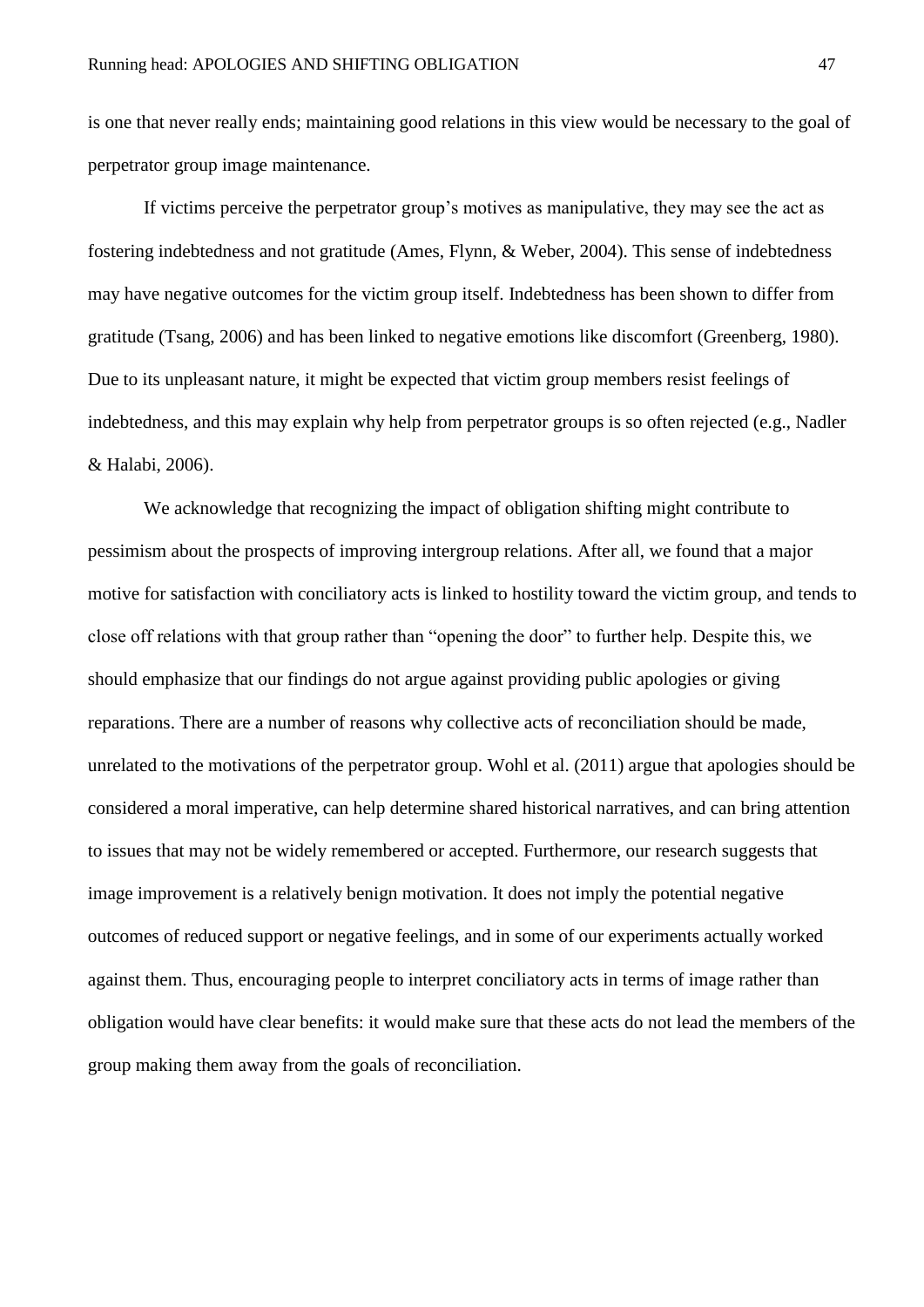#### **References**

- Abeler, J., Calaki, J., Andree, K., & Basek, C. (2010). The power of apology. *Economics Letters*, *107*(2), 233-235. Elsevier B.V. doi:10.1016/j.econlet.2010.01.033
- Allpress, J. A., Kingdom, U., Barlow, F. K., Brown, R., & Louis, W. R. (2010). Atoning for colonial injustices: Group-based shame and guilt motivate support for reparation. *International Journal of Conflict and Violence*, *4*(1), 75 - 88.
- Ames, D. R., Flynn, F. J., & Weber, E. U. (2004). It's the thought that counts: On perceiving how helpers decide to lend a hand. *Personality and Social Psychology Bulletin, 30*, 461–474. doi:10.1177/0146167203261890.
- Andrieu, K. (2009). 'Sorry for the genocide': How public apologies can help promote national reconciliation. *Millennium - Journal of International Studies*, *38*(1), 3-23. doi: 10.1177/0305829809336257
- Bazel, R. (2010, Oct. 1). U.S. apologizes for Guatemala STD experiments. *NBC News*. Retrieved from msnbc.msn.com
- Benoit, W. L. (1995). *Accounts, excuses, and apologies: a theory of image restoration strategies.*  Albany, New York: State University of New York Press.
- Blatz, C. W., & Philpot, C. (2010). On the outcomes of intergroup apologies : A review. *Social and Personality Compass*, *4*(11), 995-1007. doi: 10.1111/j.1751-9004.2010.00318.
- Blatz, C. W., Schumann, K., & Ross, M. (2009). Government apologies for historical injustices. *Political Psychology*, 30(2), 219-241. doi: 10.1111/j.1467-9221.2008.00689.x
- Brown, R., & Cehajic, S. (2008). Dealing with the past and facing the future : Mediators of the effects of collective guilt and shame in Bosnia and Herzegovina. *European Journal of Social Psychology*, *38*, 669-684. doi:10.1002/ejsp.466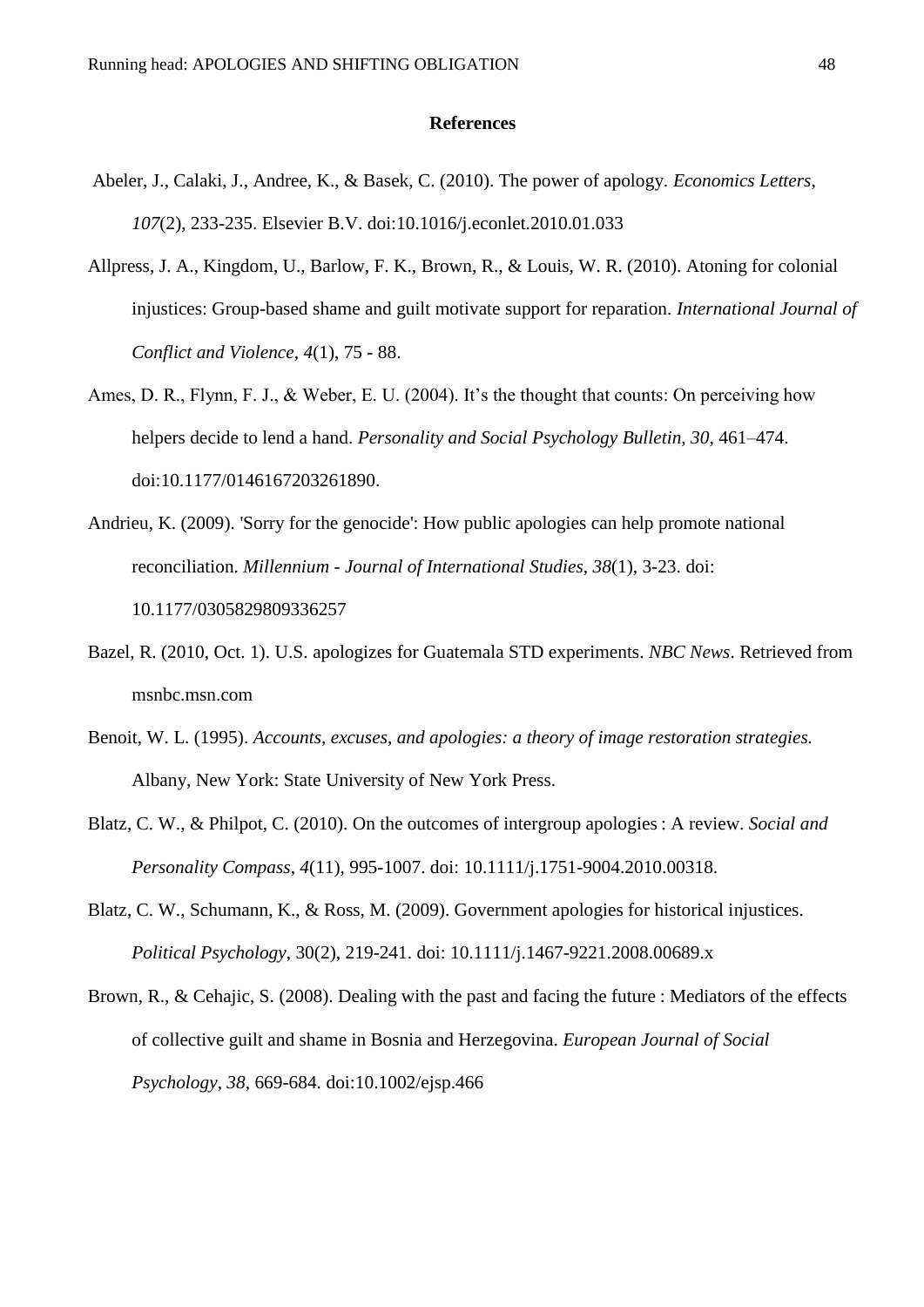- Brown, R., González, R., Zagefka, H., Manzi, J., & Cehajic, S. (2008). Nuestra culpa: collective guilt and shame as predictors of reparation for historical wrongdoing. *Journal of Personality and Social Psychology, 94*(1), 75-90. doi:10.1037/0022-3514.94.1.75
- Brooks, R. L. (1999). *When sorry isn't enough: The controversy over apologies and reparations for human injustice.* New York: New York University Press.
- Buhrmester, M, Kwang, T, Gosling, S. D. (2011). Amazon's Mechanical Turk a new source of inexpensive, yet high-quality, data? *Perspectives on Psychological Science, 6*(1), 3-5. doi:10.1177/1745691610393980
- Clark, M. S., & Mills, J. (1979). Interpersonal attraction in exchange and communal relationships. *Journal of Personality and Social Psychology*, *37*(1), 12. doi:10.1037/0022-3514.37.1.12
- Crighton, E., & Iver, M. A. M. (1991). The evolution of protracted ethnic conflict: Group dominance and political underdevelopment in Northern Ireland and Lebanon. *Comparative Politics*, *23*(2), 127-142. doi:10.2307/422357
- Darby, B. W., & Schlenker, B. R. (1982). Children's reactions to apologies. *Journal of Personality and Social Psychology*, *43*(4), 742-753. doi:10.1037//0022-3514.43.4.742.
- De Cremer, D., Pillutla, M. M., & Folmer, C. R. (2011). How important is an apology to you? Forecasting errors in evaluating the value of apologies. *Psychological Science, 22*(1), 45-48. doi: 10.1177/0956797610391101
- Esses, V. M., Jackson, L. M., & Armstrong, T. L. (1998). Intergroup competition and attitudes toward immigrants and immigration: An instrumental model of group conflict. *Journal of Social Issues*, *54*(4), 699-724.
- Gausel, N., & Brown, R. (2012). Shame and guilt—Do they really differ in their focus of evaluation? Wanting to change the self and behavior in response to ingroup immorality. *The Journal of Social Psychology*, *152*(5), 547-567.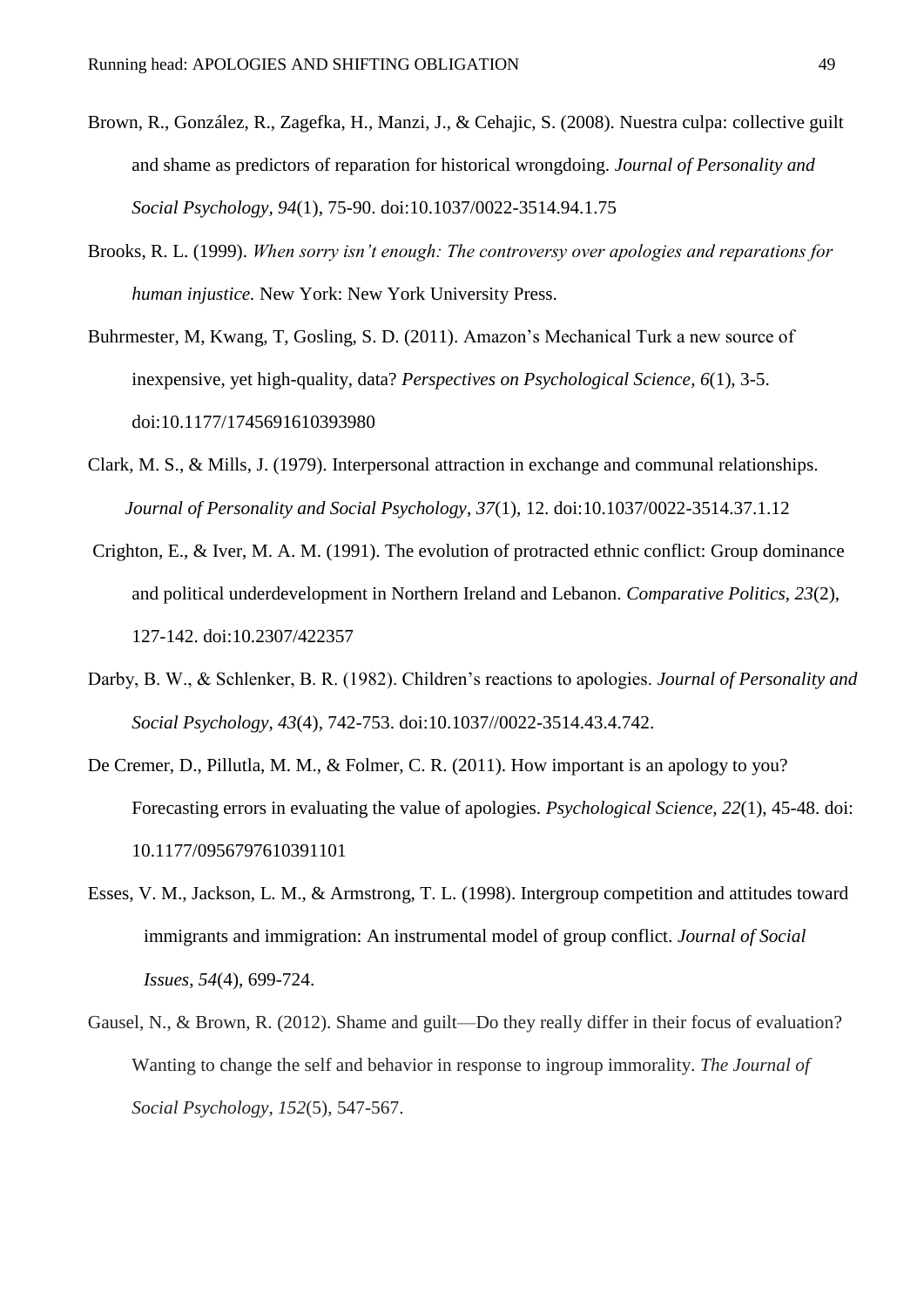- Gausel, N., & Leach, C. W. (2011). Concern for self‐image and social image in the management of moral failure: Rethinking shame. *European Journal of Social Psychology*, *41*(4), 468-478.
- Giner-Sorolla, R., Castano, E., Espinosa, P., & Brown, R. (2008). Shame expressions reduce the recipient's insult from outgroup reparations. *Journal of Experimental Social Psychology*, *44*(3), 519-526. doi:10.1016/j.jesp.2007.08.003
- Giner-Sorolla, R., Kamau, C. W., & Castano, E. (2010). Guilt and shame through recipients' eyes. *Social Psychology*, *41*(2), 88-92. doi:10.1027/1864-9335/a000013

Goffman, E. (1955). On face-work. *Psychiatry: J. for the Study of Interpersonal Processes*, *18*(3), 213.

- Greenaway, K. H., Louis, W. R., & Wohl, M. J. (2011). Awareness of common humanity reduces empathy and heightens expectations of forgiveness for temporally distant wrongdoing. *Social Psychological and Personality Science*. doi: 10.1177/1948550611425861.
- Greenberg, M. S. (1980). A theory of indebtedness. In K. J. Gergen, M.S. Greenberg,&R. H.Willis (Eds.), *Social Exchange:Advances in Theory and Research* (pp. 3–26). New York: Plenum Press.
- Harth, N., Hornsey, M., Barlow, F.K. (2011). Emotional responses to rejection of gestures of intergroup reconciliation. *Personality and Social Psychology Bulletin. 37(6), 815-829.*  doi:10.1177/0146167211400617
- Harris, S., Grainger, K., & Mullany, L. (2006). The pragmatics of political apologies. *Discourse & Society*, *17*(6), 715-737. doi:10.1177/0957926506068429
- Hawley, C. (2000. Feb. 12). UN tackles Egypt's 20m landmines. *BBC News*. Retrieved fro[m](http://news.bbc.co.uk/1/hi/world/middle_east/640454.stm) [news.bbc.co.uk/1/hi/world/middle\\_east/640454.stm](http://news.bbc.co.uk/1/hi/world/middle_east/640454.stm)
- Hayes, A. F. (in press). *An introduction to mediation, moderation, and conditional process analysis: A regression-based approach.* New York: Guilford Press.
- Higgins, E. T. (1998). Promotion and prevention: Regulatory focus as a motivational principle. *Advances in Experimental Social Psychology*, *30*, 1–46. doi:10.1016/S0065-2601(08)60381-0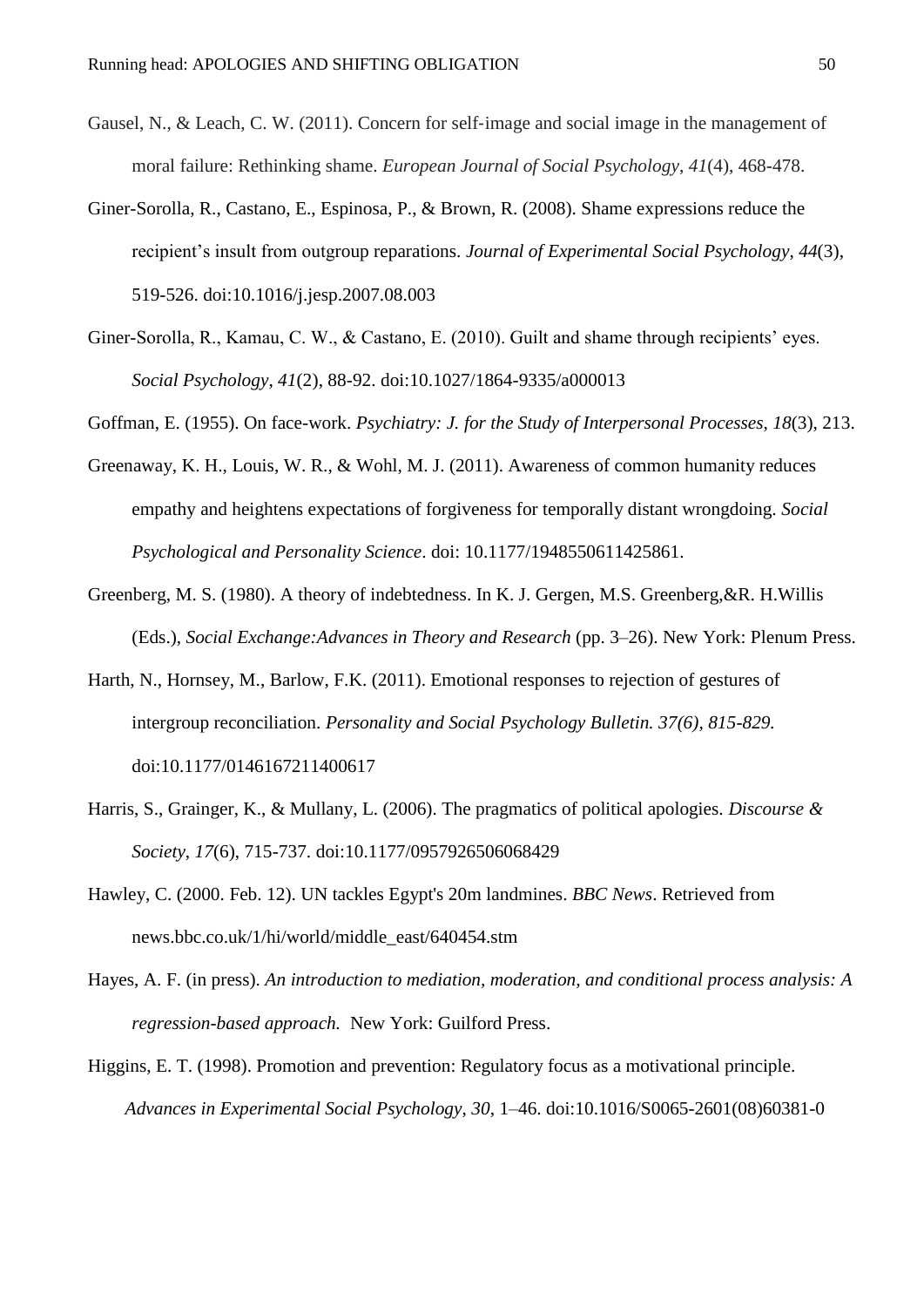- Iyer, A., Schmader, T., & Lickel, B. (2007). Why individuals protest the perceived transgressions of their country: the role of anger, shame, and guilt. *Personality and Social Psychology Bulletin*, *33*(4), 572-587.
- Kampf, Z. (2009). Public (non-) apologies: The discourse of minimizing responsibility. *Journal of Pragmatics*, *41*(11), 2257-2270. doi:10.1016/j.pragma.2008.11.007
- Keselman, H. J., & Rogan, J. C. (1978). A comparison of the modified-Tukey and Scheffe methods of multiple comparisons for pairwise contrasts. *J. of the American Statistical Assoc.*, *73*(361), 47–52.
- Krauthammer, C. (2009, January 30). Obama distorts America's stance on Muslims. *The Washington Post*. Retrieved from [www.washingtonpost.com](http://www.washingtonpost.com/wp-dyn/content/article/2009/01/29/AR2009012903444.html)

Lazare, A. (2004). *On Apology*. NewYork: Oxford University Press.

Leach, C. W., Iyer, A., & Pedersen, A. (2007). Angry opposition to government redress: when the structurally advantaged perceive themselves as relatively deprived. *The British Journal of Social Psychology*, *46*, 191-204. doi:10.1348/014466606X99360

Levi, D. L. (1997). Role of apology in mediation. *N.Y.U. Law Review*. *72*, 1165.

- Lundy, P., & McGovern, M. (2010). The politics of memory in post-conflict Northern Ireland. *Peace Review*, *13*(1), 27-33. doi:10.1080/1040265012003811
- Maitner, A. T., Mackie, D. M., & Smith, E. R. (2006). Evidence for the regulatory function of intergroup emotion: Emotional consequences of implemented or impeded intergroup action tendencies. *Journal of Exp. Social Psychology,42*,720-728. doi:10.1016/j.jesp.2005.08.001
- Marrus, M. (2007). Official apologies and the quest for historical justice. *Journal of Human Rights, 6*(1), 75-105. doi: 10.1080/14754830601098402.
- Mason, W., & Suri, S. (2012). Conducting behavioral research on Amazon's Mechanical Turk. *Behavior Research Methods*, *44*(1), 1-23. doi:10.3758/s13428-011-0124-6.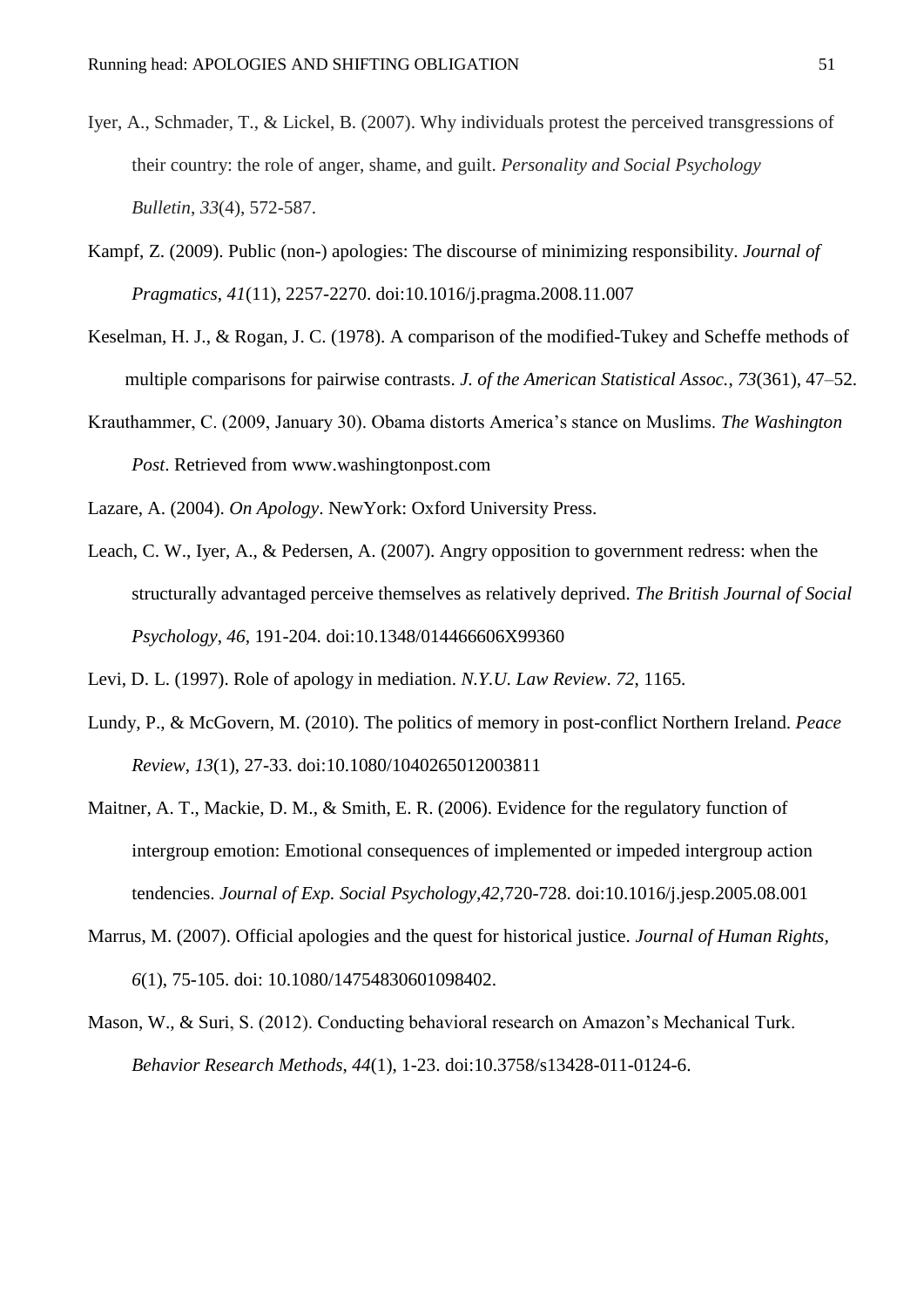- McCullough, M. E., Fincham, F. D., & Tsang, J. (2003). Forgiveness, forbearance, and time: The temporal unfolding of transgression- related interpersonal motivations. *Journal of Personality and Social Psychology,* 84, 540-557. doi:10.1037/0022-3514.84.3.540
- McGarty, C., Pedersen, A., Leach, C. W., Mansell, T., Waller, J., & Bliuc, A.-M. (2005). Group-based guilt as a predictor of commitment to apology. *The British Journal of Social Psychology*, *44*(4), 659-80. doi:10.1348/014466604X18974

Mills, N. (2001). The new culture of apology. *Dissent, 48*, 113-116.

- Nadler, A., & Liviatan, I. (2006). Intergroup reconciliation: effects of adversary's expressions of empathy, responsibility, and recipients' trust. *Personality and Social Psychology Bulletin*, *32*(4), 459-70. doi:10.1177/0146167205276431
- Nadler, A, Malloy, T., & Fisher, J.D. (Eds.), *Social psychology of intergroup reconciliation* (pp. 37 56). New York: Oxford University Press.
- Nadler, A., & Halabi, S. (2006). Intergroup helping as status relations: Effects of status stability, identification, and type of help on receptivity to high-status group's help. *Journal of Personality and Social Psychology*, *91*(1), 97-110. doi:10.1037/0022-3514.91.1.97
- Nadler, A., & Shnabel, N. (2008). Instrumental and socioemotional paths to intergroup reconciliation and the needs-based model of socio-emotional reconciliation. In A. Nadler, T. E., Malloy, & J. D. Fisher (Eds.), *The Social Psychology of Intergroup Reconciliation* (pp. 37–56). Oxford: Oxford University Press.
- Nelissen, R. (2012). Guilt-induced self-punishment as a sign of remorse. *Social Psychological and Personality Science*, *00*(00), 1-6. doi:10.1177/1948550611411520

Nobles, M. (2008). *The politics of official apologies*. New York: Cambridge University Press.

Noor, M., Brown, R., Gonzalez, R., Manzi, J., & Lewis, C. A. (2008). On positive psychological outcomes: what helps groups with a history of conflict to forgive and reconcile with each other? *Personality and Social Psychology Bulletin*, *34*(6), 819-32. doi:10.1177/0146167208315555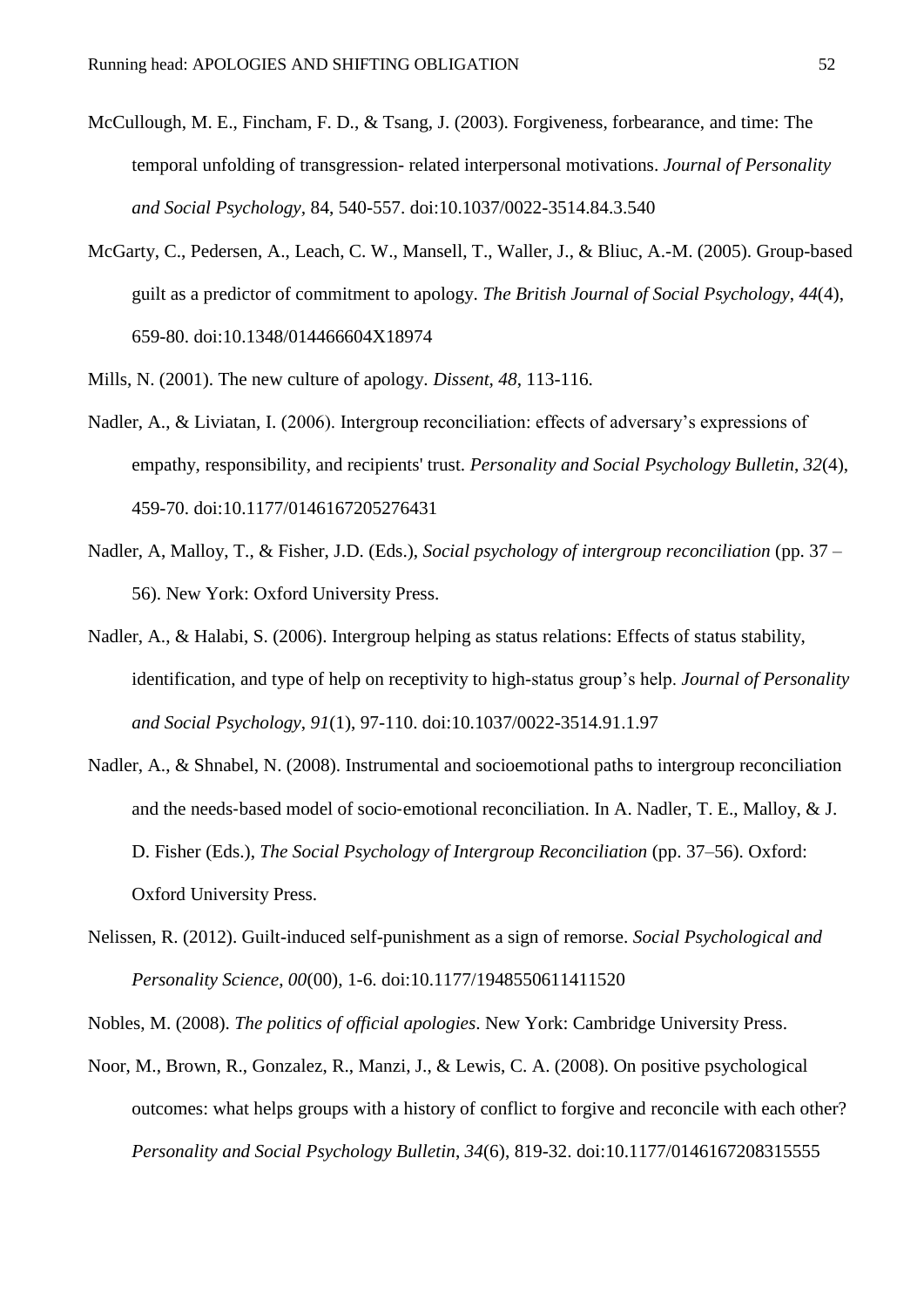- Oliner, S. P. (2008). *Altruism, Intergroup Apology, Forgiveness, and Reconciliation*. St. Paul, MN; Paragon House.
- Ohtsubo, Y., & Watanabe, E. (2009). Do sincere apologies need to be costly? Test of a costly signaling model of apology. *Evolution and Human Behavior*, *30*(2), 114-123. Elsevier Inc. doi:10.1016/j.evolhumbehav.2008.09.004
- Oppong, J. R., Kalipeni, E. (2005). The geography of landmines and implications for health and disease in Africa: A political ecology approach. *Africa Today, 52*(1), 3-25.
- Philpot, C. R., & Hornsey, M. J. (2008). What happens when groups say sorry: The effect of intergroup apologies on their recipients. *Personality and Social Psych Bulletin*, *34*, 474-489. doi:10.1177/0146167207311283
- Risen, J. L., & Gilovich, T. (2007). Target and observer differences in the acceptance of questionable apologies. *Journal of Personality and Social Psychology*, *92*(3), 418-33. doi:10.1037/0022- 3514.92.3.418.
- Scheff, T. J. (1994). *Bloody revenge: Emotions, nationalism and war*. Boulder, CO: Westview Press.
- Scher, S. J., & Darley, J. M. (1997). How effective are the things people say to apologize ? Effects of the realization of the apology speech act. *Journal of Psycholinguistic Research*, *26*(1), 127-140.
- Seven Convicted Over 1984 Bhopal Gas Disaster. (2010, June 7). *The Guardian*. Retrieved from http://www.guardian.co.uk
- Shnabel, N., Nadler, A., Canetti-Nisim, D., & Ullrich, J. (2008). The role of acceptance and empowerment in promoting reconciliation from the perspective of the Needs-Based Model. *Social Issues and Policy Review*, *2*(1), 159-186. doi:10.1111/j.1751-2409.2008.00014.x
- Shnabel, N., Nadler, A., Ullrich, J., Dovidio, J. F., & Carmi, D. (2009). Promoting reconciliation through the satisfaction of the emotional needs of victimized and perpetrating group members: the needs-based model of reconciliation. *Personality and Social Psychology Bulletin*, *35*(8), 1021-30. doi:10.1177/0146167209336610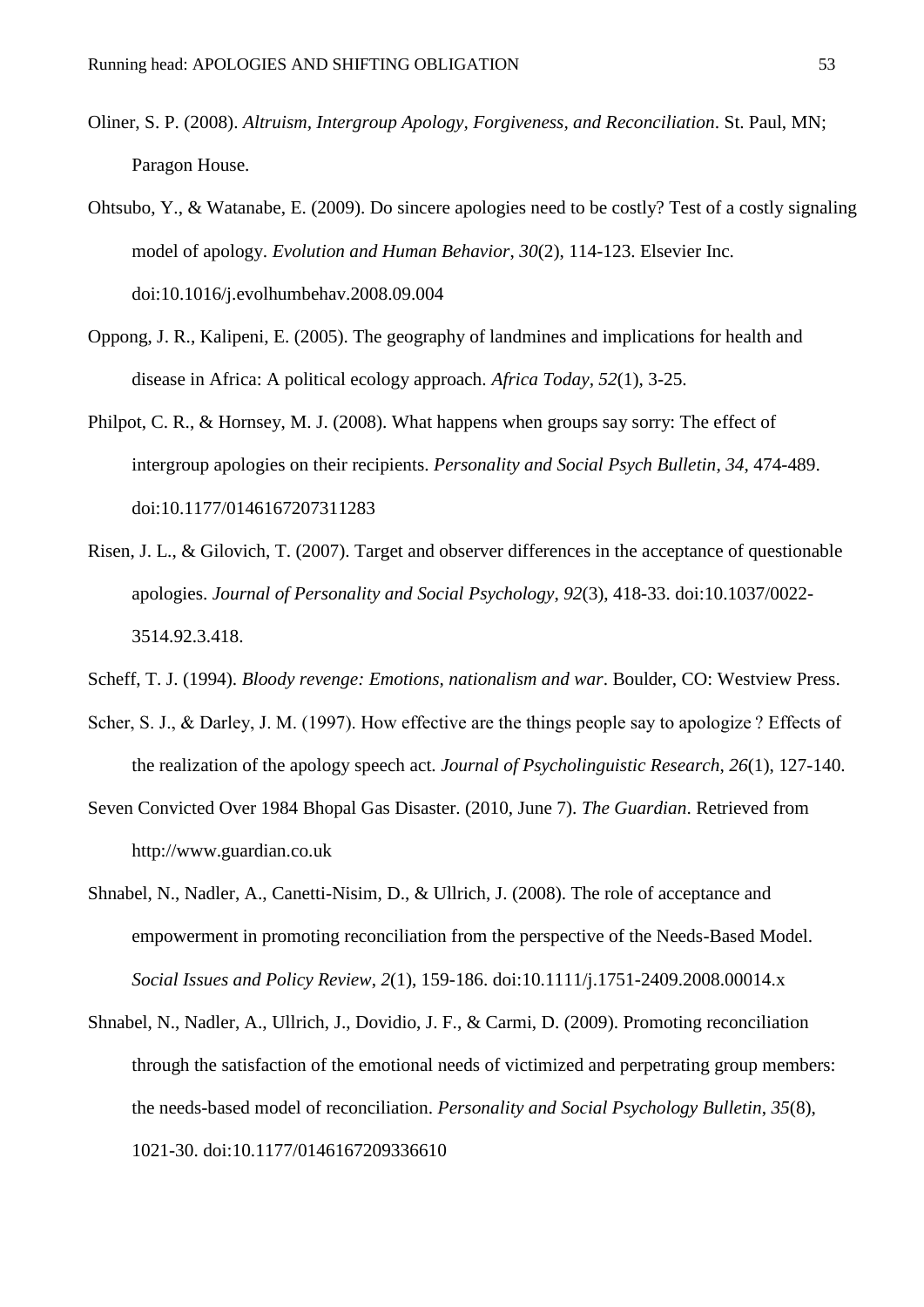- Spencer, S. J., Zanna, M. P., & Fong, G. T. (2005). Establishing a causal chain: why experiments are often more effective than mediational analyses in examining psychological processes. *Journal of Personality and Social Psychology*, *89*(6), 845-51. doi:10.1037/0022-3514.89.6.845
- Staub, E., Pearlman, L. A., Gubin, A., & Hagengimana, A. (2005). Healing, reconciliation, forgiving and the prevention of violence after genocide or mass killing: An intervention and its experimental evaluation in Rwanda. *Journal of Social and Clinical Psychology*, *24*(3), 297-334. doi: 10.1521/jscp.24.3.297.65617.
- Tajfel, H., & Turner, J. C. (1986). The social identity theory of intergroup behaviour. In Worchel & W. Austin (Eds.). *Psychology of intergroup relations* (pp.7-24). Chicago: Nelson Hall.
- Tavuchis, N. (1991). *Mea culpa: a sociology of apology and reconciliation.* California: Stanford University Press.
- Thompson, J. (2008). Apology justice and respect: A critical defence of public apology. In Gibney, M. Howard-Hassmann, R.E., & Coicaud J. (Eds), *The age of apology: facing up to the past* (pp.31- 44). Pennsylvania: University of Pennsylvania Press.
- Tsang, J. (2006). The effects of helper intention on gratitude and indebtedness. *Motivation and Emotion*, *30*(3), 198-204. doi:10.1007/s11031-006-9031-z.
- Van Leeuwen, E., Van Den Bosch, M., Castano, E., & Hopman, P. (2010). Dealing with deviants: The effectiveness of rejection, denial, and apologies on protecting the public image of a group. *European Journal of Social Psychology*, *40*, 282-299. doi:10.1002/ejsp
- Wohl, M. J. A., Hornsey, M. J., & Philpot, C. R. (2011). A critical review of official public apologies: Aims, pitfalls, and a staircase model of effectiveness. *Social Issues and Policy Review*, *5*(1), 70- 100. doi:10.1111/j.1751-2409.2011.01026.x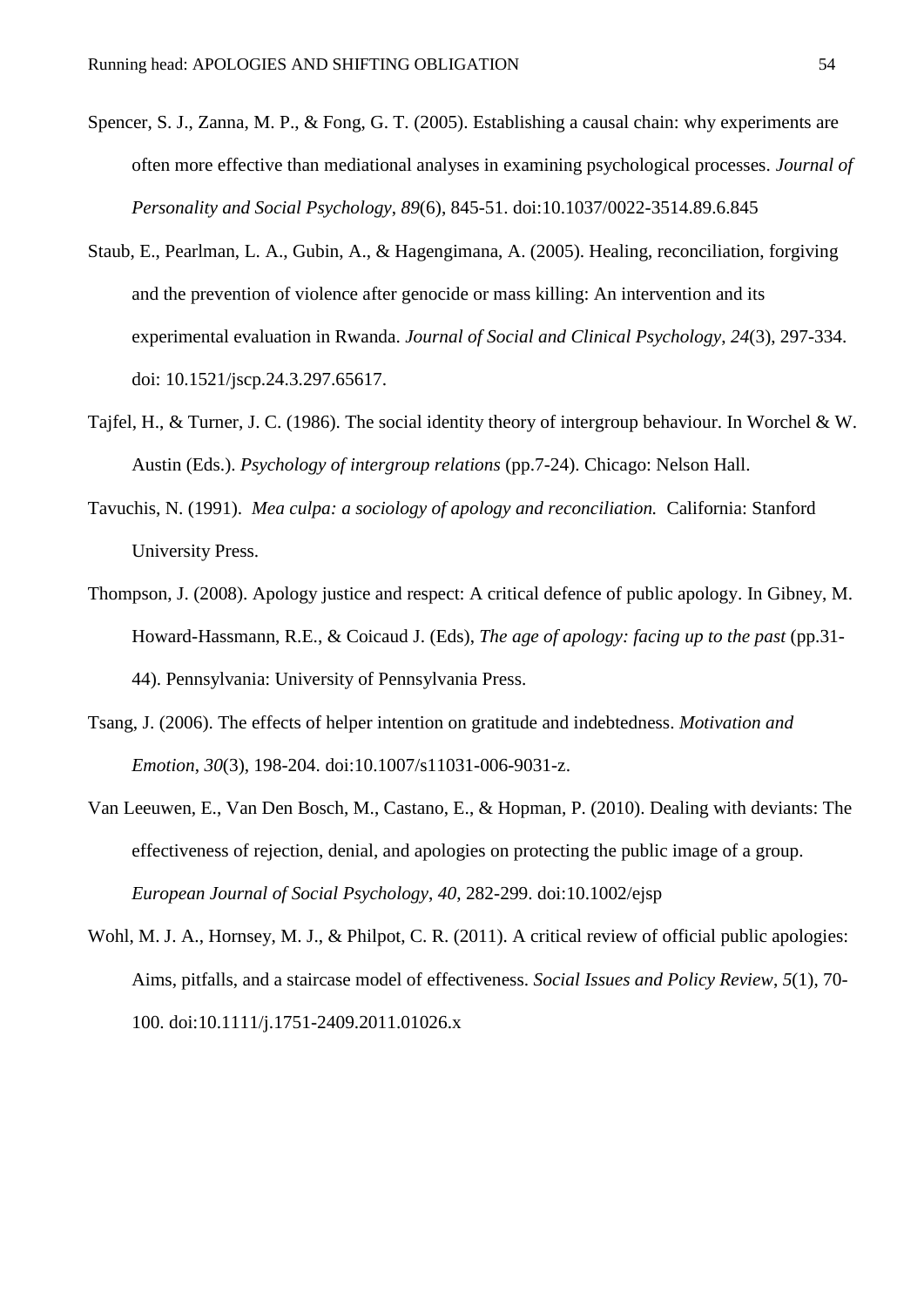#### **Footnotes**

<sup>1</sup> Unless stated otherwise, Levene's test was consistent with homogeneity of variance for each variable in each study.

 $2$  Although we do not claim that the outcome variables are theoretically or empirically orthogonal to each other, it might be of interest to test what happened when the other outcome variable (i.e. negative feelings or satisfaction, which were not significantly correlated) was statistically controlled for. In Experiment 1, all significance levels remained the same when the other outcome was included as a covariate, except that when the reparations dummy code was used as the IV and negative feelings as the DV, the indirect path through obligation was no longer significant (bootstrapped  $B = .06, 95\%$  CI = -.0002 to .23).

 $3$  Conducting similar mediation analyses as in Footnote 2 for the three outcome variables of Experiment 2, but including the other two outcomes as covariates, the following effects were observed: both image (indirect path  $B = .06$ , 95% CI = .01 to .14) and obligation (indirect  $B = .13$ , 95% CI = .06 to .25) remained significant mediators between the contrast and satisfaction; for the apology dummy variable on negative feelings, image was a significant mediator with a negative path (indirect  $B = -0.08$ , 95% CI =  $-.24$  to  $-.001$ ) but obligation's path, though positive, was not significant (indirect  $B = .07$ , 95% CI =-.02 to .22); for the reparations dummy variable on negative feelings, neither path was significant (image indirect  $B = -0.06$ , 95% CI = -.24 to .03; obligation indirect  $B = 0.06$ , 95% CI = -.02 to .21); for the effect of the contrast on support for further reparations, obligation was a significant mediator, indirect  $B = -0.03$ , 95% CI =  $-0.09$  to  $-0.003$ , but image was not, indirect  $B = -0.002$ , 95% CI =  $-$ .03 to .01. Thus, the mediation effects observed on negative feelings were mostly accounted for by shared variance with other outcome variables, while the mediation effects on the other variables were not.

When controlling for the other outcome variables as covariates, all indirect paths in all mediation analyses for Experiment 4 became nonsignificant except for the mediation of effects on satisfaction by victim satisfaction,  $B = 0.33$ . In particular, the significant shared variance between satisfaction and the "further support" variables seems to have been vital to the effects reported - that is, the less satisfied with the statement, the more further support was seen as necessary.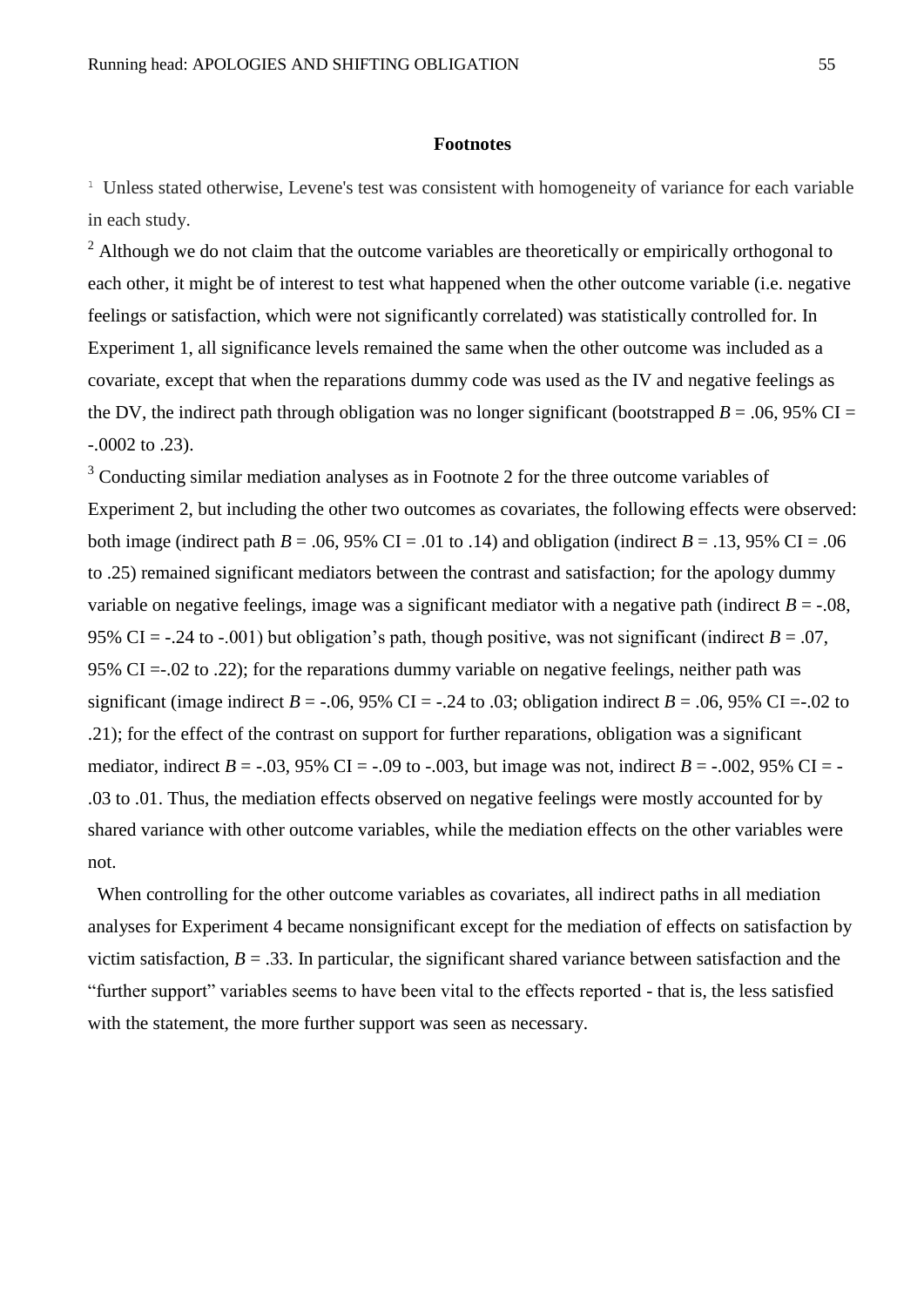|                            | Control        | Apology        | Reparation     |              | Negative | Ingroup  | Outgroup | Obligation |
|----------------------------|----------------|----------------|----------------|--------------|----------|----------|----------|------------|
|                            | mean           | mean           | mean           | Satisfaction | Feelings | Power    | Power    | Shifting   |
|                            | (SD)           | (SD)           | (SD)           |              |          |          |          |            |
| Satisfaction               | 1.98<br>(1.44) | 3.11<br>(1.66) | 3.01<br>(1.66) |              |          |          |          |            |
| <b>Negative Feelings</b>   | 1.55<br>(0.87) | 1.27<br>(0.56) | 1.51<br>(0.82) | .15          |          |          |          |            |
| <b>Ingroup Power</b>       | 3.49<br>(0.91) | 3.77<br>(0.71) | 3.49<br>(0.88) | $.29**$      | $.18*$   |          |          |            |
| <b>Outgroup Power</b>      | 3.81<br>(1.05) | 4.13<br>(0.61) | 4.06<br>(0.81) | .14          | .06      | $.31**$  |          |            |
| <b>Obligation Shifting</b> | 2.13<br>(1.22) | 3.17<br>(1.41) | 3.01<br>(1.66) | $.67***$     | $-.26**$ | $.45***$ | $.19*$   |            |
| Image Improvement          | 2.34<br>(1.06) | 3.36<br>(1.02) | 3.24<br>(1.45) | $.56***$     | .16      | $.47***$ | $-.01$   | $.61***$   |

Table 1. *Descriptive statistics by condition and correlations, Experiment 1.*

*Note: \*\*\* p < .001; \*\* p < .01; \* p < .05.*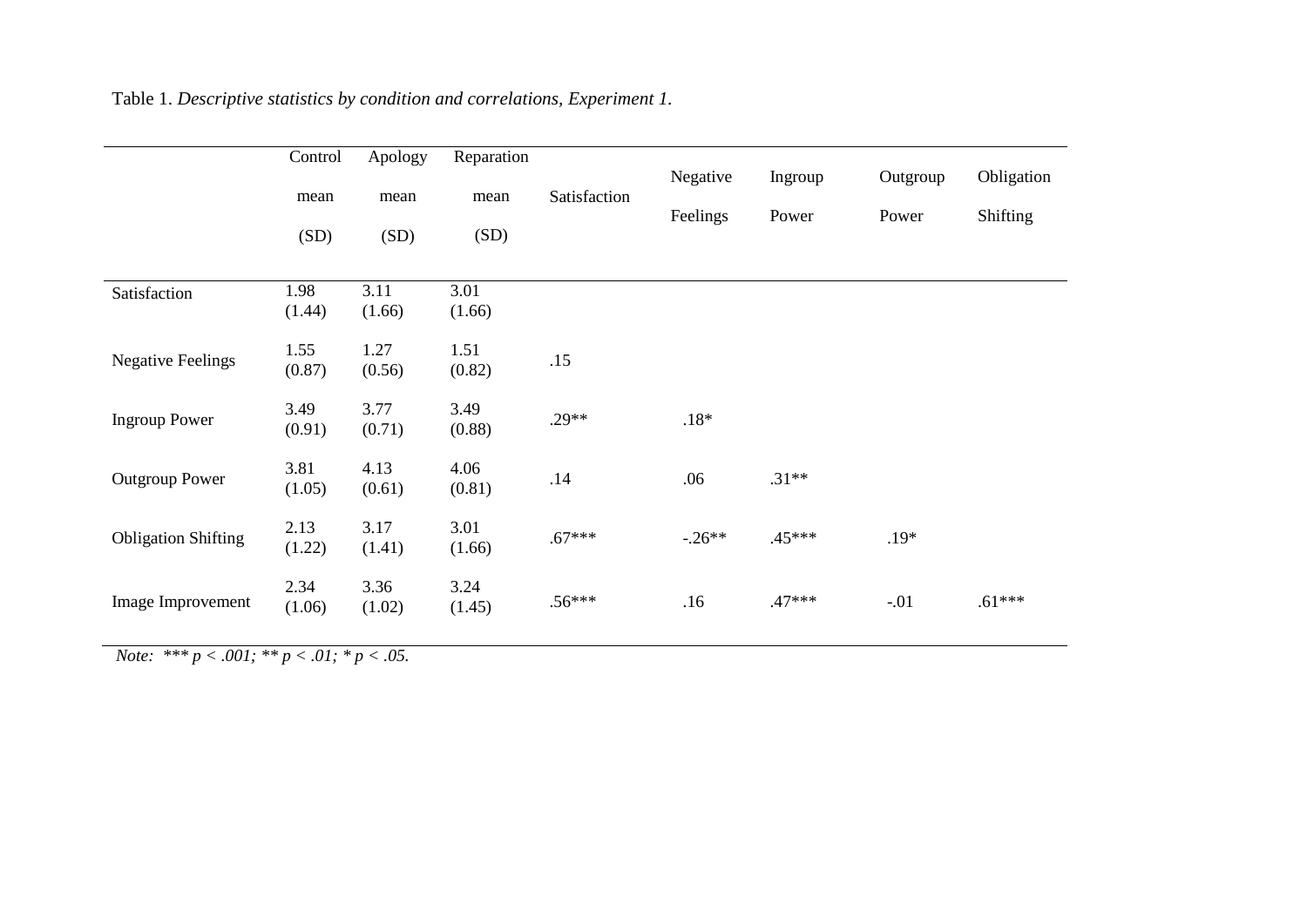|                            | Control    | Apology    | Reparation<br>mean | Satisfacti | Negative | Further   | Ingroup  | Outgroup | Obligation |
|----------------------------|------------|------------|--------------------|------------|----------|-----------|----------|----------|------------|
|                            | mean(SD)   | mean(SD)   | (SD)               | on         | Feelings | Support   | Power    | Power    | Shifting   |
| Satisfaction               | 2.78(1.12) | 3.46(1.19) | 3.42(1.10)         |            |          |           |          |          |            |
| <b>Negative Feelings</b>   | 2.29(1.14) | 2.33(1.24) | 2.13(1.09)         | $.33***$   |          |           |          |          |            |
| Support for Aid            | 1.81(0.86) | 2.20(0.85) | 2.18(0.83)         | $-14$      | $-.17*$  |           |          |          |            |
| <b>Ingroup Power</b>       | 3.96(0.52) | 4.03(0.47) | 4.02(0.55)         | $.26**$    | $-.02$   | $-.09$    |          |          |            |
| <b>Outgroup Power</b>      | 3.95(0.57) | 4.02(0.38) | 4.08(0.47)         | $-.03$     | $-.12$   | $-.11$    | .15      |          |            |
| <b>Obligation Shifting</b> | 3.19(1.02) | 3.80(0.93) | 3.76(0.87)         | $.73***$   | $.32***$ | $-.28***$ | $.32***$ | .02      |            |
| Image Improvement          | 3.65(1.06) | 4.18(0.75) | 4.10(1.01)         | $.42***$   | $-.02$   | .13       | $.56***$ | $.20***$ | $.67***$   |

Table 2. *Descriptive statistics by condition and correlations, Experiment 2.*

*Note: \*\*\* p < .001; \*\* p < .01; \* p < .05.*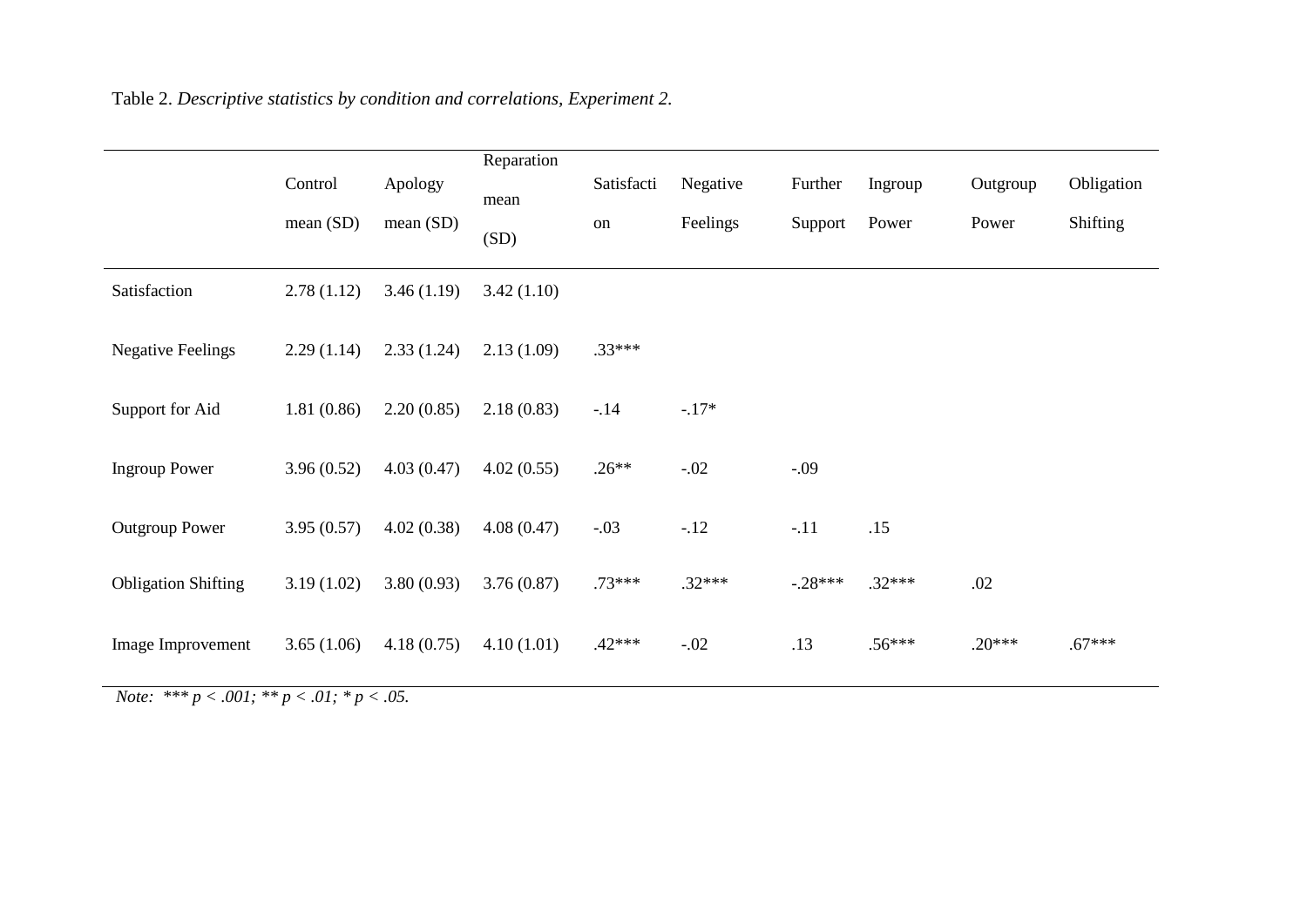$\mathbf{r}$ 

|                            | Control<br>Apology<br>mean $(SD)$ | Image<br>apology<br>mean $(SD)$ | Obligation<br>apology<br>mean<br>(SD) | Satisfaction             | Negative<br>Feelings     | Further<br>Support       | Obligation<br>Shifting |
|----------------------------|-----------------------------------|---------------------------------|---------------------------------------|--------------------------|--------------------------|--------------------------|------------------------|
| Satisfaction               | 3.04(1.29)                        | 4.39(1.36)                      | 4.11(1.03)                            | $\overline{\phantom{a}}$ |                          |                          |                        |
| <b>Negative Feelings</b>   | 1.33(0.61)                        | 1.62(0.82)                      | 2.06(1.13)                            | .14                      | $\overline{\phantom{a}}$ |                          |                        |
| <b>Further Support</b>     | 4.44(1.82)                        | 3.53(1.78)                      | 2.79(1.64)                            | $-.15$                   | $-19$                    | $\overline{\phantom{a}}$ |                        |
| <b>Obligation Shifting</b> | 2.97(0.87)                        | 3.74(1.05)                      | 4.08(0.93)                            | $32**$                   | .23m                     | $-45***$                 |                        |
| Image Improvement          | 4.13(1.06)                        | 4.96(0.61)                      | 4.41(0.98)                            | $.34**$                  | $-.26*$                  | .11                      | .04                    |

Table 3. *Descriptive statistics by condition and correlations, Experiment 3.*

*Note: \*\*\* p < .001; \*\* p < .01; \* p < .05; m=p < .10.*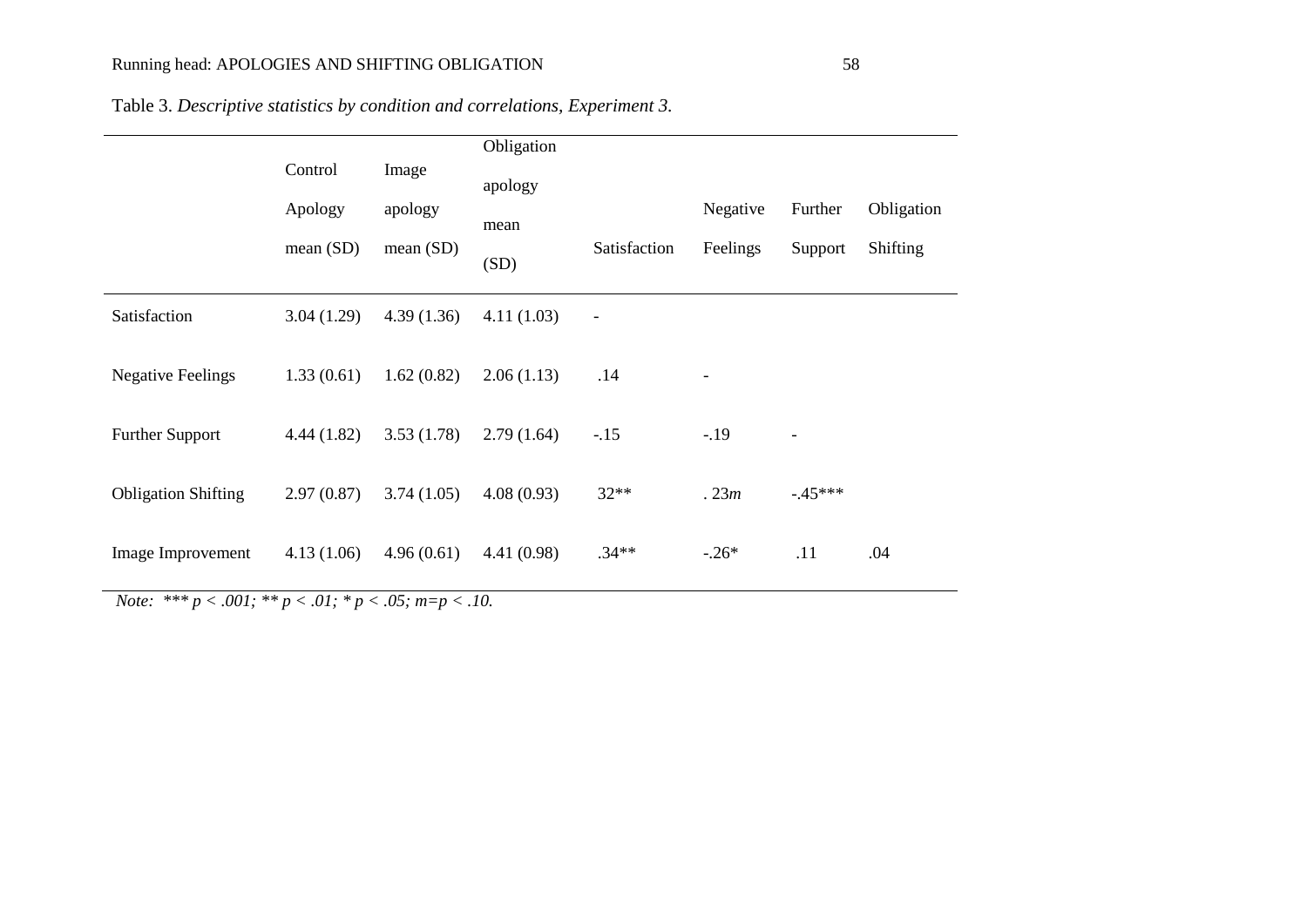Table 4. *Descriptive statistics by condition and correlations, Experiment 4.*

|                               |            |             |              |          | Further      | Further       |            |             |
|-------------------------------|------------|-------------|--------------|----------|--------------|---------------|------------|-------------|
|                               |            | $Apology +$ |              | Negative | support      | support       | Obligation | Image       |
|                               | Control    | Reparation  | Satisfaction | feelings | (reparation) | (extradition) | shifting   | improvement |
| Satisfaction                  | 2.68(1.49) | 3.77(1.20)  |              |          |              |               |            |             |
| Negative feelings             | 2.56(0.74) | 2.71(1.17)  | .19          |          |              |               |            |             |
| Further support (reparations) | 3.08(1.96) | 3.10(1.63)  | $-.30*$      | .10      |              |               |            |             |
| Further support (extradition) | 5.42(1.88) | 5.00(2.16)  | $-49***$     | $-.04$   | .24          |               |            |             |
| Obligation shifting           | 2.25(1.08) | 3.10(1.20)  | $.55***$     | $.28*$   | $-.40**$     | $-43**$       |            |             |
| Image improvement             | 3.28(1.21) | 4.10(1.00)  | $.60***$     | .12      | $-.27*$      | $-.28*$       | $.59***$   |             |
| Victim satisfaction           | 1.23(0.51) | 3.03(1.45)  | $.59***$     | .04      | $-.20$       | $-.21$        | $.45***$   | $.52***$    |

*Note: \*\*\* p < .001; \*\* p < .01; \* p < .05.*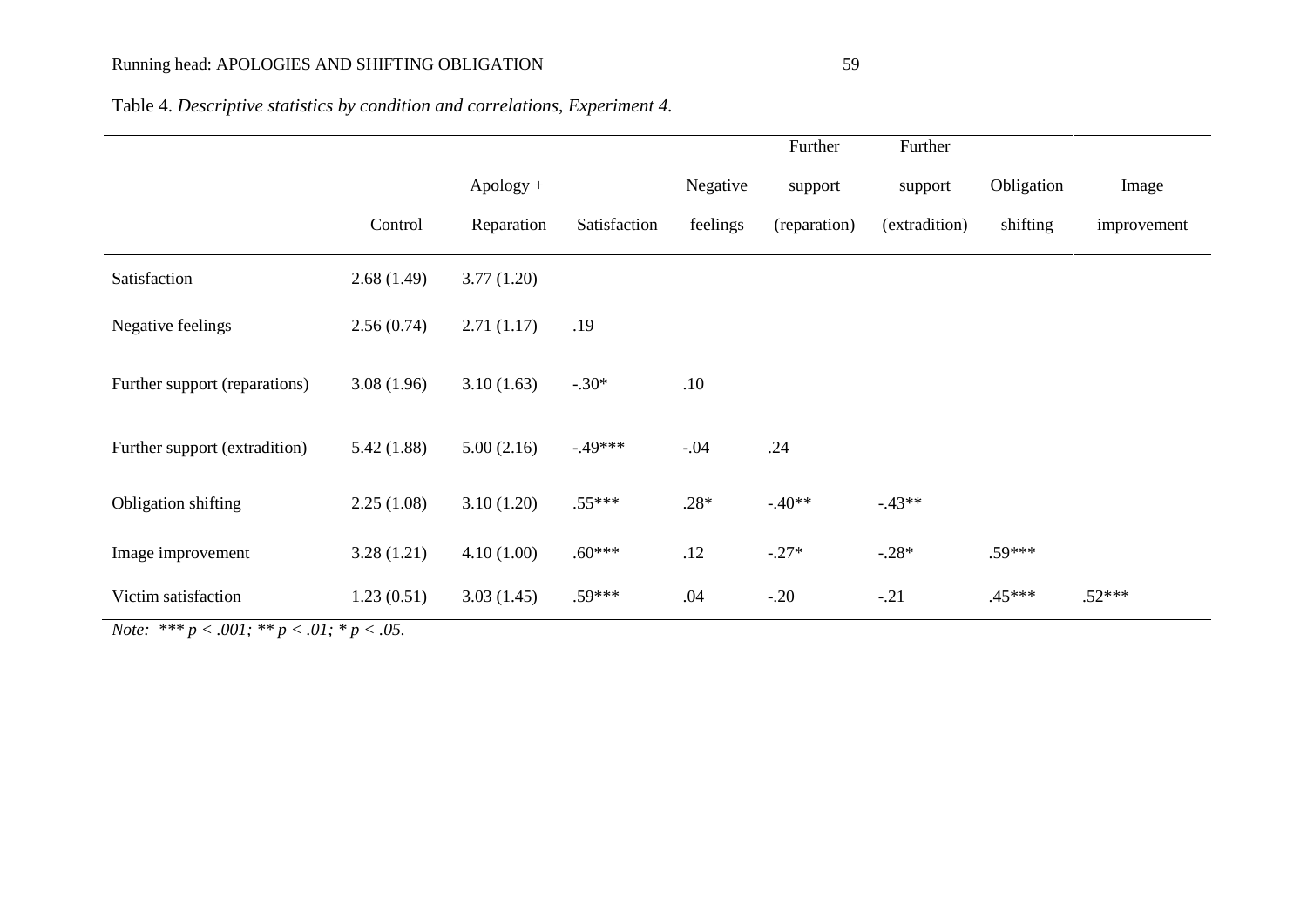## **Figure Captions**

*Figure 1.* Mediation analyses testing a contrast of both conciliatory acts vs. the control act on satisfaction in Experiment 1.

*Figure 2.* Mediation analyses for Experiment 1, testing (upper panel) contrast of the "apology act vs. control act" dummy code on negative feelings, with "reparations vs. control" dummy code as covariate, and (lower panel) contrast of the" reparation act vs. the control act" dummy code on negative feelings, controlling for the "apology vs. control act" dummy code.

*Figure 3*. Mediation analysis testing a contrast of both conciliatory acts vs. the control act on satisfaction in Experiment 2.

*Figure 4.* Mediation analyses testing a contrast of the apology act vs. the control act on negative feelings controlling for the reparations vs. control dummy code (upper panel) contrast of the reparation act vs. the control act on negative feelings controlling for the apology vs. control dummy code (lower panel) in Experiment 2.

Figure 5. Mediation analysis testing a contrast of both conciliatory acts vs. the control act on support for aid in Experiment 2.

*Figure 6.* Mediation analysis testing mediators between the condition and satisfaction in Experiment 4.

*Figure 7.* Mediation analysis testing mediators between the condition and negative feelings in Experiment 4.

*Figure 8.* Mediation analysis testing mediators between the condition and support for extradition (upper panel) and reparations (lower panel) in Experiment 4.

.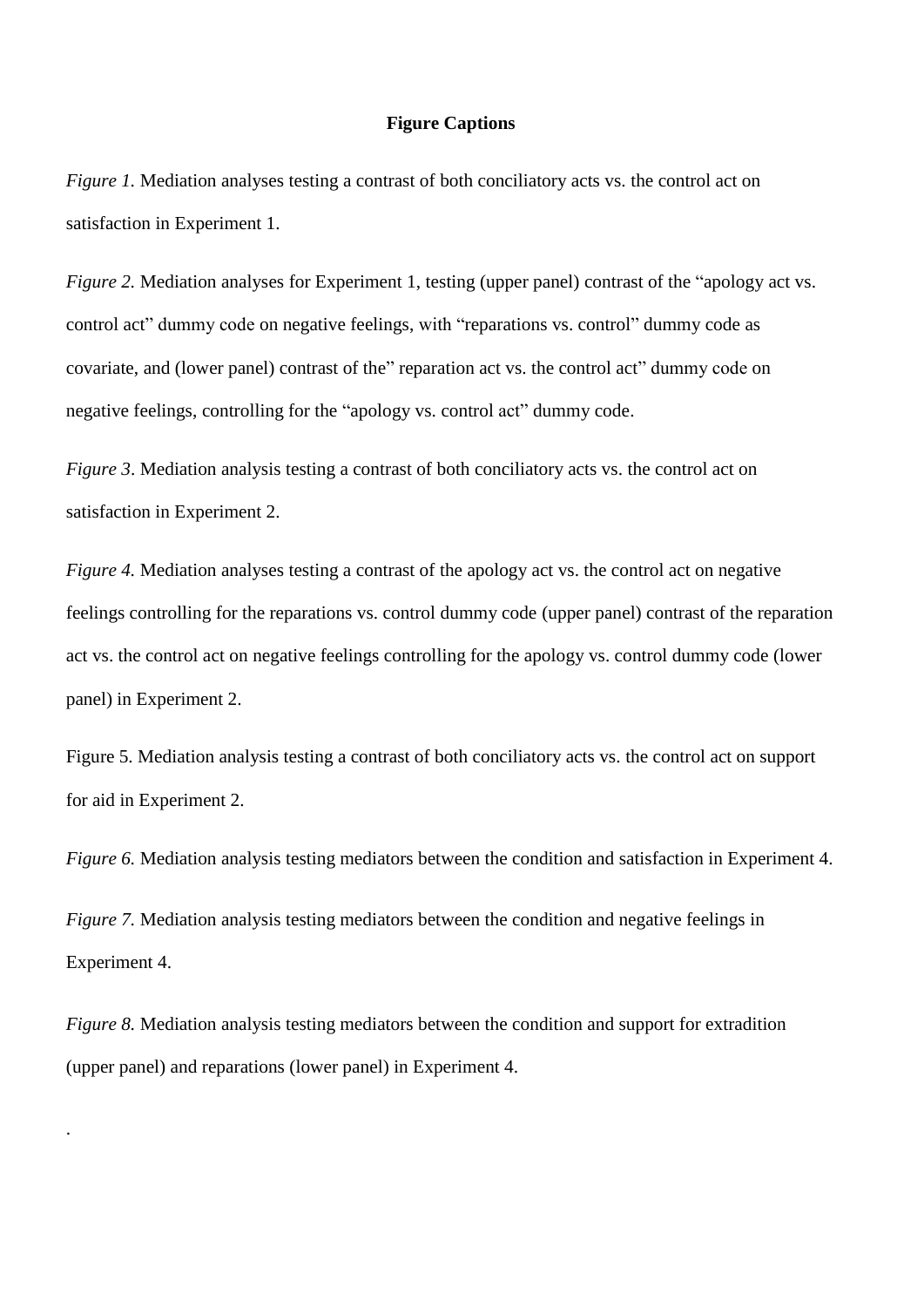

*Note.* Unstandardized regression weights are shown.

\*\*\*  $p < .001$ ; \*\*  $p < .01$ ; \*  $p < .05$ .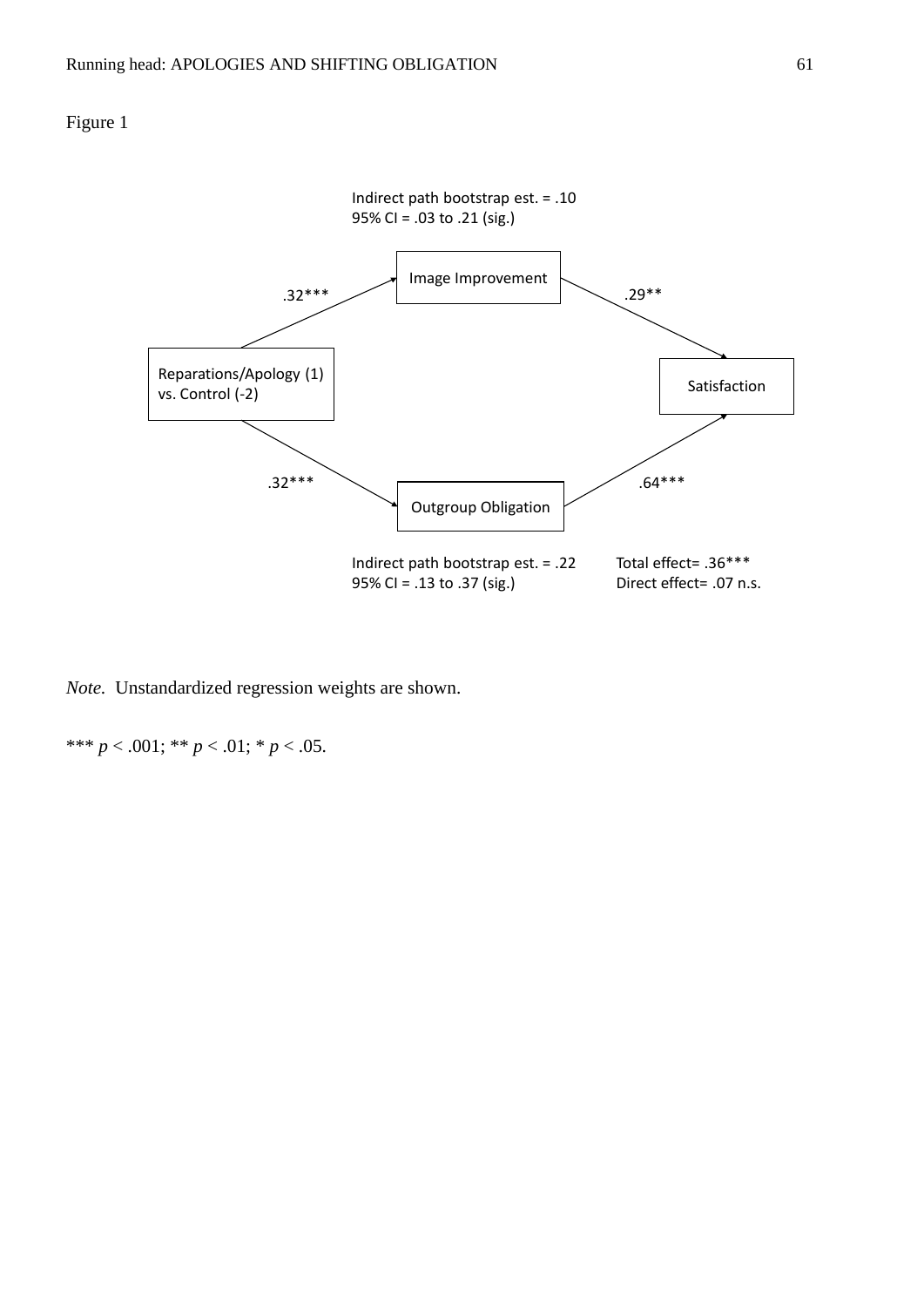

\*\*\* *p* < .001; \*\* *p* < .01; \* *p* < .05.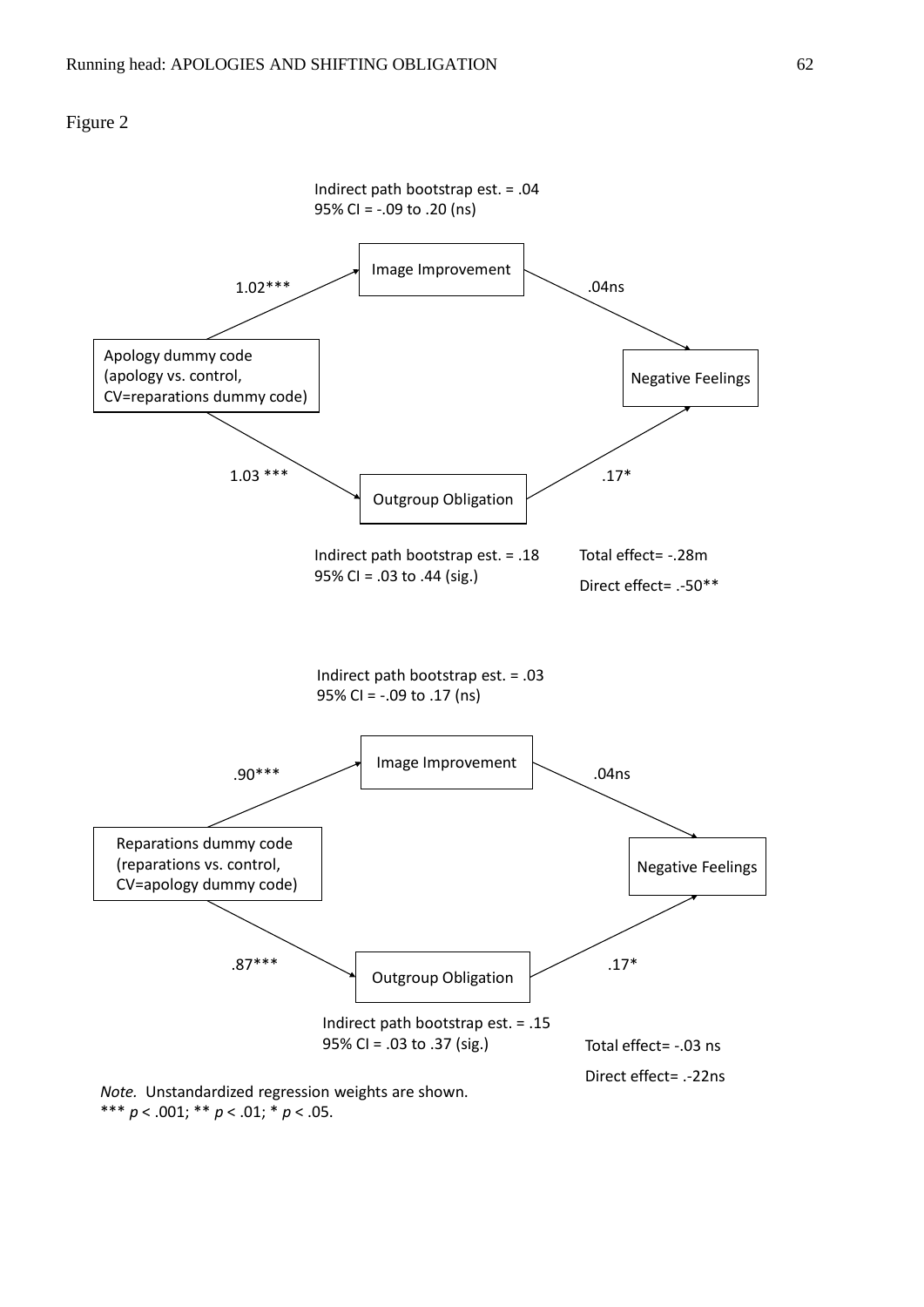

*Note.* Unstandardized regression weights are shown.

\*\*\*  $p < .001$ ; \*\*  $p < .01$ ; \*  $p < .05$ .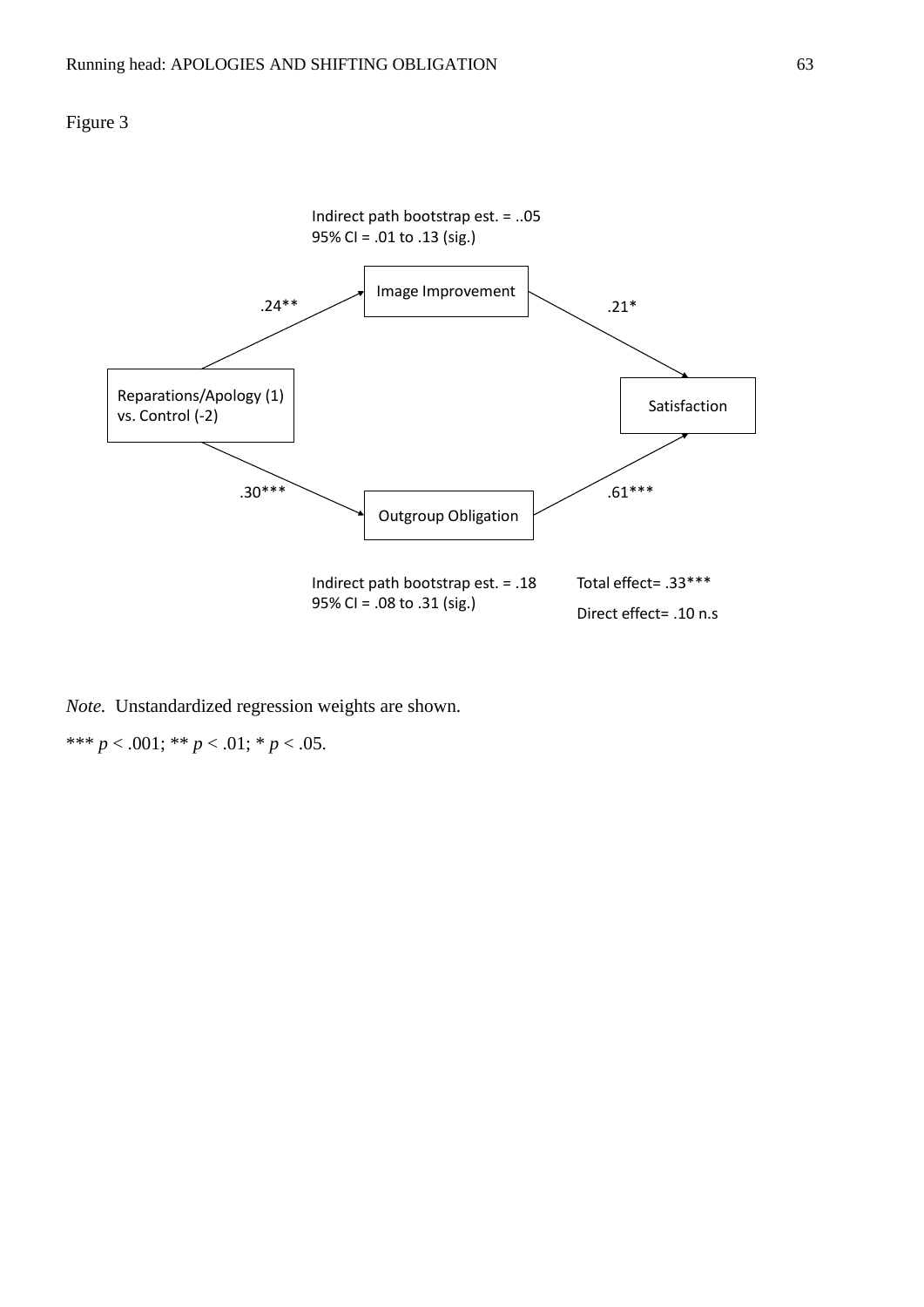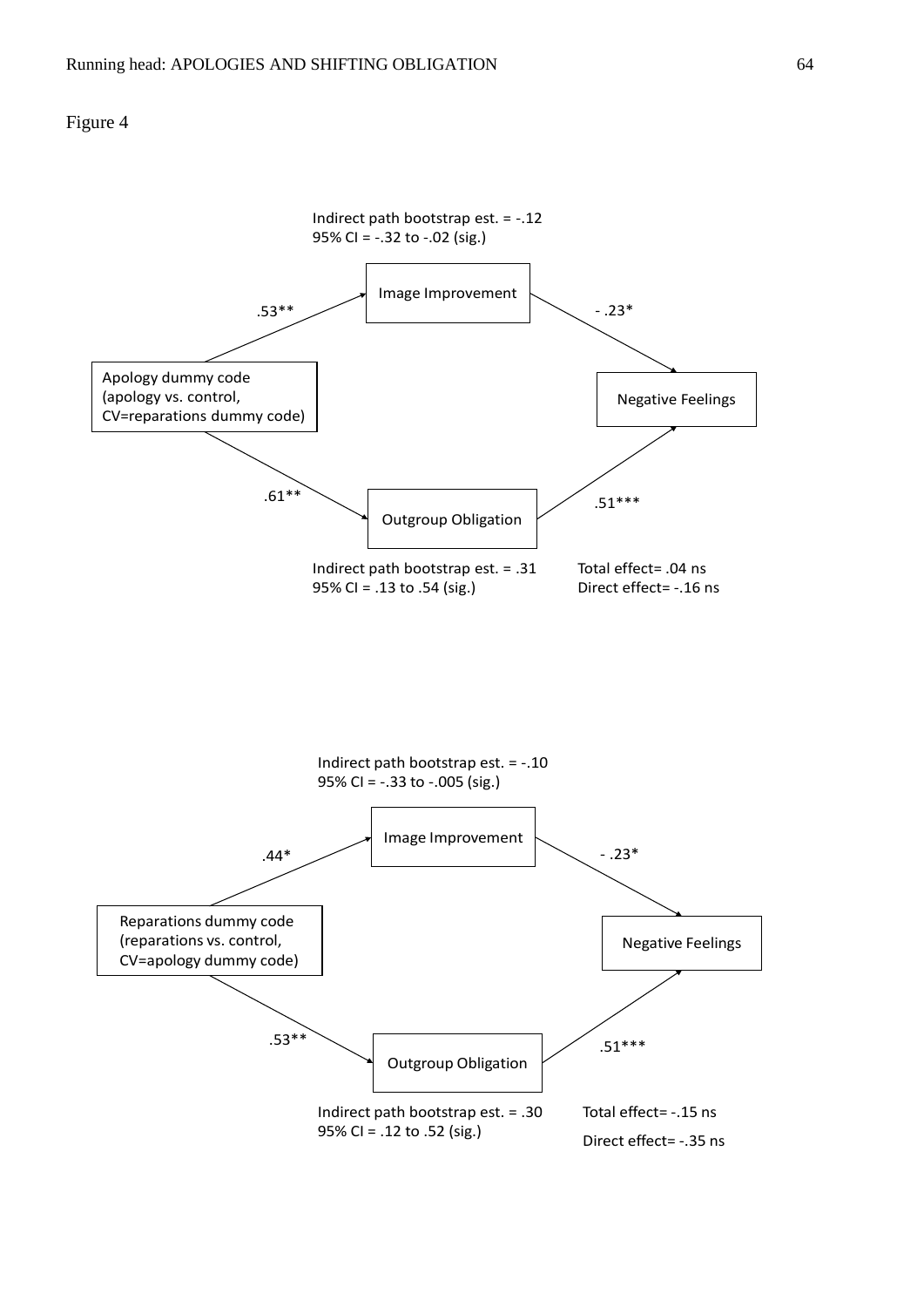

*Note.* Unstandardized regression weights are shown.

\*\*\* *p* < .001; \*\* *p* < .01; \* *p* < .05; m = *p* < .10.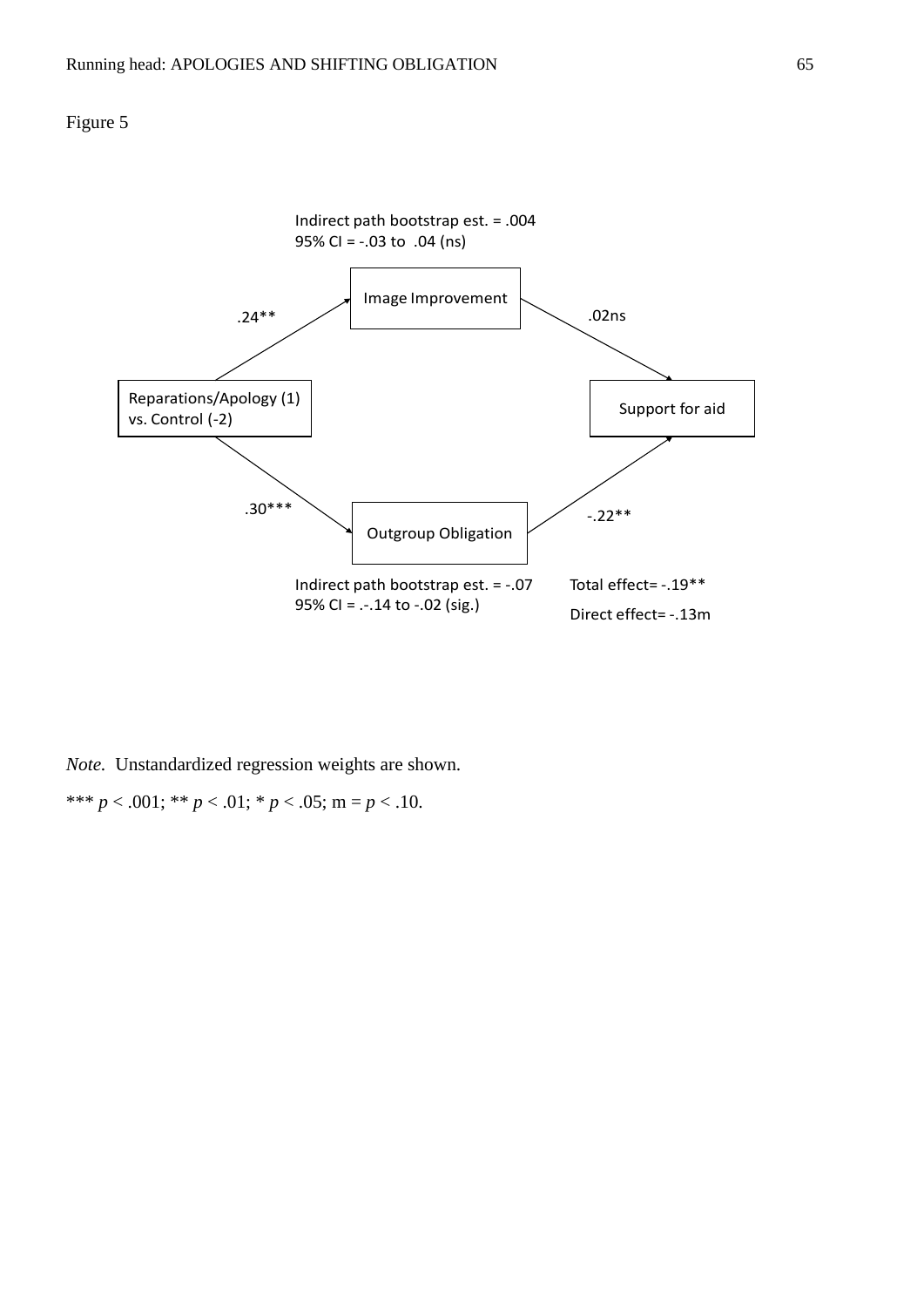

*Note.* Unstandardized regression weights are shown. \*\*\* *p* < .001; \*\* *p* < .01; \* *p* < .05; m = *p* < .10.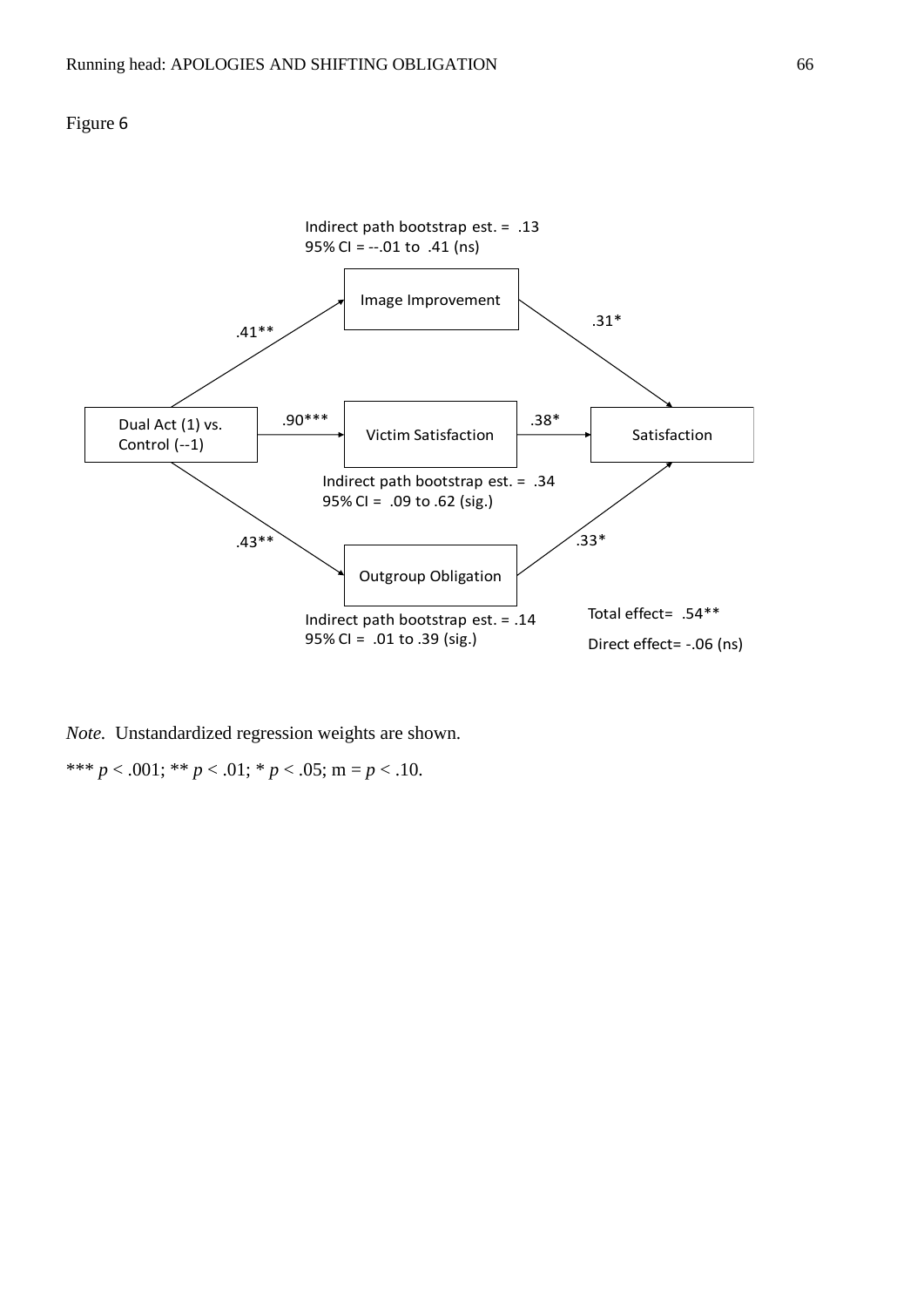

*Note.* Unstandardized regression weights are shown.

\*\*\* *p* < .001; \*\* *p* < .01; \* *p* < .05; m = *p* < .10.